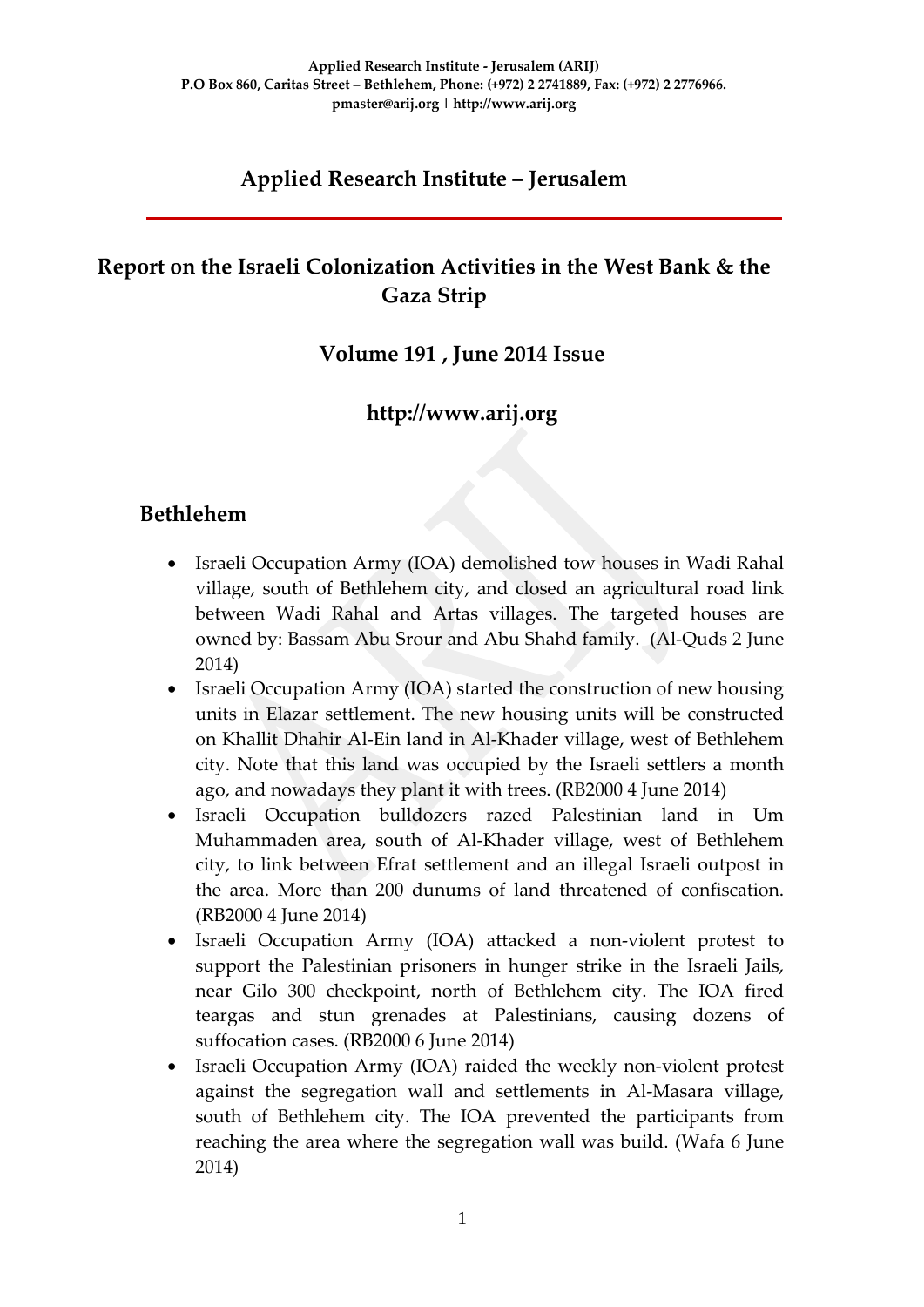- Clashes erupted between Palestinians and the Israeli Occupation Army (IOA) in Tequ village, southeast of Bethlehem city. The IOA fired teargas and stun grenades at Palestinians and land, causing dozens of suffocation cases and the torch of 45 dunums of land planted with 300 olive trees. (Maannews 6 June 2014)
- Israeli Occupation Army (IOA) set up fence at the entrance of Al-Walajeh village, west of Bethlehem city, and at Palestinian land near Har Gilo settlement. Note that the new fence set up on the route of the segregation wall. (Mawwal 12 June 2014)
- The tree uprooting heard around the world. The Nassar family had its fruit trees in the West Bank uprooted by the army last month despite a pending legal appeal, which the army now says wasn't done properly. Daher Nassar keeps farmer's hours, rising early to tend his fruit trees. But on one recent morning, one of the villagers overlooking his orchard called him extra early and woke him. His trees, which he says numbered about 1,500, had been bulldozed and removed by the Israel Defense Forces before the sun raised over the West Bank hilltops. Now, he looks out wistfully at the hard earth of the valley known as Wadi Salem, a few leftover branches jutting out here or there. "I raised those trees like I raised my own children," he says, standing in the valley just below the Palestinian villages of Nahhalin and lying low beneath the high-ground settlement of Neve Daniel. "I had figs, apples, apricots, olives, grape vines. Why would they destroy them?" The uprooting happened on May 19. A few weeks prior, the IDF's Civil Administration left a notice under a large rock near the trees, saying that it was state land that must be evacuated. In response, on May 12, the Nassar family filed an appeal through their lawyer, stating that they could prove that the trees were planted on family land. Although no verdict was given and only a week had passed, the trees were uprooted and removed anyway, the land bulldozed. [\(Haaretz](http://www.haaretz.com/news/features/.premium-1.598272) 12 June 2014)
- Israeli Occupation Army (IOA) attacked the weekly non-violent protest against the Segregation wall and settlements in Al-Masara village, south of Bethlehem city. The IOA closed the main entrance of the village and prevented the participants from reaching to confiscate land. (Wafa 13 June 2014)
- Israeli Occupation Army (IOA) fired teargas and stun grenades at Palestinians while they were prayed at the southern entrance of Bethlehem city. Dozens of Palestinians suffered gas inhalation. (Al-Quds 13 June 2013)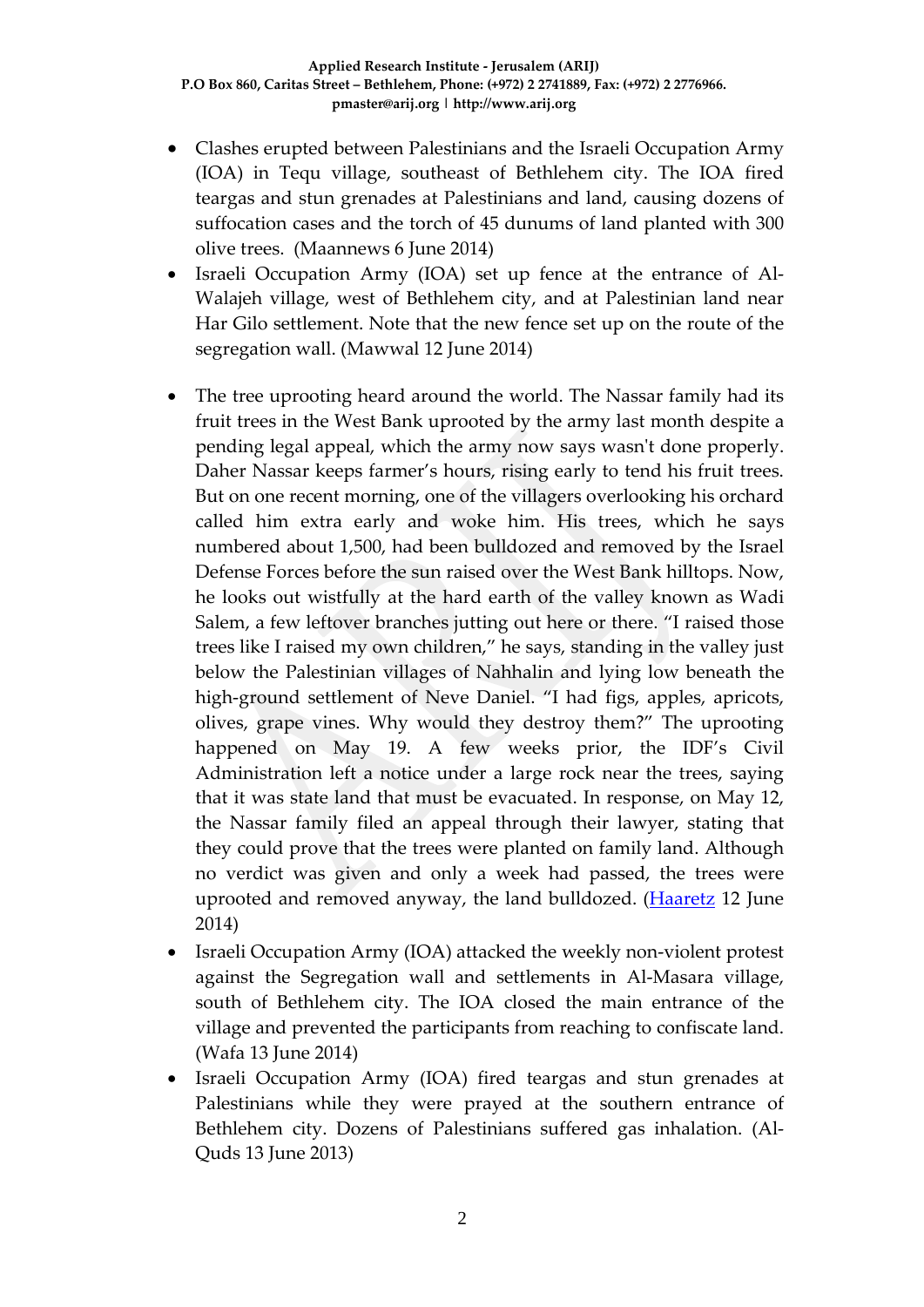- Israeli Occupation Army (IOA) invaded and searched several areas in Beit Jala and Bethlehem cities. (Al-Quds 15 June 2014)
- Israeli settlers living in Gush Etzion settlement bloc gathered at the main entrance of the bloc, south of Bethlehem city and attacked Palestinian vehicles. (Wattan 15 June 2014)
- Israeli Occupation Army (IOA) closed the southern entrance of Al-Khader village, west of Bethlehem city. (Wafa 15 June 2014)
- Israeli Occupation Army (IOA) seized dozens of permits for Palestinians after stopping them at Gilo 300 checkpoint, north of Bethlehem city. (RB2000 16 June 2014)
- Clashes erupted between Palestinians and the Israeli Occupation Army (IOA) in Ayda refugee camp, north of Bethlehem city. The IOA fired rubber bullets, teargas and stun grenades at Palestinians, causing dozens of suffocation cases. (Baladna Fm 16 June 2014)
- Israeli Occupation Army (IOA) stormed and searched several areas in Al-Khader village, west of Bethlehem city. The IOA detained dozens of Palestinians in the village and checked their ID cards. (Baladna FM 16 June 2014)
- Israeli Occupation Army (IOA) invaded and toured in several neighborhoods in Bethlehem city, and searched several stores. During the operation, the IOA arrested Mohammad Khlef. (RB2000 & Baladna FM 16 June 2014)
- Israeli Occupation Army (IOA) raided and searched Palestinian houses in Beit Jala town in Bethlehem governorate. The IOA detained dozens of Palestinians. (Baladna FM 16 June 2014)
- Israeli settlers assaulted and injured Osama Mohammad Salem from Ash-Shawawrih village in Bethlehem governorate, while he was at the crossroads of Gush Etzion settlement bloc. (Bnews 16 June 2014)
- Israeli settlers living in Beitar Illit settlement torched Palestinian land planted with olive trees in Nahhalin, Wadi Fukin and Husan villages in Bethlehem governorate. The targeted land is owned by Khalid Hassan Hamamrih. (Wattan 16 June 2014)
- Clashes erupted between Palestinians and the Israeli Occupation Army (IOA) in Ayda refugee camp, north of Bethlehem city. The IOA fired teargas and stun grenades at Palestinians causing dozens of suffocation cases. (RB2000 17 June 2014)
- Israeli Occupation Army (IOA) invaded and searched a Palestinian clinic in the central of Bethlehem city, and confiscated three computers and a number of files. (BNEWS 17 June 2014)
- Israeli Occupation Army (IOA) invaded and searched several Palestinian houses and commercial structures in Nahhalin village, west of Bethlehem city. (Wafa 17 June 2014)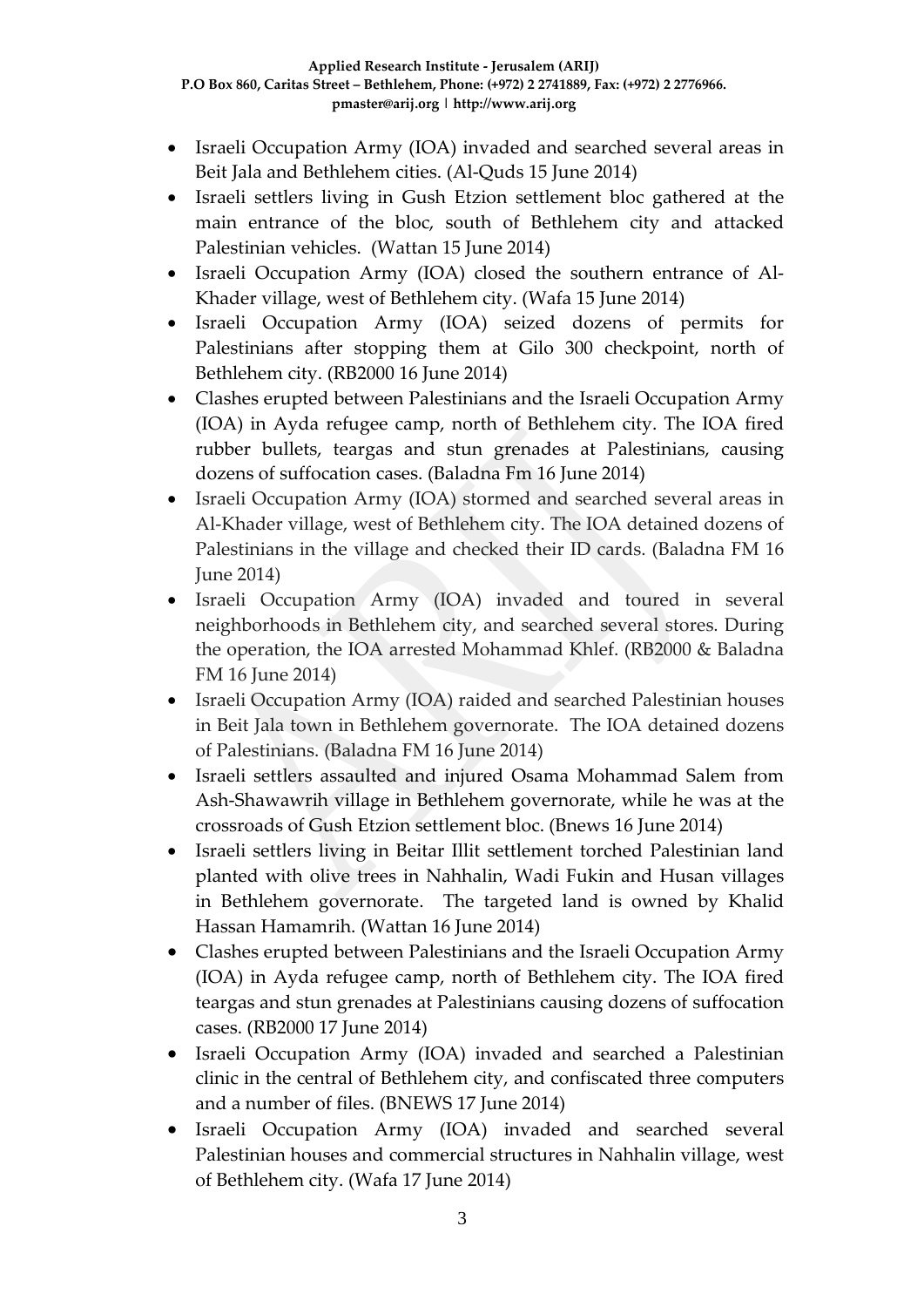- Israeli Occupation Army (IOA) stormed and searched several Palestinian houses and areas in Beit Jala town in Bethlehem governorate. (Maannews 17 June 2014)
- Israeli settlers escorted by the Israeli Occupation Army (IOA) gathered at Hebron- Bethlehem road, near Gush Etzion settlement bloc, and chanted anti-Palestinian slogans. During the operation, the IOA closed the road and prevented Palestinians from crossing it. (Wafa 17 June 2014)
- Israeli Occupation Army (IOA) closed the entrance of Umm Salamuna village, south of Bethlehem city. The IOA stormed and searched a number of commercial structures and confiscated its security cameras. (Al-Quds 17 June 2014)
- Israeli Occupation Army (IOA) raided and searched a Palestinian house owned by Khalid Tafish in Za'tara village, east of Bethlehem city, and summoned his son Mus'ab to interview the Israeli intelligence Police in Gush Etzion settlement bloc. (RB2000 18 June 2014)
- Israeli Occupation Army (IOA) invaded and searched 9 Palestinian houses in Beit Fajjar village, south of Bethlehem city, and destroyed the property. The targeted houses are owned by: Mohammad Said Taqatqih, Ahmed Ali Thawabti, Nader Thawabti, Bilal Ahmed Taqatqih, Hamed Mustafah Taqatqih, Jaber Mustafah Taqatqih, Nedal Diriya, Khalid Ali Diriya, and Ala Fakhri Taqatqih. (RB2000 18 June 2014)
- Israeli Occupation Army (IOA) stormed and searched a Palestinian school in the central of Bethlehem city, and destroyed the windows and doors. The IOA also, confiscated files and computer devices. (RB2000 18 June 2014)
- Israeli Occupation Army (IOA) stormed and toured in Husan village, west of Bethlehem city, took photos for a number of commercial structures, and seized dozens of security cameras. During the operation, the IOA declared the village as "close military zone". (Bnews 18 June 2014)
- Israeli Occupation Army (IOA) stormed Nahhalin village, west of Bethlehem city, and stationed in the central of the village, and took photos for a number of commercial structures. The IOA stopped Palestinians and checked ID cards. (Wafa 18 June 2014)
- Israeli Occupation Army (IOA) seized all the security cameras from a Palestinian gas station in Al-Khader village, west of Bethlehem city. (Wafa 18 June 2014)
- Israeli Occupation Army (IOA) invaded and toured in Beit Jala town in Bethlehem governorate. The IOA closed the western entrance of the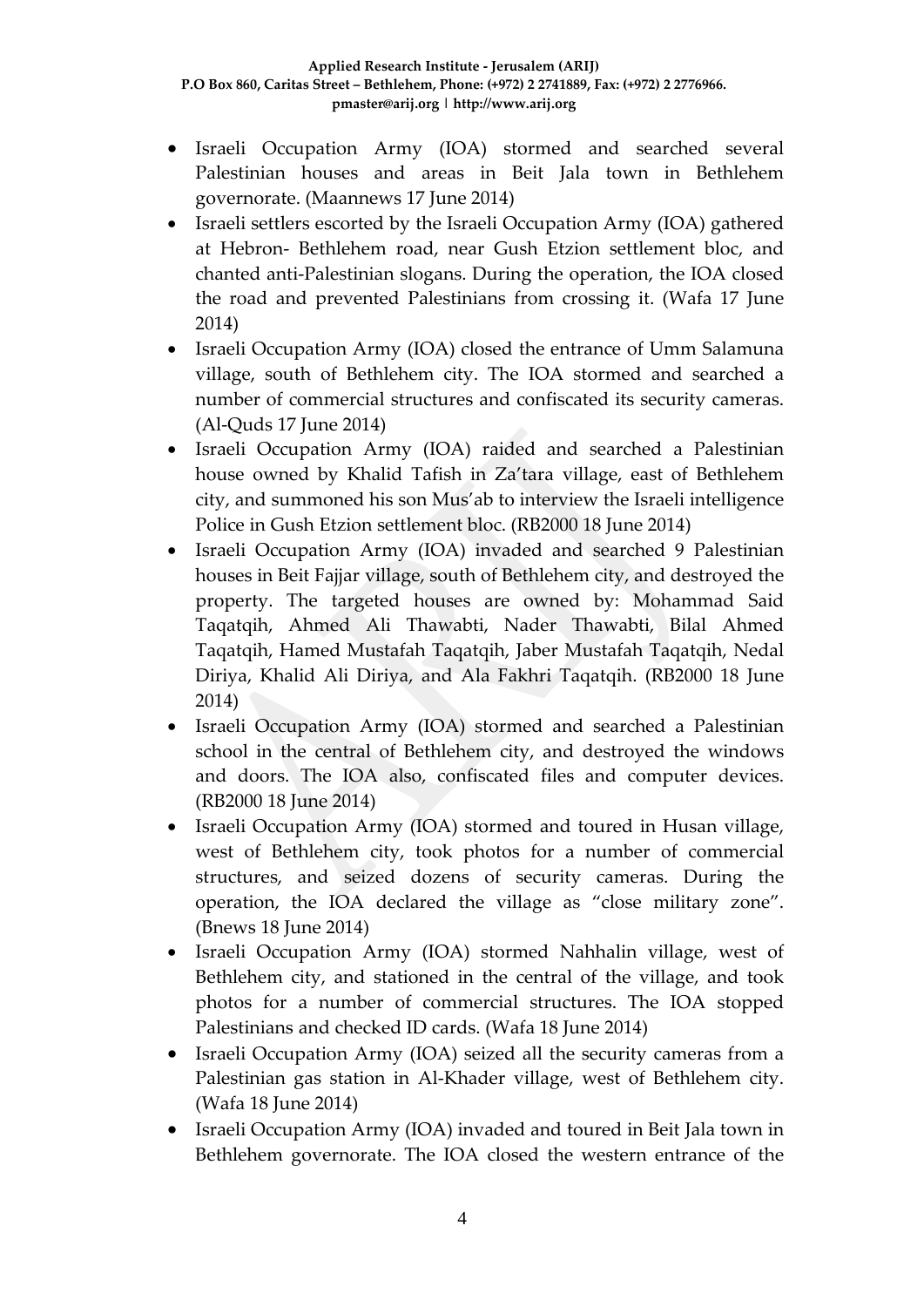town and prevented Palestinians from entering or leaving the area. (Wafa 18 June 2014)

- Israeli settlers escorted by the Israeli Occupation Army (IOA) gathered at the crossroad of Gush Etzion settlement bloc and chanted anti-Palestinian slogans. The IOA closed the area and prevented Palestinians from crossing it. (Wafa 18 June 2014)
- Israeli Occupation Army (IOA) invaded Beit Jala town in Bethlehem governorate, and erected a military checkpoint at the western entrance of the town. The IOA toured in the town and fired teargas grenades at Palestinians and houses. The IOA also, closed DCO checkpoint, which link between Beit Jala town and Jerusalem city and prevented Palestinians from crossing it. (RB2000 19 June 2014)
- Israeli Occupation Army (IOA) raided and searched several houses and land in Al-Masara village, south of Bethlehem city. The IOA closed the main entrance of the village and detained dozens of Palestinian vehicles. The IOA also, declared the village as "close military zone". (Maannews 19 June 2014)
- Clashes erupted between Palestinians and the Israeli Occupation Army (IOA) in Ayda refugee camp, north of Bethlehem city. The IOA fired teargas and stun grenades at Palestinians, causing dozens of suffocation cases. (Raya 19 June 2014)
- Israeli Occupation Army (IOA) demolished two Palestinian houses (80 and 100 square meters, and inhibited by 32 Palestinians) and water well in Jabal Soud area in Al-Khader village, west of Bethlehem city, and razed the foundation of an under construction house. The targeted houses are owned by: Ismail Mahmoud Musa (46 years) and Ali Salem Musa. (Wafa 19 June 2014)
- Israeli Occupation Army (IOA) erected a military checkpoint at Wadi An-Nar road, southeast of Jerusalem city. The IOA stopped and searched Palestinian vehicles and checked ID cards. (RB2000 19 June 2014)
- Israeli Occupation Army (IOA) closed the Iron Gate at the southern entrance of Al-Khader village, west of Bethlehem city, and closed the road led to Um Rukba area. The IOA prevented dozens of Palestinians to reach their houses and land. (Wafa 19 June 2014)
- Israeli Occupation Army (IOA) stormed several Palestinian houses in Ad-Doha town in Bethlehem governorate. The IOA also, stormed and searched Palestine Ahliya University in Bethlehem city. (Safa 20 June 2014)
- Israeli Occupation Army (IOA) searched dozens of areas in Artas village in Bethlehem governorate. The IOA also, stormed and searched houses and caves. (Wafa 20 June 2014)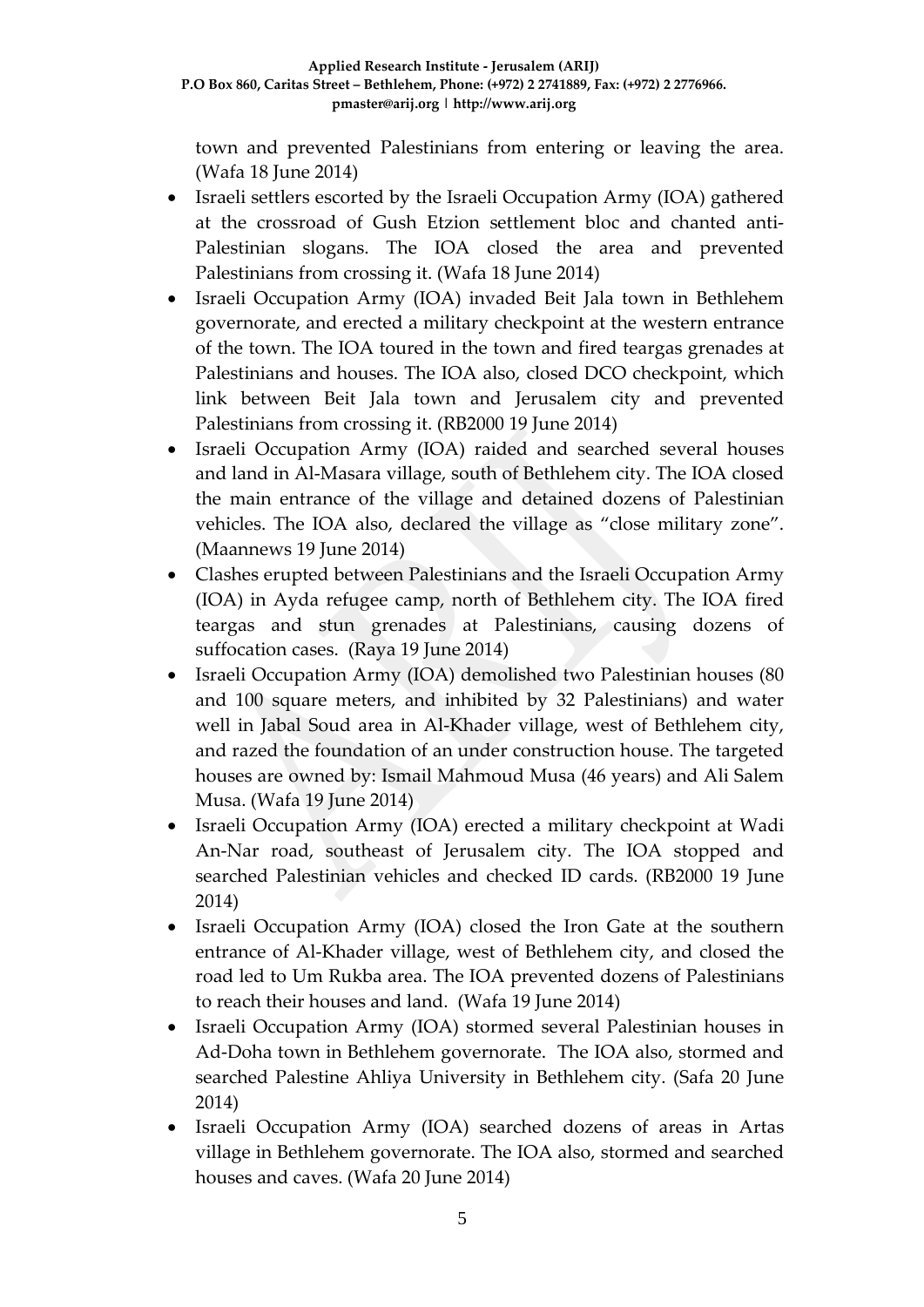- Clashes erupted between Palestinians and the Israeli Occupation Army (IOA) in Ad-Dhuheisheh refugee camp, south of Bethlehem city. The IOA fired live bullets, teargas and stun grenades at Palestinians, causing dozens of suffocation cases and the injury of 4 people. An Israeli jeep run over 4 Palestinians; two of them were identifies as: Muhannad Muasa Al-Khamor (22 years), Hassan Mujahed Abu Jawda. During the clashes, the IOA arrested 30 Palestinians. The arrestees were identified as: Imad Mahmoud Al-Barmil (38 years), Shihab Atta Muzahir, Amer Muzahir, Ameen Mohammad 'Ameer (25 years), Tariq Ismail Shaheen (22 years), Malek Ibrahim Abu Khalifah (22 years), Diyab Nael Dandes (20 years), Ashraf Saleh Al-Ju'idi (27 years), Mohammad Ahmed Al-Adam, Ahmed Ibrahim, Ali Sameh Al-Afandi (22 years), Daoud Nayif Ramadan (23 years), Bashir Nassri Abd Rabo (28 years), Amran Issa Ma'ale (35 years), Samir Hajajrih , Sami Hajajrah (23 years), Nizar Hajajrah (36 years), Elias Ahmed Sarhana (48 years), Asir Al-Abouni (15 years), Ahmed Fouzi As-Sajdi (28 years) and his brother Mohammad (22 years), Mohammad Riziq Arafa (22 years), Waleed Mohammad Zaqzouq (35 years), Khalid Jamal Faraj (28 years), Ziyad Mustafah Shari'a (46 years), Nassem Mahmoud Zaqiut, Adi Issam Abu Nasar (17 years), Thair Salem Shari'a (40 years), Mohammad Mahmoud Shufat, Said Iyad Aliyan, and Nedal Al-Hassanat (21 years). The IOA also summoned Mohammad Abd Al-Karem Ayad and Mohammad Amarnih to interview the Israeli Intelligence Police in Gush Etzion settlement bloc. During the operation, the IOA stormed and searched the office of Ibda' center and confiscated files and computed devices. (Wafa 20 June 2014)
- Israeli Occupation Army (IOA) attacked the weekly non-violent protest against the segregation wall and settlements in Al-Masara village, south of Bethlehem city. The IOA closed the entrance of the village and assaulted participants. (Maannews 20 June 2014)
- Clashes erupted between Palestinians and the Israeli Occupation Army (IOA) in Al-Khader village, west of Bethlehem city. The IOA fired rubber bullets, teargas and stun grenades, causing dozens of suffocation cases. The IOA stormed and searched several Palestinian houses. (Al-Quds 20 June 2014)
- Israeli Occupation Army (IOA) raided and searched Bethlehem Orphan's care Society in Bethlehem city, and confiscated dozens of files. The IOA detained the security guy. (Maannews 21 June 2014)
- Israeli Occupation Army (IOA) stormed and searched several Palestinian houses in Juret Ash Sham'a village, south of Bethlehem city. The IOA toured in the village and occupied the roof of a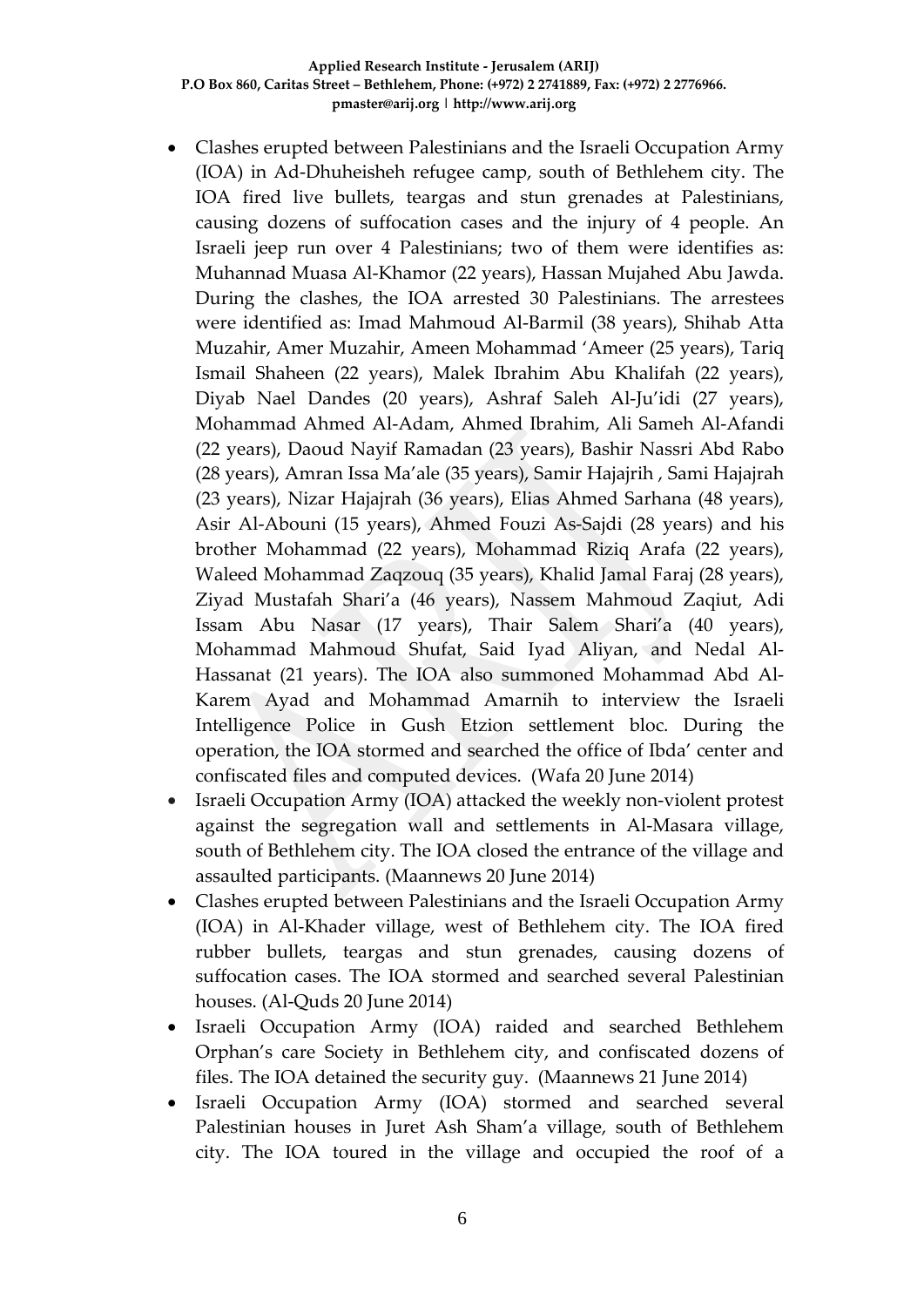Palestinian house owned by Ibrahim Harb Shoka. (RB2000 22 June 2014)

- Israeli Occupation Army (IOA) raided and searched dozens of Palestinian houses in Beit Ta'mir village, southeast of Bethlehem city. (RB2000 22 June 2014)
- Israeli Occupation Army (IOA) assaulted and injured a Palestinian in Beit Jala town, west of Bethlehem city. (RB2000 22 June 2014)
- Israeli Occupation Army (IOA) gathered at Ush Ghrab area, southeast of Beit Sahour town, east of Bethlehem city. (RB2000 22 June 2014)
- Israeli Occupation Army (IOA) stormed Ras Al-Wad area in Al-Ubidiya town, east of Bethlehem city, and fired teargas and stun grenades at Palestinian houses. (RB2000 22 June 2014)
- Israeli Occupation Army (IOA) stormed Ayda refugee camp, north of Bethlehem city, and fired wastewater at Palestinian houses and a mosque. Clashes erupted between Palestinians and the IOA, where the IOA fired rubber bullets, teargas and stun grenades. (Wafa 22 June 2014)
- Israeli Occupation Army (IOA) stormed a Palestinian market in Beit Sahour town, east of Bethlehem city, and stole NIS 10,000. The targeted market is owned by Khalil Hassan Al-Badan. (Wafa 22 June 2014)
- Israeli Occupation Army (IOA) closed a number of agricultural roads near Wadi An-Nar area, east of Bethlehem city. (Al-Quds 22 June 2014)
- Israeli Occupation Army (IOA) raided and toured in several neighborhoods in Jaba village, southwest of Bethlehem city. The IOA raided and searched several houses. During the operation, the IOA closed the entrance of the village, and prevented Palestinians from leaving or entering the village. (Wafa 23 June 2014)
- Israeli Occupation Army (IOA) with Police dogs invaded and searched several Palestinian houses in Al-Azza refugee camp, north of Bethlehem city. The Police dogs attacked and injured Khalil Kayed An-Nashash. (RB2000 24 June 2014)
- Israeli Occupation Army (IOA) stormed and toured in several areas, neighborhoods and houses in Nahhalin village, west of Bethlehem city. (RB2000 24 June 2014)
- Israeli settlers living in Betar Illit settlement escorted by the Israeli Occupation Army (IOA) uprooted a number of olive trees in Palestinian in Nahhalin village, west of Bethlehem city. The IOA prevented the owners of the land from reaching it. (Wafa 24 June 2014)
- Israeli Occupation Army (IOA) stormed and searched several Palestinian houses in Al-Jaba village, southwest of Bethlehem city. (Wafa 25 June 2014)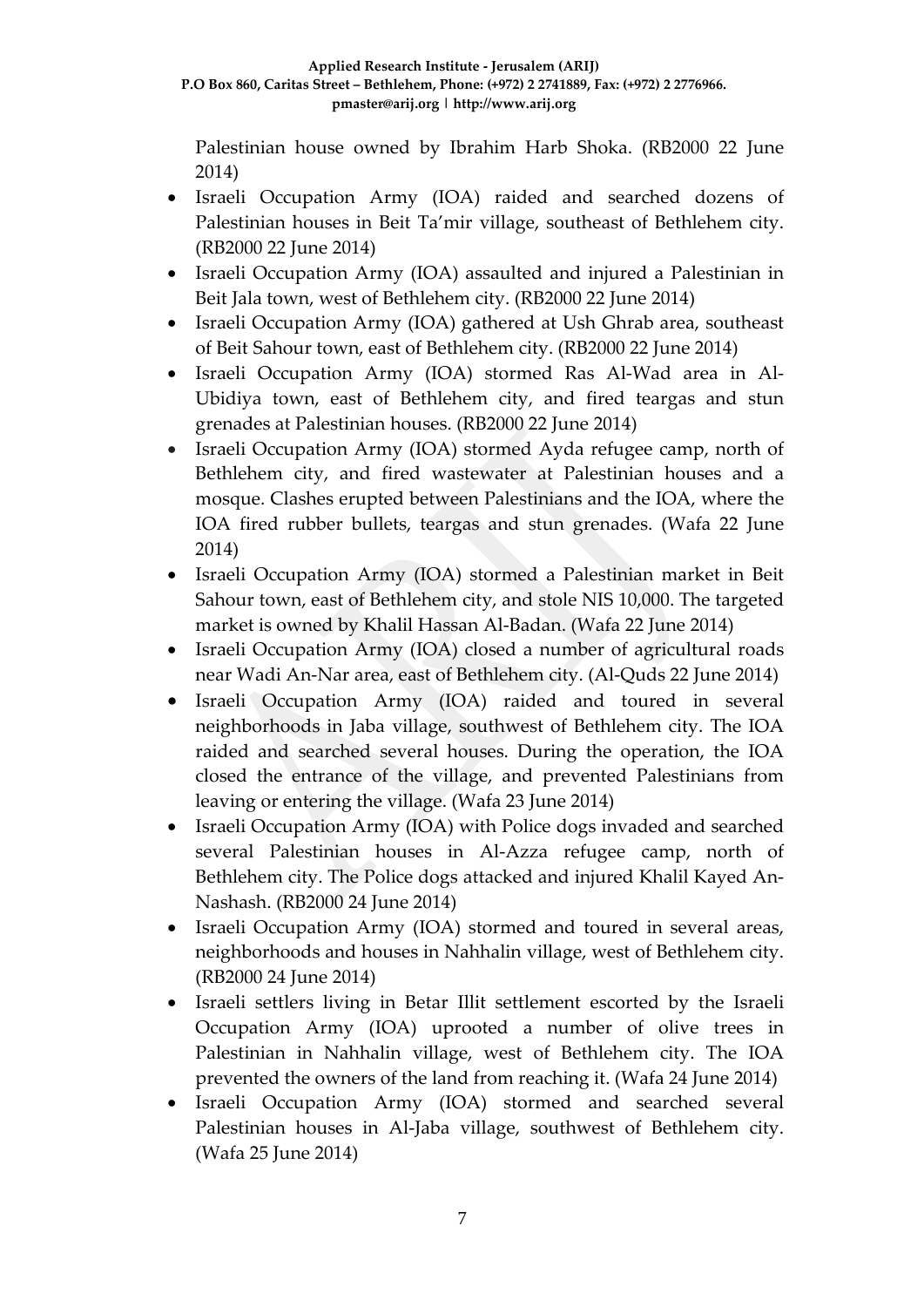- Israeli Occupation Army IOA) invaded and searched several Palestinian houses in Al-'Abiyat area, east of Bethlehem city. One of the targeted houses is owned by Khalid Awad 'ABIYAT. (Raya 26 June 2014)
- Israeli Occupation Army (IOA) stormed several areas in Beit Fajjar village, south of Bethlehem city. (Raya 26 June 2014)
- Israeli Occupation Army (IOA) arrested Muhannad Mohammad Hamamrih (28 years) after storming his house in Husan village, west of Bethlehem city. (Raya 26 June 2014)
- Israeli Occupation bulldozers razed Palestinian land in Ein Al-Fares area in Nahhalin village, west of Bethlehem city. (RB2000 26 June 2014)
- Israeli Occupation Army (IOA) attacked the weekly non-violent protest against the segregation wall and settlements in Al-Masara village, south of Bethlehem city. (RB2000 27 June 2014)
- Clashes erupted between Palestinians and the Israeli Occupation Army (IOA) in Ad-Dhuheisheh refugee camp, south of Bethlehem city, after the IOA stormed the camp. The IOA fired rubber bullets, teargas and stun grenades, causing dozens of suffocation cases and the injured of a Palestinian child. During the operation, the IOA arrested two Palestinians; identified as: Nedal Na'em Abu Akir (47 years) and Shadi Issa Ma'ale (38 years). (Wafa 28 June 2014)
- Israeli Occupation Army (IOA) arrested Waleed Mohammad Al-Bastanje (40 years) after raiding and searching his house in Bethlehem city. (Wafa 28 June 2014)
- Israeli Occupation Army (IOA) arrested Ahmed Qassem Ash-Sheikh (40 years) after storming his house in Marah Rabah village, south of Bethlehem city. (Wafa 28 June 2014)
- Israeli Occupation Army (IOA) fired teargas grenades at Palestinian workers while they were near the segregation wall in 'Artas village, south of Bethlehem city. The teargas grenades causing the torch of a poultry farm owned by Mohammad Hussen Abu Tair. (Wafa 29 June 2014)
- Israeli Occupation Army (IOA) stormed and searched five Palestinian houses in Tequ village, southeast of Bethlehem city. The targeted houses are owned by: Basel Ibrahim Dakhil Alla, Adel Ibrahim Hajahja, Ibrahim Hussen Hajahja, Salem Raja At-Ta'amrih and Ahmed Mohammad Ash-Shair. During the operation, the IOA fired teargas and stun grenades at Palestinians and houses. (Wafa 29 June 2014)
- Israeli Occupation Army (IOA) raided and searched Tur Az-Za'faran area in Nahhalin village, west of Bethlehem city. (Wafa 29 June 2014)
- Israeli Occupation Army (IOA) invaded and toured in Za'tara village, east of Bethlehem city. (Wafa 29 June 2014)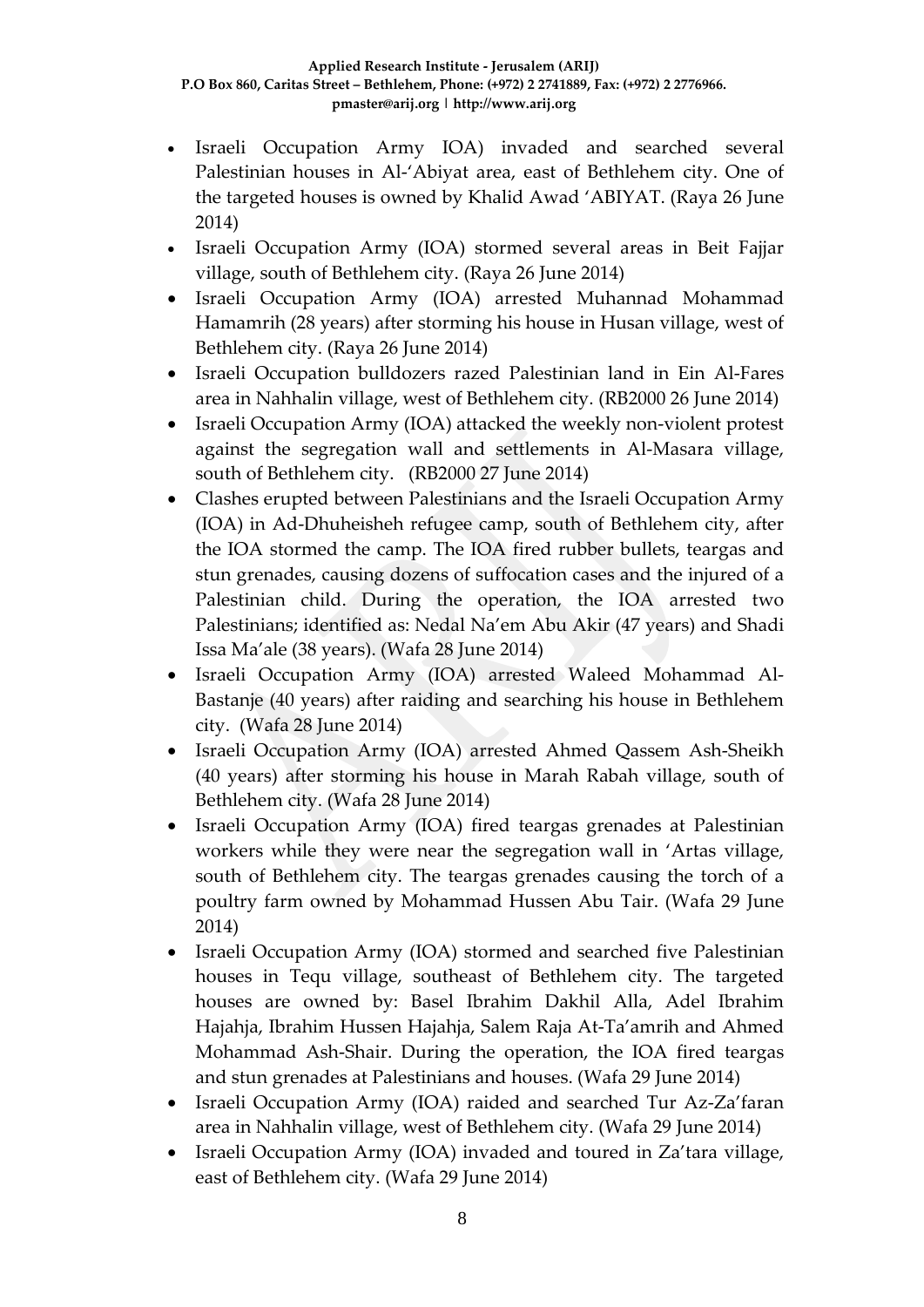- Israeli settlers living in Betar Illit settlement destroyed an agricultural land in Husan village, west of Bethlehem city. The targeted land owned by: Hamid Abd Al-Aziz Hamamrih, Adel Darwish, Abd Al-Fatah Darwish and Fahmi Ahmed Hamamrih. (Wafa 29 June 2014)
- Israeli settlers hurled stones at Palestinian vehicles driving near Gush Etzion settlement bloc, southwest of Bethlehem city. A number of vehicles were damaged. (Wafa 30 June 2014)

## **Jenin**

- Israeli Occupation Army (IOA) stormed and searched a Palestinian house in 'Anin village, northwest of Jenin city, and questioned the residents. The targeted house is owned by Mohammad Saleh Yassen. (Wafa 1 June 2014)
- Clashes erupted between Palestinians and the Israeli Occupation Army (IOA) in 'Anza village, south of Jenin city. The IOA fired metal bullets, teargas and stun grenades, causing dozens of suffocation cases and the injury of Hamza Abdalla Sharbati (14 years). (Wafa 1 June 2014)
- Israeli Occupation Army (IOA) invaded Zububa village, northwest of Jenin city and fire teargas and stun grenades at Palestinian houses. Clashes erupted between Palestinians and the IOA. Dozens of Palestinians suffered gas inhalation. (Wafa 1 June 2014)
- Israeli Occupation Army (IOA) erected military checkpoints at the entrances of 'Ajja village and the evacuation site of "Homesh" in Jenin governorate. The IOA stopped and searched Palestinian vehicles and checked ID cards. (Wafa 1 June 2014)
- An Israeli settler hit by his vehicle a group of sheep in Al-Muntar area, south of Barta'a Ash-Sharqiya village, west of Jenin city, and killed 6 sheep. The targeted sheep are owned by Zaki Yousif Al-Kilani (70 years). (Al-Quds 2 June 2014)
- Israeli Occupation Army (IOA) fired teargas grenades at a Palestinian vehicle in Rummana village, northwest of Jenin city, causing two suffocation cases, the owner of the vehicle and his son. (Sama News 3 June 2014)
- Israeli Occupation Army (IOA) invaded and searched two Palestinian houses in Al-Yamun village, northwest of Jenin city. The targeted houses are owned by: Nassem Mohammad Zayeed and Abd Al-Ra'ouf Khamisah. (Wafa 3 June 2014)
- Clashes erupted between Palestinians and the Israeli Occupation Army (IOA) in Yabad town, west of Jenin city. The IOA fired teargas and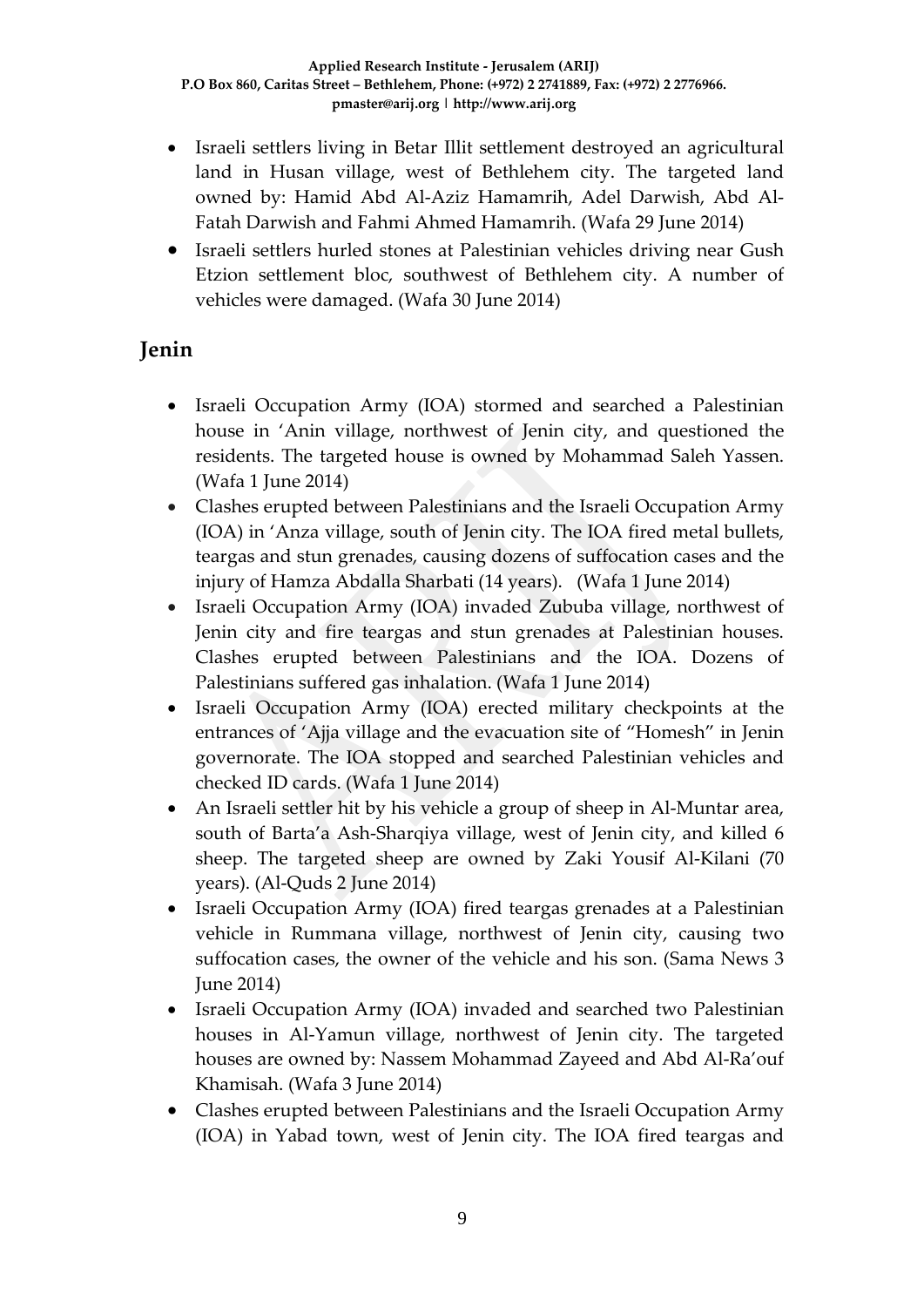stun grenades at Palestinians and houses, causing dozens of suffocation cases. (Al-Quds 4 June 2014)

- Clashes erupted between Palestinians and the Israeli Occupation Army (IOA) in Zububa village, northwest of Jenin city. The IOA fired teargas and stun grenades at Palestinians and houses, causing dozens of suffocation cases. (Wafa 7 June 2014)
- Israeli Occupation Army (IOA) invaded and toured in several areas in Jenin city, and erected a military checkpoint. The IOA stopped and searched Palestinian vehicles and checked ID cards. (Safa 8 June 2014)
- Israeli Occupation Army (IOA) stormed and searched several Palestinian houses in Zububa village, northwest of Jenin city. One of the targeted houses is owned by Imad Abu Zaytoun. (Wafa 8 June 2014)
- Israeli Occupation Army (IOA) raided and toured in Yabad town, west of Jenin city. Clashes erupted between Palestinians and the IOA. (Wafa 8 June 2014)
- Israeli Occupation Army (IOA) seized 4 Palestinian agricultural tractors from Al-Yamun and Birqin villages in Jenin governorate. One of the targeted tractors is owned by Ahmed Abd AL-Khaliq Shalamish. (Wafa 9 June 2014)
- Israeli Occupation Army (IOA) stormed and searched agricultural land in Kafr Dan village, west of Jenin city. (Wafa 9 June 2014)
- Clashes erupted between Palestinians and the Israeli Occupation Army (IOA) in Yabad town, west of Jenin city. The IOA fired teargas and stun grenades at Palestinians, causing dozens of suffocation cases. (Wafa 10 June 2014)
- Israeli Occupation Army (IOA) erected a military checkpoint at the entrance of 'Ajja village, south of Jenin city. The IOA stopped and searched Palestinian vehicles and checked ID cards. (Wafa 10 June 2014)
- Israeli Water Authority and the Israeli Occupation Army (IOA) invaded and searched Sahel Marj bene Amer area in Jenin governorate. (Bnews 11 June 2014)
- Israeli Occupation Army (IOA) raided and searched a Palestinian house in 'Anza village, southwest of Jenin city. The targeted house owned by a Palestinian prisoner in an Israeli jail; Ali Bassam Sabri 'Atiyani (22 years). (Wattan 12 June 2014)
- Israeli settlers escorted by the Israeli Occupation Army (IOA) stormed Al-Hafiri area near Arraba village, southwest of Jenin city, carried out provocative actions and Talmudic rituals. (Wafa 13 June 2014)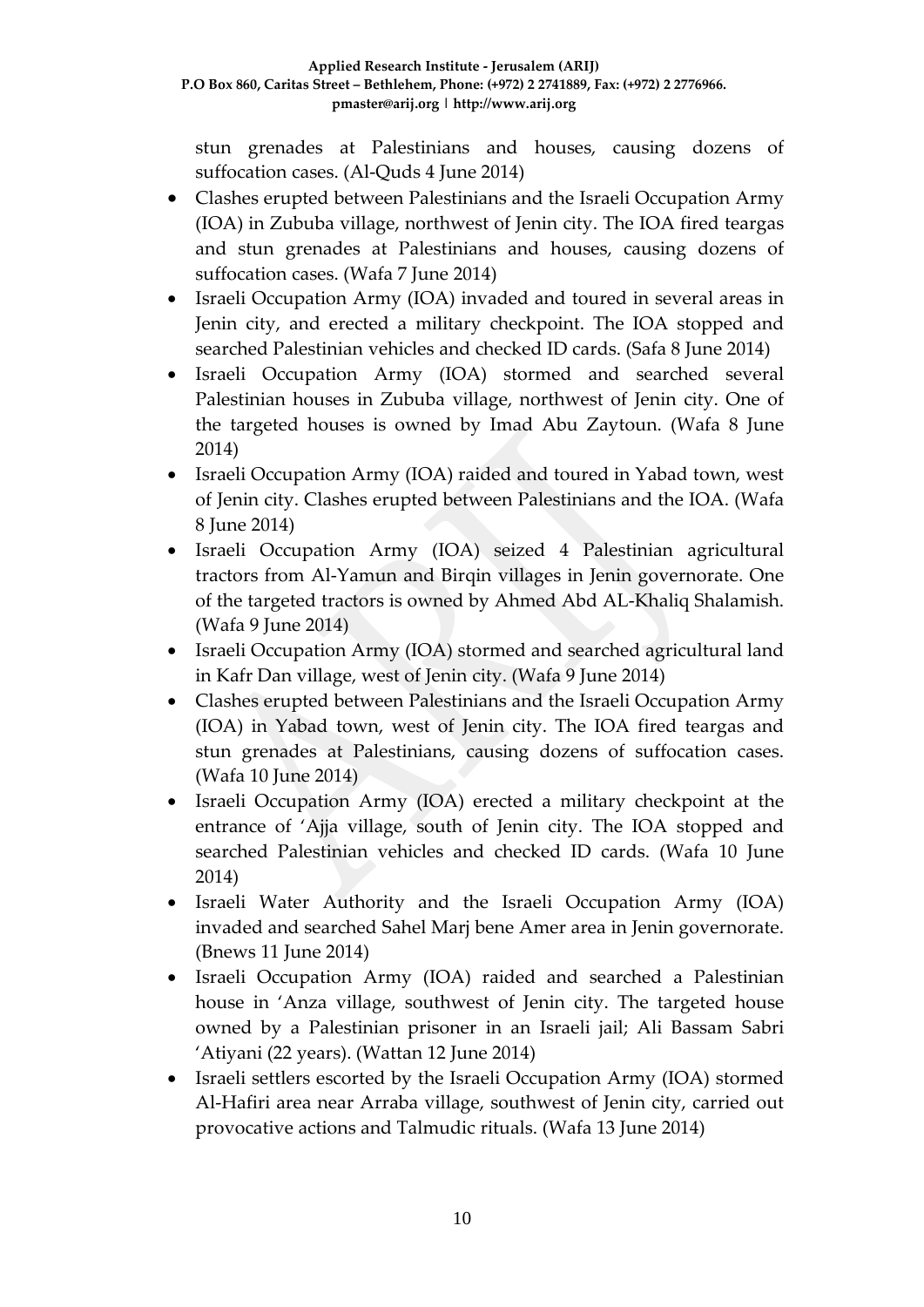- Israeli Occupation Army (IOA) invaded and searched several areas in Meithalun, Az-Zababida and Yabad towns in Jenin governorate. (Wafa 14 June 2014)
- Israeli Occupation Army (IOA) invaded Jenin city. Clashes erupted between Palestinians and the IOA, where the IOA fired live bullets, teargas and stun grenades at Palestinians and houses, causing dozens of suffocation cases and the injury of Sameh Jamal Al-Qat (24 years). During the operation, the IOA stormed and searched two Palestinians organization in Jenin city, and confiscated a number of computer devices. (Raya & Maannews 16 June 2014)
- Israeli Occupation Army (IOA) stormed and searched a Palestinian house in Jenin refugee camp in Jenin governorate. The targeted house is owned by Ibrahim Hussen Jaber (55 years). (Raya 16 June 2014)
- Israeli Occupation Army (IOA) stormed and searched two Palestinian houses in Mirka village, south of Jenin city. The targeted houses are owned by: Saleh Ali Musa, Naf'I Ali Musa and Samer Shafiq Musa. (Raya 16 June 2014)
- Israeli Occupation Army (IOA) stormed and searched several Palestinian houses in Jenin city and Jenin refugee camp. The IOA occupied houses and transformed the houses to military bases. The targeted houses are owned by: Ahmed Awartani, Ahmed Nasser An-Najar, Awni Abu Aliya, Rajeh Abu Aliya, Diyab Said AN Abu As-Saied Al-Bala'awi. Clashes erupted between Palestinians and the IOA in the city and the camp. The IOA fired teargas and stun grenades at Palestinians and houses. During the operation, the IOA arrested 8 Palestinians; were identified as: Yazan Nisfat Jarar (23 years), Mohammad Diyab Said (30 years), Wael Fakhri Turkman (20 years), Kifah Atta Said Khadir (23 years), Yousif Mohammad At-Tattar (21 years), Ahmed Salah Samarah (22 years), Ibrahim Khalil Suliman Masalmah (30 years) and Abdalla Mohammad Said As-Sa'di (48 years). The IOA confiscated a vehicle owned by UNWRA. (Bnews & Wafa 17 June 2014)
- Clashes erupted between Palestinians and the Israeli Occupation Army (IOA) in Jenin refugee camp in Jenin governorate. The IOA opened fire at Palestinians, causing the injury of four Palestinians; identified as: Waheed Al-Khoul, Bakir As-Sabi', Younis Mijermi and Ameen Zahrdi. During the clashes, the IOA arrested Ahmed Abu Kharaj. (Maannews 19 June 2014)
- Israeli Occupation Army (IOA) invaded and searched a Palestinian house owned by Ibrahim Dahbour in Arraba village, southwest of Jenin city, and questioned the residents. The IOA also, confiscated a laptop and a mobile. Clashes erupted between Palestinians and the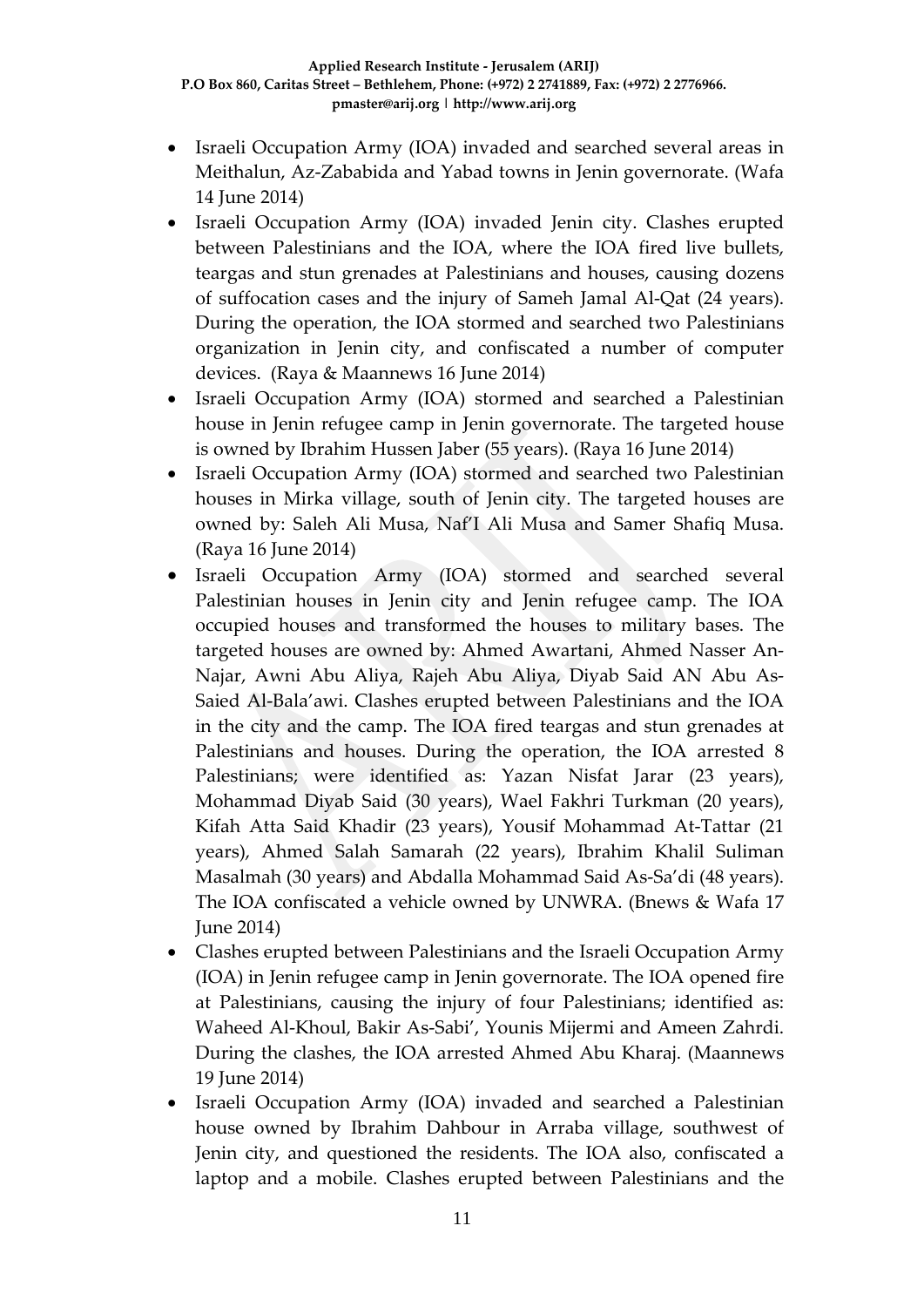IOA, where the IOA fired teargas and stun grenades at Palestinians. (Wafa 20 June 2014)

- Israeli Occupation Army (IOA) raided and searched two Palestinian houses in Jenin city. The targeted houses are owned by: Khalid Suliman and Khalid Said. Clashes erupted between Palestinians and the IOA, where the IOA fired bullets, teargas and stun grenades, causing dozens of suffocation cases and the injury of Amir As-Sabah. (Wafa 20 June 2014)
- Israeli Occupation Army (IOA) invaded the American-Arab University campus in Az-Zababida village, south of Jenin city, and detained the security guys at the entrance of the University. (Wafa 20 June 2014)
- Israeli Occupation Army (IOA) invaded and searched the office of Islamic Relief in Jenin city, destroyed the property and confiscated files and 4 computer devices. Clashes erupted between Palestinians and the IOA, where the IOA fired teargas and stun grenades, causing dozens of suffocation cases. (Wafa 21 June 2014)
- For the second day on the row, the Israeli Occupation Army (IOA) stormed and searched American –Arab University campus in Az-Zababida village, south of Jenin city. The IOA destroyed the gate number 3.
- Clashes erupted between Palestinians and the Israeli Occupation Army (IOA) in Yabad town, west of Jenin city. The IOA fired teargas grenades at Palestinians, causing dozens of suffocation cases. During the clashes, the IOA stormed Palestinian houses and questioned the residents. (Wafa 22 June 2014)
- Israeli Occupation Army (IOA) stormed and searched a Palestinian house owned by Fawaz Saleh Azzam, in Silat Al-Harithiya village, northwest of Jenin city. Clashes erupted between Palestinians and the IOA, where the IOA fired teargas and stun grenades, causing dozens of suffocation cases. (Wafa 22 June 2014)
- Israeli Occupation Army (IOA) invaded and searched a Palestinian house in Zububa village, northwest of Jenin city. The targeted house is owned by: Ahmed Raja Abu Nedal. (Wafa 22 June 2014)
- Israeli Occupation Army (IOA) raided and searched several Palestinian houses and structures in Jalqamus village, southeast of Jenin city, and questioned the residents. Three of the targeted structures and houses are owed by: Abd Al-Karem Abu Al-Jaber, Fakhri Mohammad Al-Qarm and Zuhair Al-Qarm. (Wafa 22 June 2014)
- Israeli Occupation Army (IOA) invaded and toured in several areas in Jenin refugee camp, west of Jenin city. Clashes erupted between Palestinians and the IOA, where the IOA fired bullets, and stun grenades. During the clashes, the IOA stormed and searched a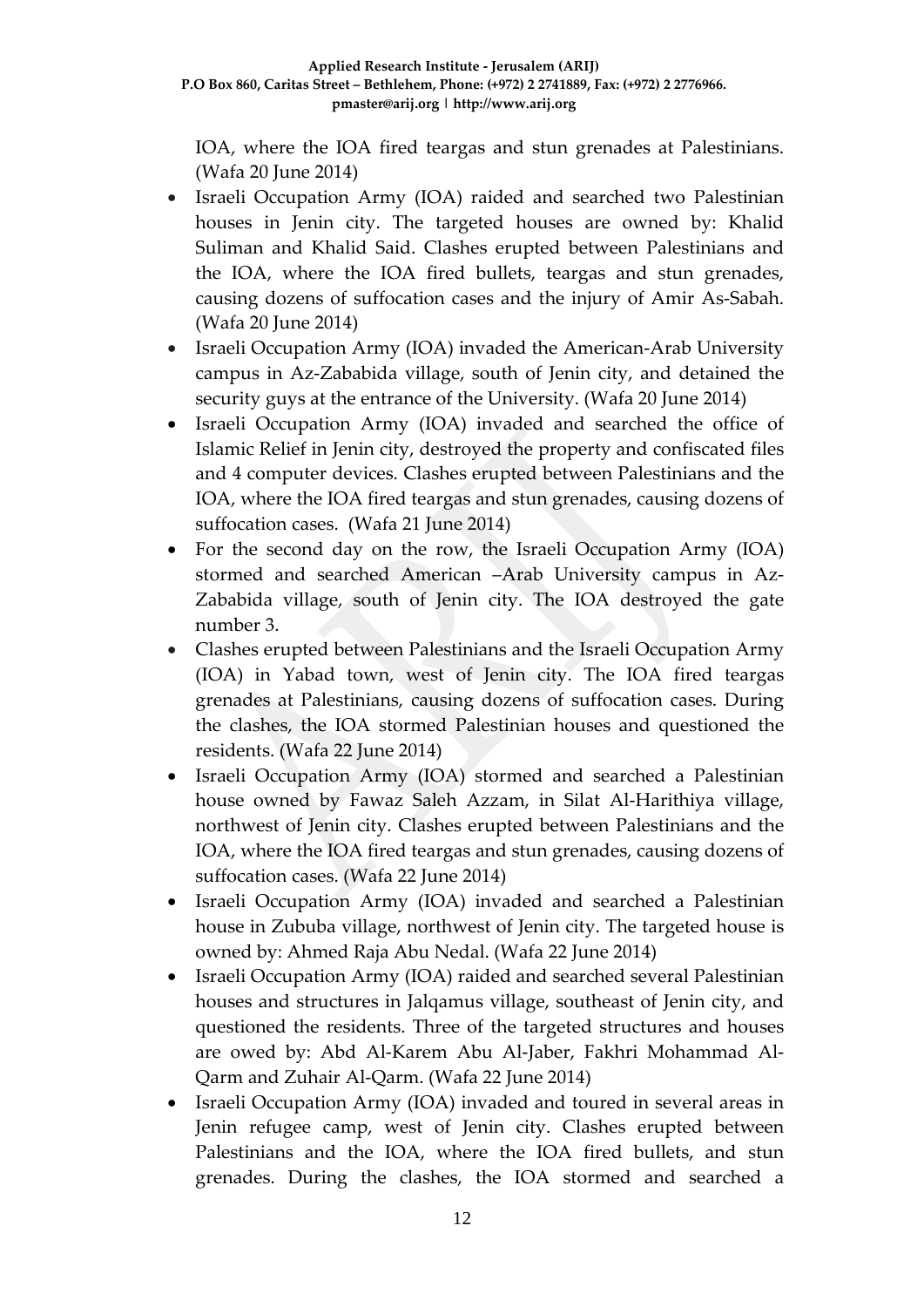Palestinian house owned by Jamal Abu Al-Hija', and transformed it to a military base. (Safa 23 June 2014)

- Clashes erupted between Palestinians and the Israeli Occupation Army (IOA) in Jenin city. The IOA opened fire at Palestinians and houses. During the clashes, the IOA stormed and searched dozens of houses. (Safa 23 June 2014)
- Clashes erupted between Palestinians and the Israeli Occupation Army (IOA) in Yabad town, west of Jenin city. The IOA fired teargas and stun grenades, causing dozens of suffocation cases. (Safa 23 June 2014)
- Israeli Occupation jeeps and bulldozes staged few meters into Palestinian land, east of As-Shaja'iya neighborhood, east of Gaza city, and opened fire at houses. (Maannews 23 June 2014)
- Clashes erupted between Palestinians and the Israeli Occupation Army (IOA) in Meithalun village, south of Jenin city. During the clashes, the IOA arrested a Palestinian. (Al-Quds 23 June 2014)
- Israel Occupation Army (IOA) raided and searched several Palestinian houses in Silat Al-Harithiya village, northwest of Jenin city. (Al-Quds 23 June 2014)
- Clashes erupted between Palestinians and the Israeli Occupation Army (IOA) in Jenin refugee camp and Birqin village, west of Jenin city. The IOA fired teargas and stun grenades at Palestinians, causing dozens of suffocation cases. (Wattan 24 June 2014)
- Israeli Occupation Army (IOA) invaded and toured in Kafr Qud and Kufeirit villages in Jenin governorate. (Wattan 24 June 2014)
- Israeli Occupation Army (IOA) stormed and searched a Palestinian house in Bir Al-Basha village, southwest of Jenin city, and destroyed property. The IOA arrested Sharif Hussen Ghawadrih (50 years) and confiscated his agricultural tractor. (Wafa 24 June 2014)
- Israeli Occupation Authorities handed out military orders to demolish 10 commercial structures in Barta'a Ash-Sharqiya village, west of Jenin city. Two of the targeted structures are owned by: Omar Tawfiq Qabha and Rami Ayoub. (Wafa 24 June 2014)
- Israeli Occupation Army (IOA) erected military checkpoints at several areas in Jenin city. The IOA stopped and searched Palestinian vehicles, checked ID cards and questioned Palestinians. (Safa 24 June 2014)
- Israeli Occupation Army (IOA) stormed Jenin city and seized a Palestinian vehicle owned by Mohammad Khalid Abu Seif. The IOA forced the owners of the vehicle to transfer it to Al-Jalamah military base. (Wattan 25 June 2014)
- Israeli Occupation Army (IOA) stormed and toured in 'Anin village, west of Jenin city, and searched several areas. (Safa 25 June 2014)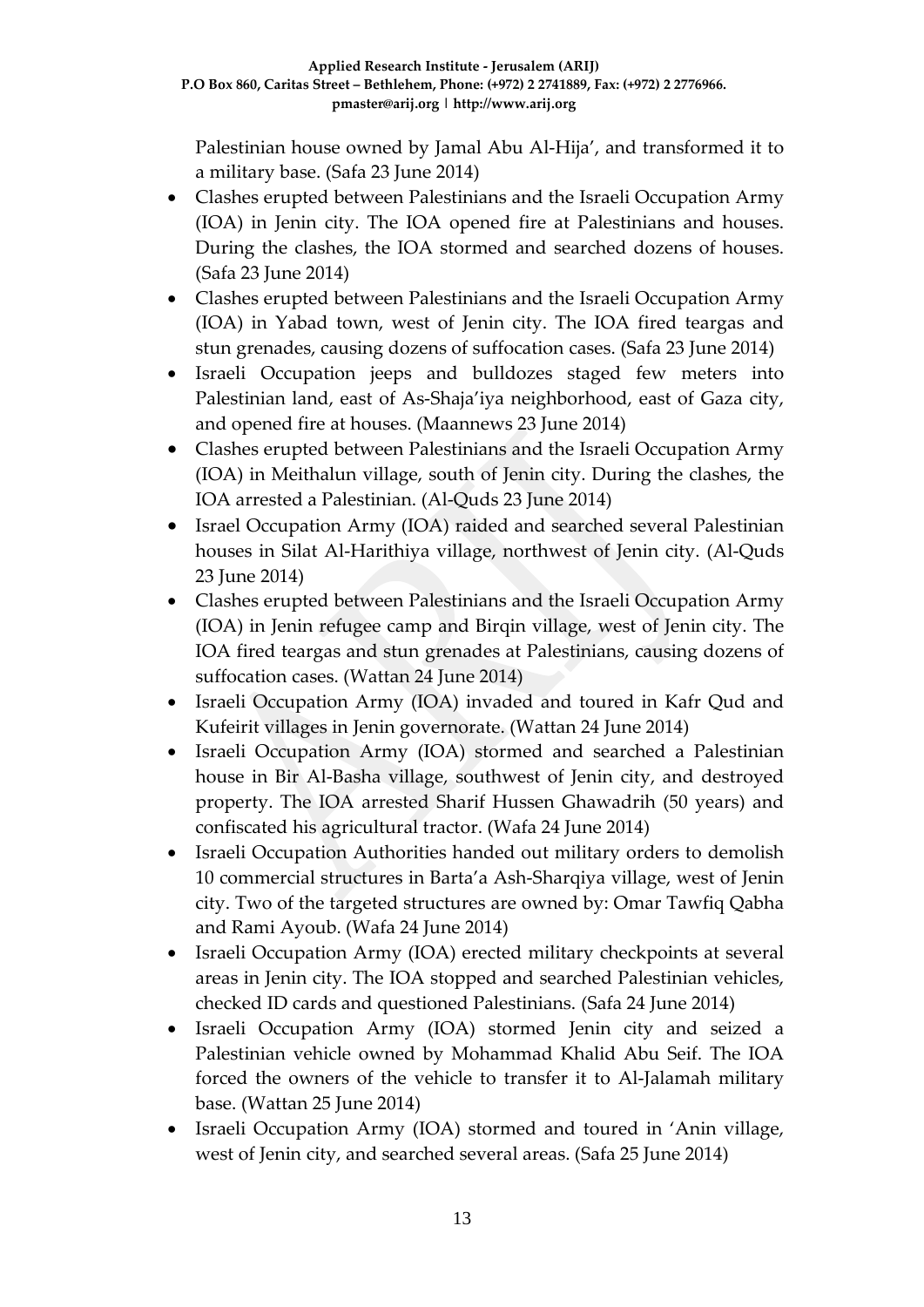- Clashes erupted between Palestinians and the Israeli Occupation Army (IOA) in Jenin refugee camp, west of Jenin city. (Safa 25 June 2014)
- Clashes erupted between Palestinians and the Israeli Occupation Army (IOA) in Yabad town, west of Jenin city. The IOA fired metal bullets, teargas and stun grenades, causing dozens of suffocation cases. The IOA erected military checkpoints at the entrances of the town and prevented Palestinians from entering or leaving the village. During the clashes, the IOA arrested Mahmoud Bassam Hamarsha (14 years). (Wafa 25 June 2014)
- Israeli Occupation Army (IOA) invaded and searched a number of neighborhoods in Al- 'Araqa village, west of Jenin city, and questioned Palestinians. The IOA fired teargas and stun grenades, causing dozens of suffocation cases. (Wafa 26 June 2014)
- Clashes erupted between Palestinians and the Israeli Occupation Army (IOA) in Yabad town, west of Jenin city, after the IOA raided the town. The IOA stationed at the entrances of the town. (Wafa 26 June 2014)
- Israeli Occupation Army (IOA) invaded and toured in Jalbun village, east of Jenin city. (Wafa 26 June 2014)
- Israeli Occupation Army (IOA) raided and toured in several areas in Arraba and Birqin villages in Jenin governorate. (Wafa 27 June 2014)
- Israeli Occupation Army (IOA) invaded and searched several neighborhoods in Al-Yamun and Jalqamus villages in Jenin governorate. (Wafa 28 June 2014)
- Israeli Occupation Army (IOA) invaded and searched areas in Yabad town, west of Jenin city, and questioned Palestinians. (Wafa & Safa 30 June 2014)
- Israeli Occupation Army (IOA) raided Arraba village, south of Jenin city. Clashes erupted between Palestinians and the IOA, where the IOA fired rubber bullets at Palestinians. (Wafa 30 June 2014)
- Israeli Occupation Army (IOA) invaded, searched and toured in areas in Kufeirit and Mirka villages in Jenin governorate. (Safa 30 June 2014)

### **Jerusalem**

• Six Palestinians, including two children, were injured after Israeli Occupation Army (IOA) invaded the al-Wad Street, in the Old City of Jerusalem, and attacked Palestinians celebrating the release of two Palestinian prisoners. The IOA attacked Palestinians celebrating the release of Ammar al-Hasry and Ahmad Abu Farha, as they peacefully marched from the al-Aqsa Mosque towards the al-Wad Street. The IOA used pepper spray against the Palestinians before attacking them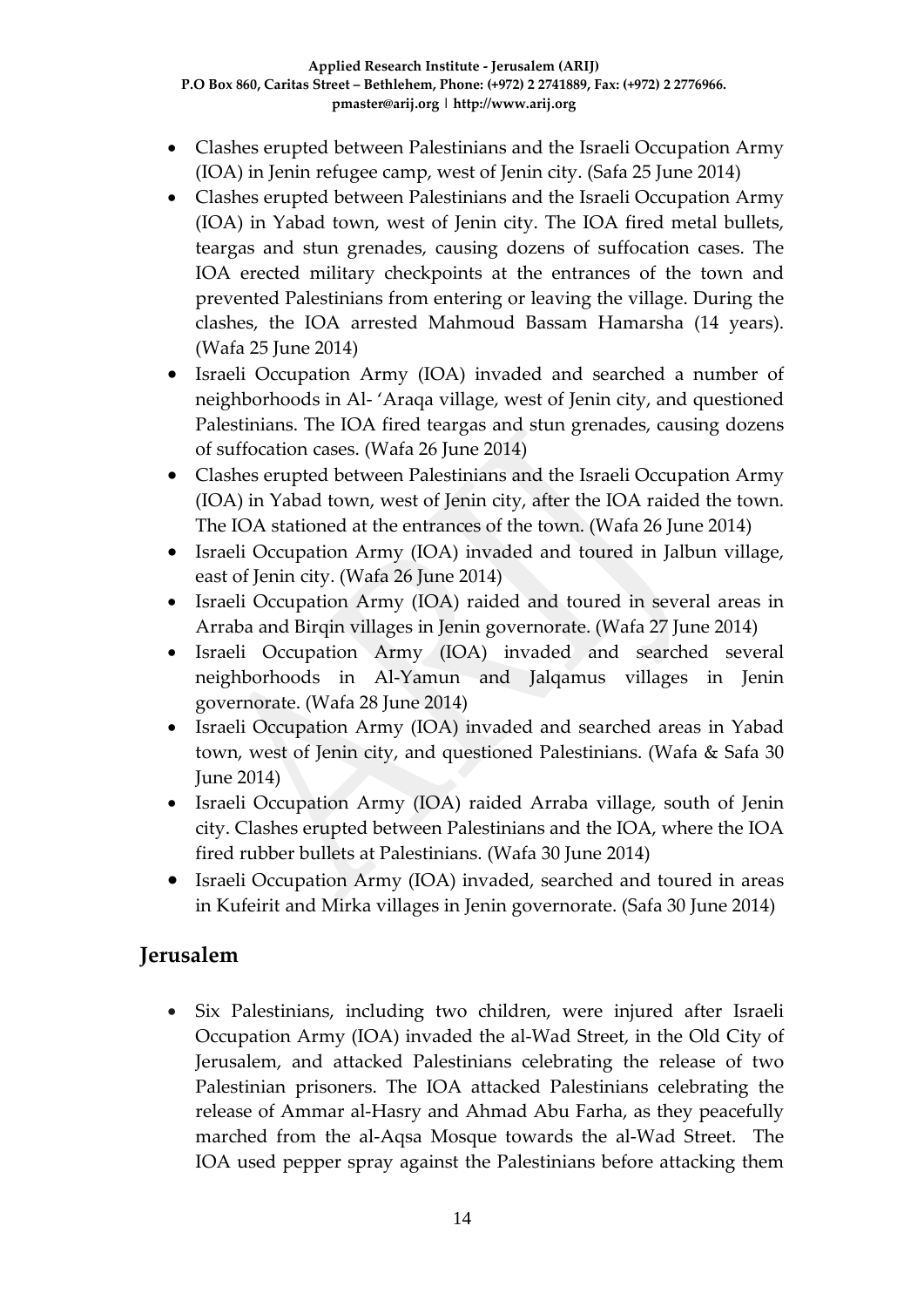with teargas grenades. The IOA, also kidnapped a former Palestinian prisoner, identified as Mahmoud Abdullatif. (IMEMC & Wafa 1 June 2014)

- Israeli settlers escorted by the Israeli Occupation Army (IOA) stormed and toured in the courtyard of Al-Aqsa mosque in Jerusalem city and performed Talmudic rituals. (Wafa 1 June 2014)
- Clashes erupted between Palestinians and the Israeli Occupation Army (IOA) in Ein Al-Louza neighborhood in Silwan town in Jerusalem city. The IOA fired rubber bullets, teargas and stun grenades at Palestinians and houses. During the clashes, the IOA arrested Samah Sarhan after storming his house in the neighborhood. (SilwanIC 2 June 2014)
- Israeli settlers attacked Abd Al-Adem Salhab while he was at the courtyard of Al-Aqsa mosque in Jerusalem city. (Wafa 3 June 2014)
- Israeli settlers escorted by the Israeli Occupation Army (IOA) stormed and toured in the courtyard of Al-Aqsa mosque in Jerusalem city, and performed Talmudic rituals. (Wafa 3 June 2014)
- Israeli Occupation Army (IOA) prevented more than 200 Palestinian female students from entering Al-Aqsa mosque in Jerusalem city (Maannews 2 June 2014)
- Israeli settlers escorted by the Israeli Occupation Army (IOA) stormed Al-Aqsa mosque in Jerusalem city and toured in its courtyard. (NBPRS 2 June 2014)
- Israeli Occupation bulldozers demolished a 40 square meters residential barracks and a fence in At-Tantur Far'oun- Al Ein Al-Fouqa areas in Silwan town in Jerusalem city. The targeted barracks is owned by Ashraf Wazouz. (SilwanIC 2 June 2014)
- Israeli Occupation Army (IOA) demolished a fence surrounded a car parking in Al-Shayah neighborhood in At-Tur town in Jerusalem city. The targeted parking is owned by Tamer Aslan. (SilwanIC 2 June 2014)
- Israeli Occupation Army (IOA) demolished two commercial barracks and closed others in Hezma village, north of Jerusalem city. One of the targeted barracks is owned by Faris Salah Ad-Diyn. (SilwanIC 2 June 2014)
- Israeli Occupation Army (IOA) demolished a 60 square meters store and the entrance of a house in Ras Al-Amoud neighborhood in Silwan town in Jerusalem city. The targeted store is owned by Akram Ali Al-Qanbar. (SilwanIC 2 June 2014)
- Israeli Occupation Army (IOA) prevented dozens of Palestinians from entering Al-Aqsa mosque in Jerusalem city. (Wafa 3 June 2014)
- Israeli settlers attacked Abd Al-Adem Salhab while he was at the courtyard of Al-Aqsa mosque in Jerusalem city. (Wafa 3 June 2014)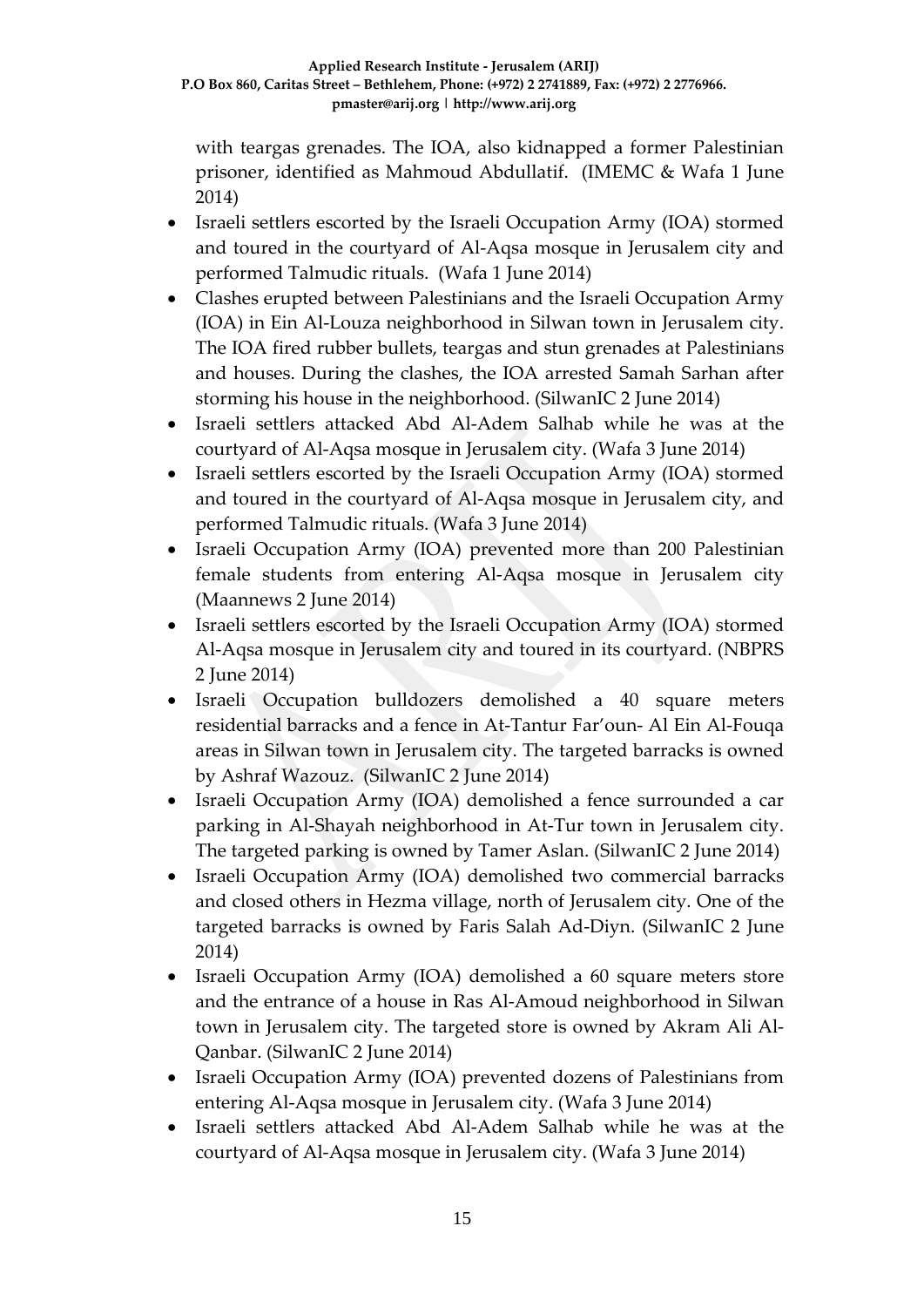- Israeli settlers escorted by the Israeli Occupation Army (IOA) stormed and toured in the courtyard of Al-Aqsa mosque in Jerusalem city, and performed Talmudic rituals. (Wafa 3 June 2014)
- Israeli Occupation Army (IOA) attacked a non-violent protest in Al-Jib village, northwest of Jerusalem city. The IOA fired teargas and stun grenades at participants and houses. (Raya 4 June 2014)
- Israeli settlers escorted by the Israeli Occupation Army (IOA) attacked Palestinian vehicles in An-Nabi Daoud neighborhood in Silwan town in Jerusalem city, and tried to destroy the vehicles. During the operation, the Israeli settlers assaulted a Palestinian family. The IOA detained Mohammad and Mohammad Al-Halisi. (SilwanIC 4 June 2014)
- Israeli settlers assaulted and injured Amir Sarsour while he was in Jerusalem city. (Raya 4 June 2014)
- Israeli Occupation Army (IOA) stormed a protest tent in Abu Dis town, east of Jerusalem city. The IOA fired teargas and stun grenades at Palestinians, causing dozens of suffocation cases, and destroyed Palestinian vehicles. The IOA arrested three Palestinians were identified as: Mohammad Ibrahim Hamad, Ala Aliyan and Ibrahim Hamad Aliyan. (Quds Net 5 June 2014)
- Israeli settlers escorted by the Israeli Occupation Army (IOA) stormed Al-Aqsa mosque in Jerusalem city, toured in its courtyard, and performed Talmudic rituals. During the operation, the IOA detained the ID cards for dozens of Palestinians, and prevented others from entering the mosque. (Maannews 5 June 2014)
- Israeli Occupation Army (IOA) attacked a non-violent protest in Jerusalem city. The IOA assaulted participants and arrested 4 Palestinians. (SilwanIC 6 June 2014)
- Israeli Occupation Army (IOA) invaded Al-Issawiya town in Jerusalem city and attacked a Palestinian wedding by firing stun grenades at Palestinians and houses, causing the injury of a Palestinian in his face. (Maannews 6 June 2014)
- Israeli police raid East Jerusalem TV station mid-broadcast. Police hold three people for questioning, interrupt morning show over claims studio has no permit. Israeli police raided a Palestinian television station in East Jerusalem on Friday morning, and detained a cameraman, an editor and a guest for questioning. The raid occurred during a live broadcast of the show "Good Morning Jerusalem," aired on Palestinian television, which on Friday dealt with the Palestinian detainees' [hunger strike.](http://www.haaretz.com/news/national/.premium-1.596901) The broadcast was stopped once the police entered the studio. The three held were released after questioning by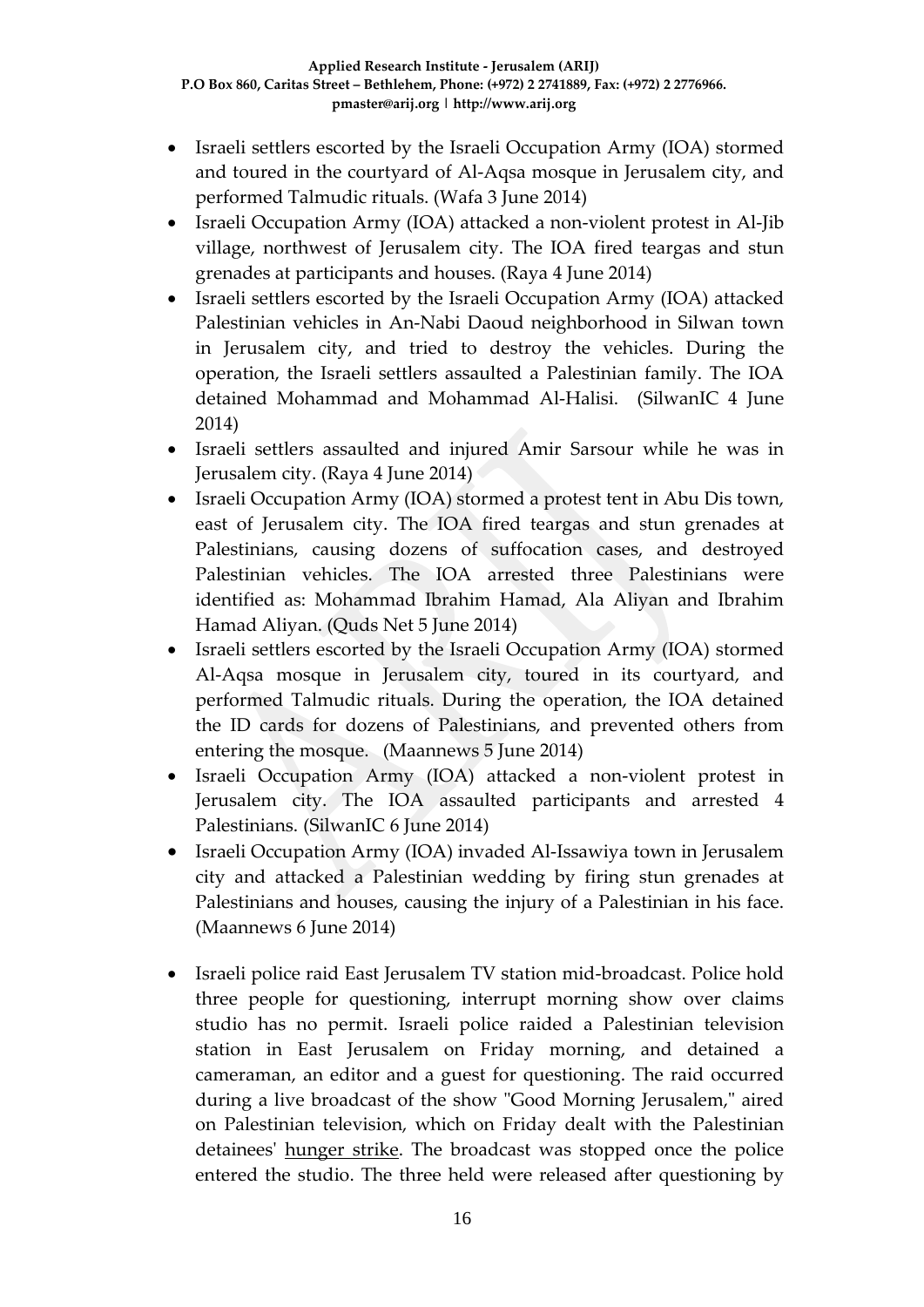Jerusalem police. The police said the station has no broadcasting permit, but sources in the studio said they have all the necessary permits, and that this is the first time such claims have been leveled against them. The studio clarified they never received any cease and desist on the matter, or any warnings to get a permit. Jerusalem police said that "the officers arrived at the scene and detained for questioning three people to examine the legality of the broadcasts. The three presented the permits and were released after a short while." However, AFP reported that police spokeswoman Luba Samri said the raid was part of an investigation into the content of the programs, suspecting "incitements to violence." [\(Haaretz](http://www.haaretz.com/news/national/.premium-1.597358) 6 June 2014)

- Israeli settlers escorted by the Israeli Occupation Army (IOA) stormed Al-Aqsa mosque in Jerusalem city and toured in its courtyard. (Wattan 8 June 2014)
- Israeli settlers escorted by the Israeli Occupation Army (IOA) stormed Al-Aqsa mosque in Jerusalem city and toured in its courtyard. (Wafa 9 June 2014)
- Israeli Occupation Army (IOA) attacked Palestinians by spraying gas on their faces after stopping them at the entrance of Al-Aqsa mosque in Jerusalem city. The IOA also, prevented dozens of Palestinian children from entering the mosque. (SilwanIC 10 June 2014)
- Israeli Occupation bulldozers along with Israeli Occupation Army (IOA) razed Palestinian land in Wadi Al-Jouz neighborhood in Jerusalem city. (Wafa 10 June 2014)
- Clashes erupted between Palestinians and the Israeli Occupation Army (IOA) in Al-Issawiya town in Jerusalem city. The IOA fired stun grenades at vehicles and houses, causing the damage in 10 Palestinian vehicles. (SilwanIC 11 June 2014)
- Israeli Occupation Army (IOA) raided a non-violent protest to support the Palestinian prisoners in hunger strike in the Israeli jails, at Ash-Sheikh Jarrah town in Jerusalem city. The IOA assaulted participants and fired stun grenades. During the operation, the IOA arrested Ala Al-Hadad. (SilwanIC 11 June 2014)
- Israeli settlers escorted by the Israeli Occupation Army (IOA) stormed Al-Aqsa mosque in Jerusalem city, and toured in its courtyard. (Bnews 11 June 2014)
- An Israeli settler launched a plane with camera above Al-Aqsa mosque in Jerusalem city. (Maannews 12 June 2014)
- Israeli settlers escorted by the Israeli Occupation Army (IOA) stormed Al-Aqsa mosque in Jerusalem city and toured in its courtyard. (NBPRS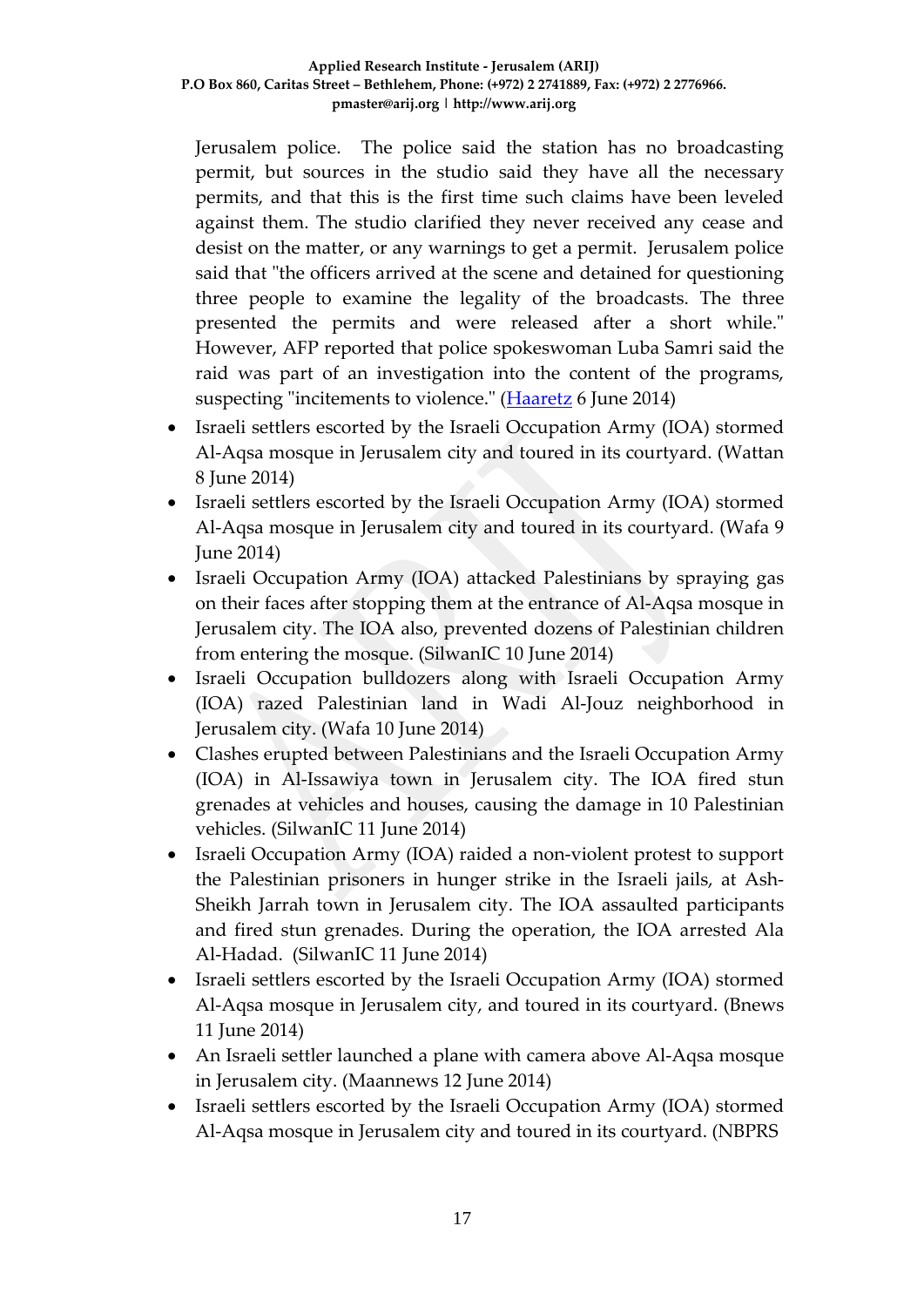- Israeli Occupation Army (IOA) and Israeli Natural Authority stormed a Palestinian land in Silwan town in Jerusalem city. The targeted land is owned by Khalid Az-Zier. (SilwanIC 13 June 2014)
- Israeli Occupation Army (IOA) invaded the courtyard of Al-Aqsa mosque in Jerusalem city. Clashes erupted between Palestinians and the IOA, where the IOA fired rubber bullets, teargas and stun grenades, causing dozens of suffocation cases and the injury of 28 people. (Maannews 13 June 2014)
- Israeli settlers escorted by the Israeli Occupation Army (IOA) stormed Al-Aqsa mosque in Jerusalem city and toured in its courtyard. (Wafa 15 June 2014)
- Israeli settlers escorted by the Israeli Occupation Army (IOA) destroyed three Palestinian vehicles and attacked Palestinians in the old city of Jerusalem. During the operation, the IOA arrested two Palestinians and assaulted Tawfiq Meswda. (Wafa 15 June 2014)
- A Palestinian was injured after an Israeli settler hit him by his vehicle in Ash-Sheikh Jarrah neighborhood in Jerusalem city. (Bnews 16 June 2014)
- Israeli settlers escorted by the Israeli Occupation Army (IOA) stormed and toured in the courtyard of Al-Aqsa mosque in Jerusalem city and performed Talmudic rituals. During the operation, the IOA arrested two Palestinians. (Wafa 17 June 2014)
- Israeli Occupation Army (IOA) demolished a 150 square meters carwash and a 70 square meters a commercial structure in Al-Eaziriya town, east of Jerusalem city. The targeted structures are owned by Sami Abu Ghaliya. (Bnews 17 June 2014)
- Israeli Occupation Army (IOA) closed Al-Container checkpoint, and prevented Palestinians from crossing it. The IOA searched Palestinian vehicles and checked ID cards. The IOA fired teargas and stun grenades at Palestinians, causing dozens of suffocation cases. (RB2000 & Raya 17 June 2014)
- Israeli Occupation Army (IOA) stationed at Al-Container checkpoint, prevented Palestinians from Hebron governorate from crossing the checkpoint. (Maannews 18 June 2014)
- Israeli Occupation Army (IOA) stormed Al-Issawiya town in Jerusalem city, and erected several checkpoints. The IOA stopped and searched Palestinian vehicles and checked ID cards. Clashes erupted between Palestinians and the IOA, where the IOA fired rubber bullets, teargas and stun grenades. During the operation, undercover Israeli Army kidnapped two Palestinians. (Maannews 18 June 2014)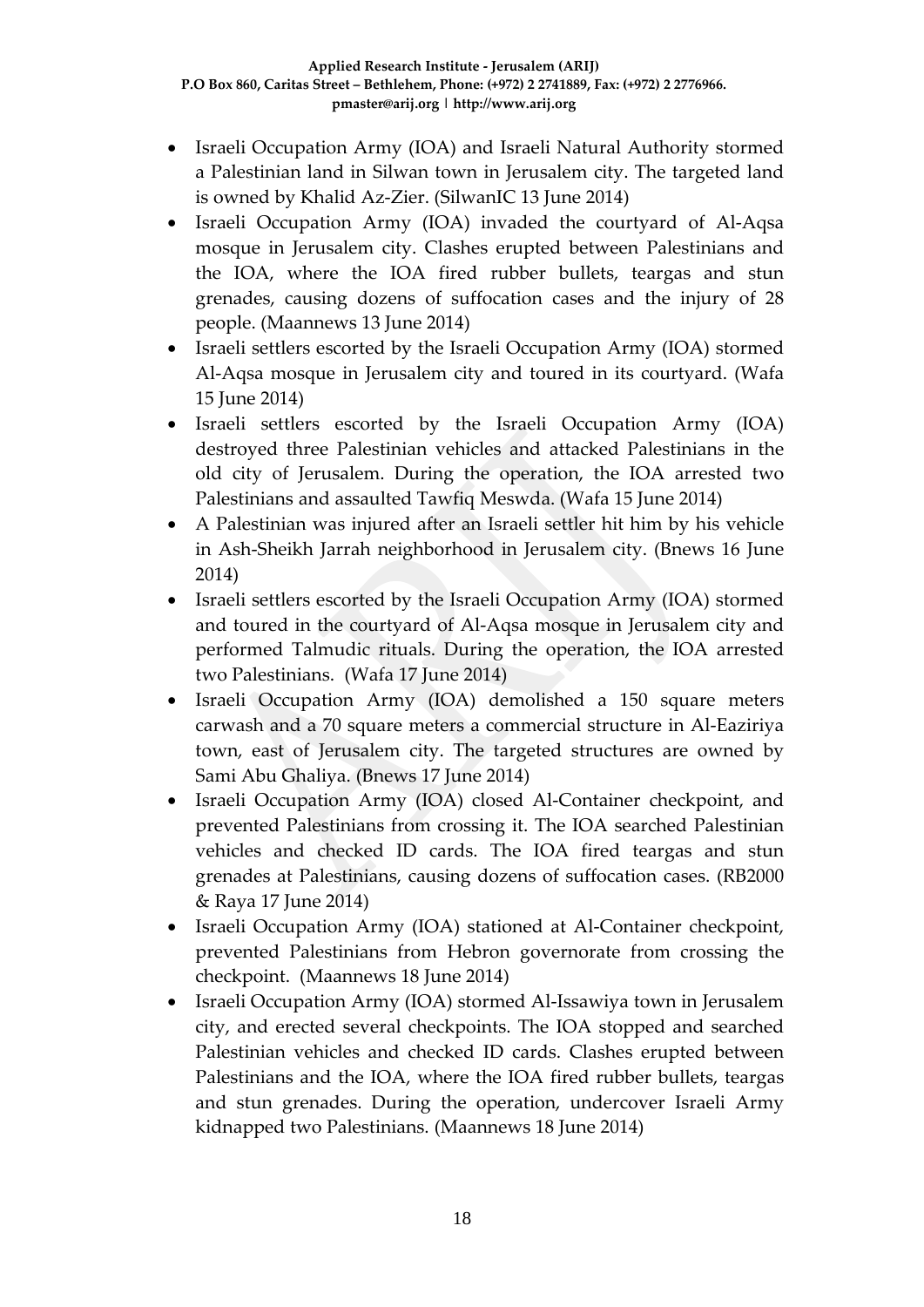- Israeli settlers escorted by the Israeli Occupation Army (IOA) stormed Al-Aqsa mosque in Jerusalem city and toured in its courtyard. During the operation, the IOA arrested a Palestinian. (Raya 18 June 2014)
- Israeli Municipality of Jerusalem and the Israeli Occupation Army (IOA) handed out demolition orders to five structures in Al-Bustna, Ein Al-Louza, Wadi Rababah and Wadi Al-Hilwah neighborhoods is Silwan town in Jerusalem city. The structures are: a car parking, an old small room, and a 50 square meters house. The targeted house is owned by Samer Shaqir. (SilwanIC 18 June 2014)
- The Local Planning and Building in Jerusalem approved the construction of new apartment buildings in the neighborhood disputed East Jerusalem. "Goes the chance of an agreement with the Palestinians" Committee for Planning and Building in Jerusalem confirmed the construction of 172 new housing units in Har Homa settlement. Approved new housing units spread across several residential buildings, and the company will build the units is "Perets Center."These apartment buildings of seven to nine floors and each one will be between 36 to 50 units. Each building will cover an area of 2,661 to 3,800 square feet for one. All buildings are planned to be Samuel Wall Street. [\(Walla](http://news.walla.co.il/?w=/9/2756428) 18 June 2014)
- Israeli Occupation Army (IOA) raided and toured in Ar-Ram town, north of Jerusalem city. Clashes erupted between Palestinians and the IOA. (Wattan 19 June 2014)
- Israeli settlers escorted by the Israeli Occupation Army (IOA) stormed Al-Aqsa mosque in Jerusalem city and toured in its courtyard. (Al-Quds 19 June 2014)
- Israeli Occupation Army (IOA) attacked a non-violent protest at Bab Al-Amoud area in Jerusalem city. The IOA detained and questioned two international activists and a Palestinian. (SilwanIC 20 June 2014)
- Israeli Occupation Authorities prevented Palestinians under the age of 50 from entering Al-Aqsa mosque in Jerusalem city to pray, for that dozens of Palestinians forced to pray on the Streets near the gates of the old city of Jerusalem. After the Palestinians finished their prayed, the Israeli Occupation Army (IOA) assaulted them and arrested 2 Palestinians. (Wafa 20 June 2014)
- Clashes erupted between Palestinians and the Israeli Occupation Army (IOA) in Ar Ram town, north of Jerusalem city. The IOA fired rubber bullets, teargas and stun grenades, causing dozens of suffocation cases and the injury of 15 Palestinians. (Al-Quds 20 June 2014)
- Israeli Occupation Authorities closed Inma' organization for Women in Beit Safafa town in Jerusalem governorate, for 6 months. (SilwanIC 20 June 20140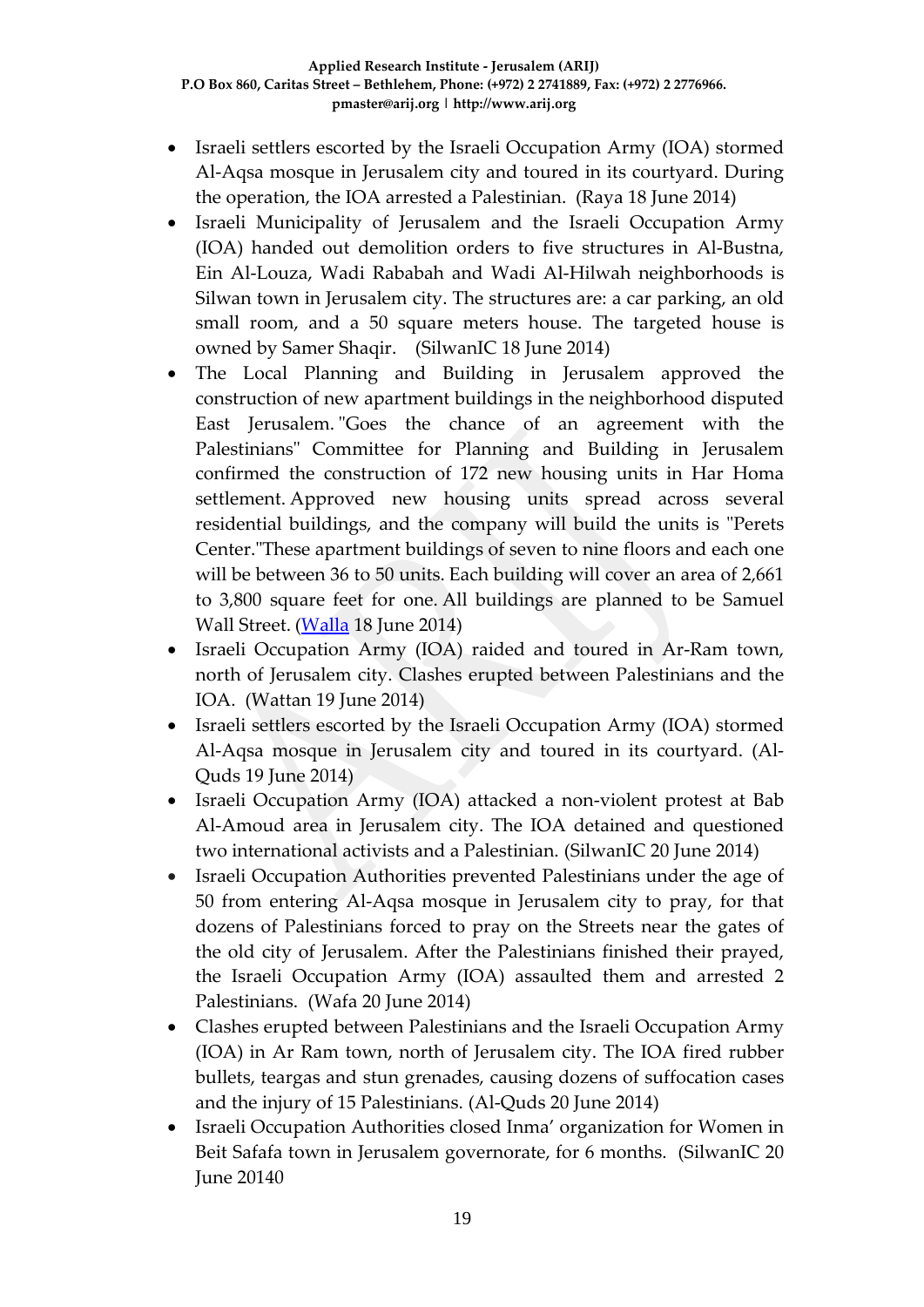- Israeli Occupation Authorities closed a Palestinian organization in Sur Baher town, south of Jerusalem city and arrested the General Director; Ahmed Fawaq'a. (SilwanIC 20 June 2014)
- Dozens of Palestinians suffered gas inhalation during clashes that erupted between Palestinians and the Israeli Occupation Army (IOA) near Al-Quds University in Abu Dis town, east of Jerusalem city, after the IOA stormed the University campus. The IOA fired rubber bullets, teargas and stun grenades at Palestinians. (Safa 22 June 2014)
- Israeli Occupation Army (IOA) invaded Al-Issawiya town in Jerusalem city and erected military checkpoint at several areas, stopped Palestinians and checked ID cards. During the operation, the IOA arrested Majdi Abdalla Mahmoud (24 years). (SilwanIC 22 June 2014)
- Israeli settlers escorted by the Israeli Occupation Army (IOA) stormed Al-Aqsa mosque in Jerusalem city and toured in its courtyard. During the operation, the IOA forced a Palestinian woman and three children to leave the mosque. (Maannews 23 June 2014)
- Israeli settlers punctured the tires of 12 Palestinian vehicles in Al-Ashqariya neighborhood in Beit Hanina town in Jerusalem city, and wrote anti-Palestinian slogans on a School bus. The targeted vehicles are owned by: Mahmoud Shanak, Mohammad Shanak, Issa Jabaren, Younis Ghazawi, Riad Al-Halawani, Ramadan Badir, Ala Al-Laftawi, Alfit Al-Bakri, Mohammad Hassan Barqan and Nisreen Hamd. (SilwanIC 23 June 2014)
- Israeli Occupation Army (IOA) closed Al-Container military checkpoint, southeast of Jerusalem city and perverted Palestinians living in Hebron governorate from crossing it. (RB2000 23 June 2014)
- Israeli Natural Authority escorted by the Israeli Occupation Army (IOA) invaded Wadi Hilwah neighborhood in Silwan town in Jerusalem city and took photos for houses and Streets. They also stormed two Palestinian houses owned by Al-Malhi and Jaljal families and took photos for its yard. (SilwanIC 24 June 2014)
- Israeli settlers escorted by the Israeli Occupation Army (IOA) stormed Al-Aqsa mosque in Jerusalem city, toured in its courtyard and tried to performed Talmudic rituals. During the operation, the IOA tightened its procedures at the entrances of the mosque and prevented dozens of Palestinians from entering the mosque. The IOA also, arrested a Palestinian while he was in the courtyard. (NBPRS 24 June 2014)
- Israeli Occupation Army (IOA) invaded 'Adiliya neighborhood in Ras Al-Amoud area in Jerusalem city, and fired rubber bullets and stun grenades at Palestinian houses causing damaged in the houses and the injury of two Palestinian children. (SilwanIC 25 June 2014)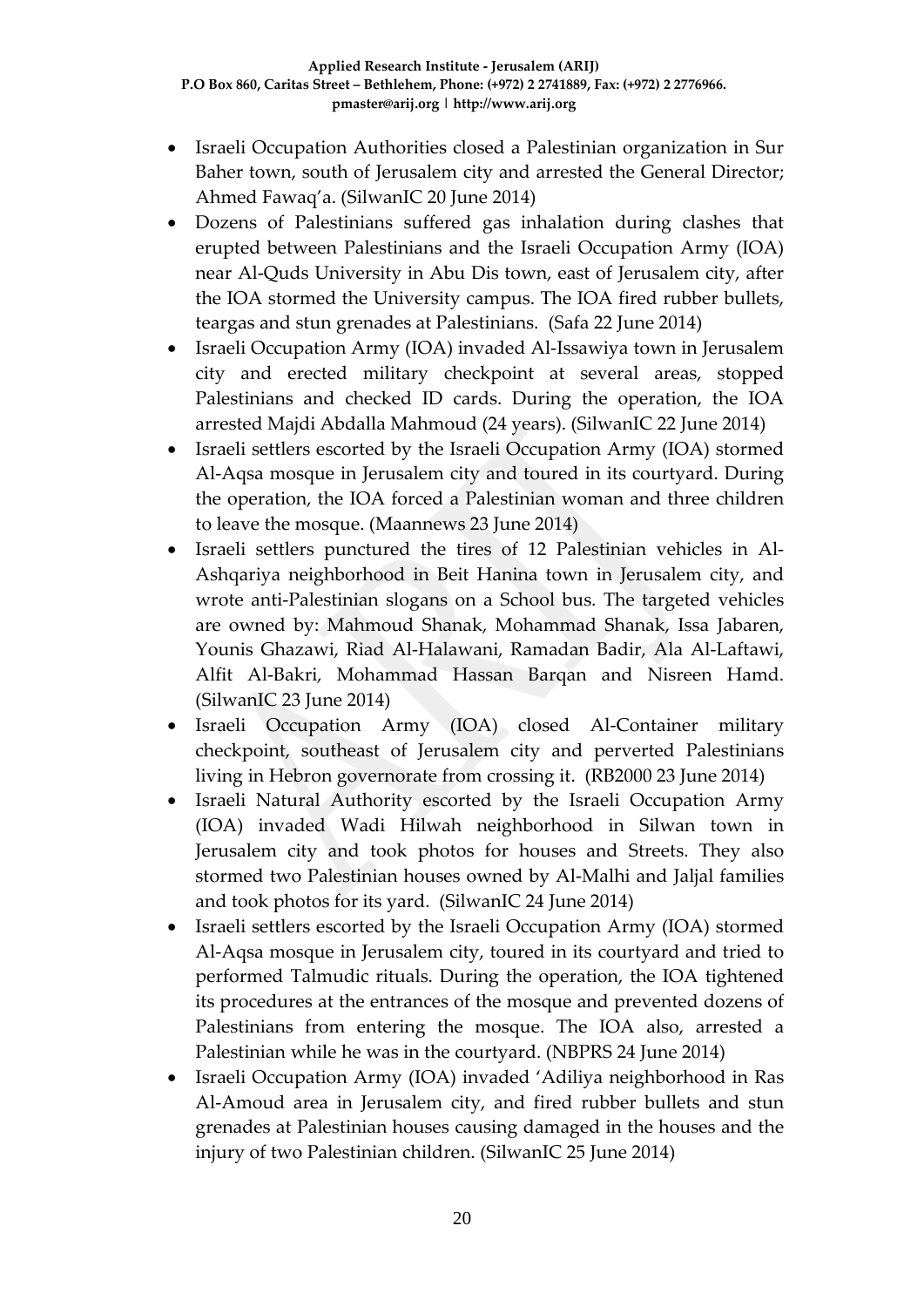- Israeli settlers escorted by the Israeli Occupation Army (IOA) stormed Al-Aqsa mosque in Jerusalem city and toured in its courtyard. The Israeli settlers also, performed Talmudic rituals. During the operation, the IOA assaulted a Palestinian child. (Sama News 25 June 2014)
- Israeli Occupation Authorities and Israeli Occupation Army (IAO) stormed the office of Al-Quds Foundation for development in Jerusalem city and informed the General Director that the IOA decided to close the organization for a year. (Maannews 25 June 2014)
- Clashes erupted between Palestinians and the Israeli Occupation Army (IOA) in Sur Baher town, south of Jerusalem city, after the IOA stormed and searched several houses in the town. (Raya 26 June 2014)
- Clashes erupted between Palestinians and the Israeli Occupation Army (IOA) in As-Sawana neighborhood in Jerusalem city. The IOA fired rubber bullets, teargas and stun grenades at Palestinians, causing dozens of suffocation cases. During the clashes, the IOA arrested Mohammad Shahab. (Raya 26 June 2014)
- Israeli Occupation Army (IOA) invaded and searched a Palestinian house owned by Al-Ju'ba family in Al-Wad Street in the old city of Jerusalem. Clashes erupted between Palestinians and the IOA, where the IOA fired teargas and stun grenades, causing dozens of suffocation cases. (Raya 26 June 2014)
- Clashes erupted between Palestinians and the Israeli Occupation Army (IOA) at Bab Hutta neighborhood near Al-Aqsa mosque in Jerusalem city. (Raya 26 June 2014)
- Clashes erupted between Palestinians and the Israeli Occupation Army (IOA) at the northern entrance of Ar-Ram town, north of Jerusalem city. The IOA fired rubber bullets, teargas and stun grenades, causing dozens of suffocation cases. (Raya 26 June 2014)
- Israeli Occupation Army (IOA) invaded Hind Al-Hussene Collage in Ash-Sheikh Jarrah neighborhood in Jerusalem city and prevented Palestinians from organized a performance to mark "World Day to Combat Drugs". (Maannews 26 June 2014)
- Israeli settlers escorted by the Israeli Occupation Army (IOA) stormed and toured in the courtyard of Al-Aqsa mosque in Jerusalem city. During the operation, the IOA arrested a Palestinian (Wafa 26 June 2014)
- Israeli settlers wrote anti Palestinian slogans; such as "Death to Arab", at a retaining wall near Ma'ale Adummim settlement in Al-Eaziriya town, east of Jerusalem city. (Wattan 26 June 2014)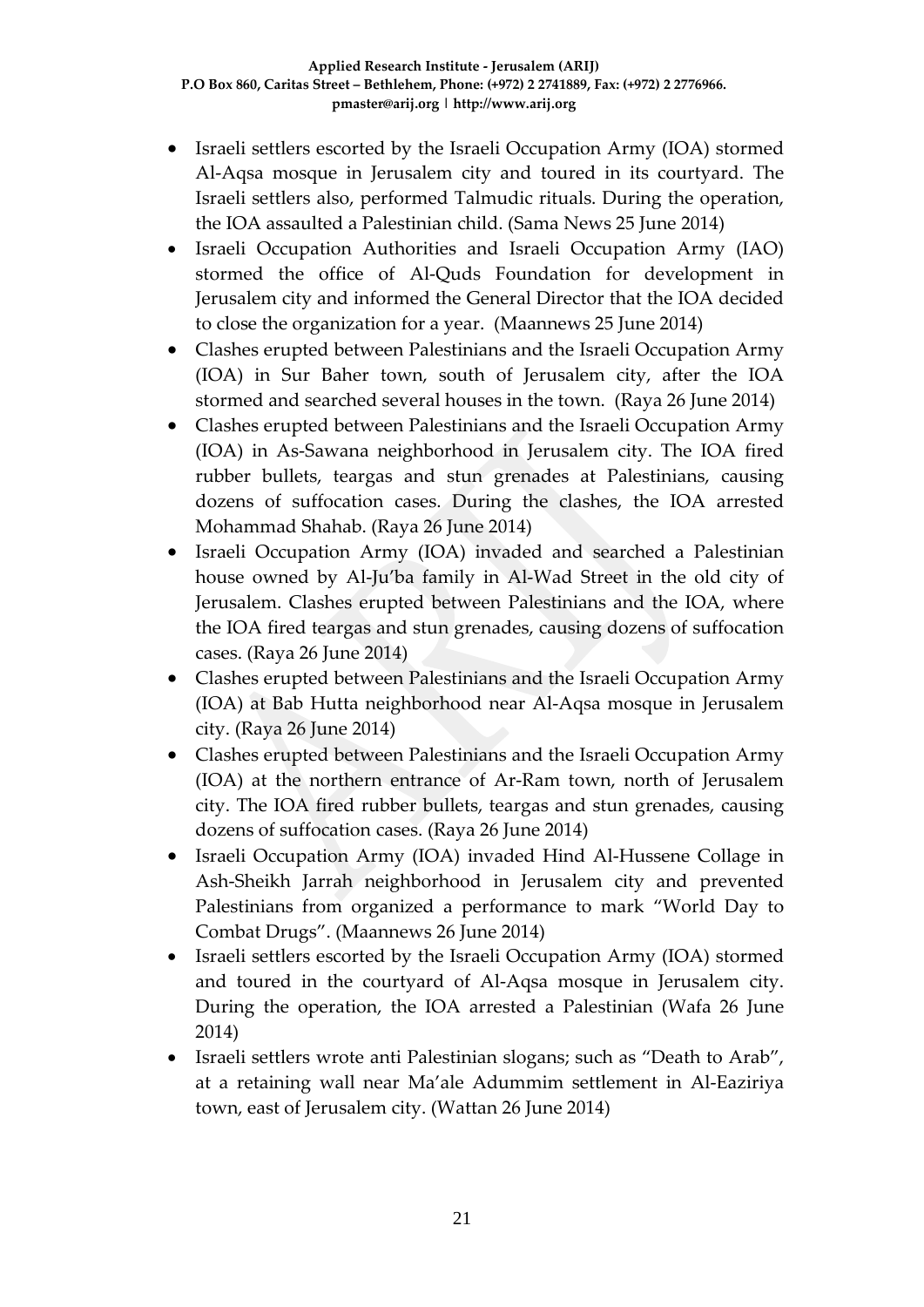- Israeli Occupation Army (IOA) and bulldozers stormed Shufat refugee camp in Jerusalem city, and demolished an under-construction mosque (Al-Ribat mosque). (Raya & NBPRS 26 June 2014)
- Clashes erupted between Palestinians and the Israeli Occupation Army (IOA) in Ein Al-Louza neighborhood in Silwan town in Jerusalem city. The IOA fired rubber bullets, teargas and stun grenades, causing the injury of a Palestinian. (SilwanIC 27 June 2014)
- Israeli Intelligence Police handed tens of Palestinians exclusion orders from Al-Aqsa mosque in Jerusalem city, for 4 months. (Wattan 27 June 2014)
- Israeli Occupation Army (IOA) demolished a Palestinian store in the old city of Jerusalem. The targeted store is owned by Musa Zakariya Said Kamal. (Quds Net 27 June 2014)
- Israeli settlers escorted by the Israeli Occupation Army (IOA) stormed Al-Aqsa mosque in Jerusalem city and toured in its courtyard. (Wafa 29 June 2014)
- Chairman of the Israeli Knesset, "Yole Adlishtin" put the cornerstone of a news neighborhood in Kohav Yakov settlement near Jerusalem city. The new neighborhood includes building 60 housing units and 3 Synagogues and a new wedding hall. (Wattan 29 June 2014)
- Israeli Occupation Army (IOA) assaulted and injured 5 Palestinian women while they were at the courtyard of Al-Aqsa mosque in Jerusalem city. During the operation, the IOA also a Palestinian. (SilwanIC 30 June 2014)
- Israeli settlers escorted by the Israeli Occupation Army (IOA) stormed Al-Aqsa mosque in Jerusalem city and toured in its courtyard. (Wafa 30 June 2014).

### **Hebron**

- Israeli settlers assaulted and injured Hatim Taisir Al-Qasrawi (7 years) and Faris Akram Abu Isninah (10 years) in the old city of Hebron. (Wafa 1 June 2014)
- Israeli Occupation Authorities ordered to remove fence surrounded 150 dunums of Palestinian land in Um Al-Khair village, east of Yatta town, south of Hebron city. The targeted land is owned by Eid Ameen Al-Hathaleen. (Wafa 1 June 2014)
- Israeli Occupation Army (IOA) confiscated an agricultural tractor in Beit Ummer town, north of Hebron city. The targeted tractor is owned by Ali Daoud Ghaiad Al-Alami. (Wattan 3 June 2014)
- Clashes erupted between Palestinians and the Israeli Occupation Army (IOA) in Beit Ummer town, north of Hebron city. The IOA fired teargas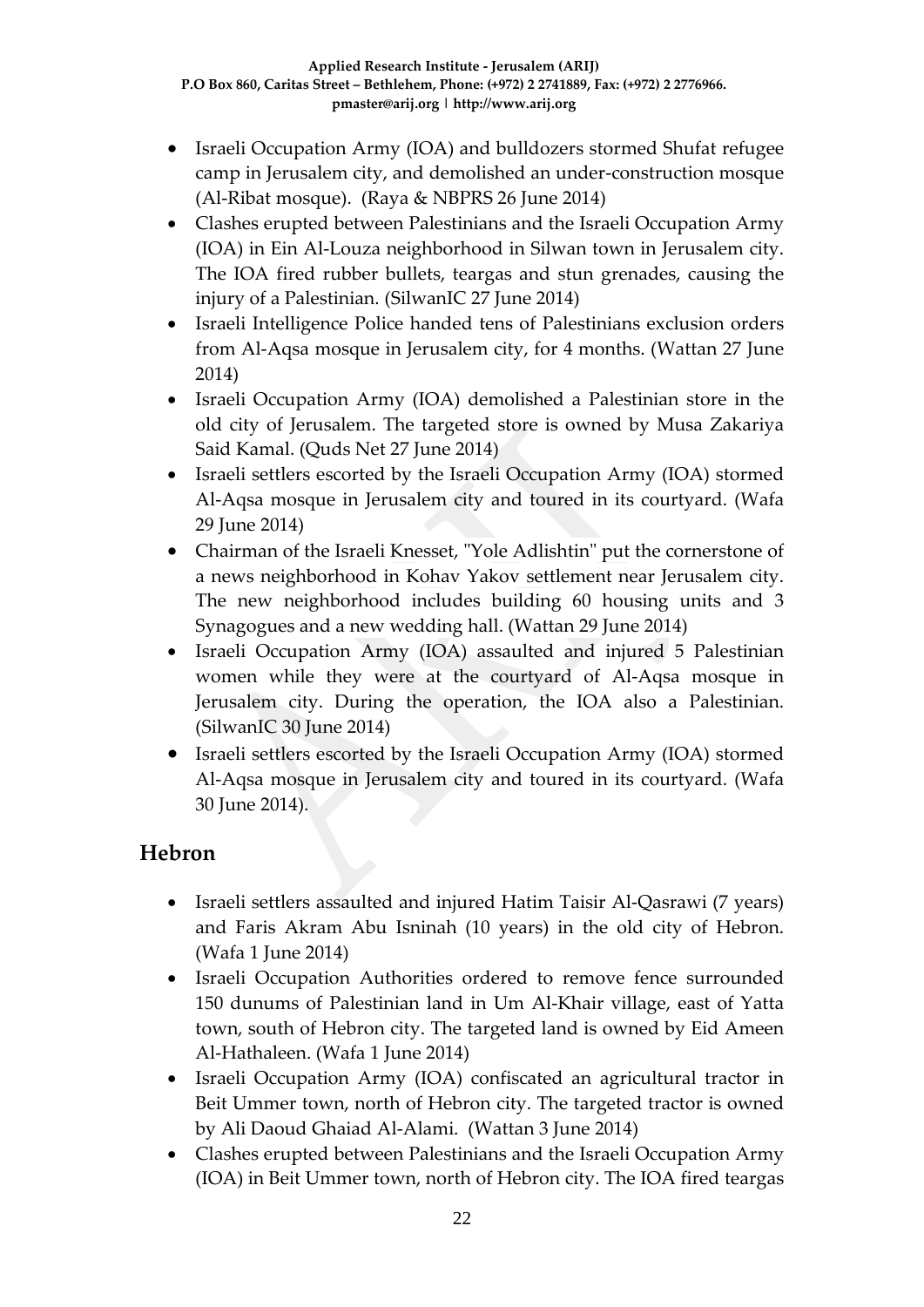and stun grenades at Palestinians, causing dozens of suffocation cases. (Sama News 3 June 2014)

- Israeli settlers assaulted and injured Rateb Yacoub Abu Irmilah (32 years) while he was at Tal Al-Rumida neighborhood in Hebron city. (Wafa 3 June 2014)
- Clashes erupted between Palestinians and the Israeli Occupation Army (IOA) in Beit Ummer town, north of Hebron city. The IOA fired metal bullets, teargas and stun grenades, causing dozens of suffocation cases and the injury of three people included Ayham Ziyad Yousif Awad (8 years), was injured while he was inside his family vehicle in the town. During the operation, the IOA detained two Palestinians and dozens of Palestinian vehicles after stopping them at the entrance of the town. (RB2000 4 June 2014)
- Israeli Occupation Authorities handed out a military order to raze and demolish an agricultural project (70 dunums of land planted with trees) in Um Al-Khair village, east of Yatta town, south of Hebron city. The targeted project and land are owned by Ein Al-Hathaleen. (RB2000 4 June 2014)
- Israeli Occupation Army (IOA) attacked a non-violent protest in the old city of Hebron. The IOA assaulted participants and arrested Fahmi Shaheen. (Raya 5 June 2014)
- Israeli settlers living in Karmel settlement escorted by the Israeli Occupation Army (IOA) threatened to evacuate the Palestinian residents in Um Al-Khair village, east of Yatta town, south of Hebron city. (Wafa 5 June 2014)
- Israeli Occupation Army (IOA) raided a non-violent protest in Beit Ummer town, north of Hebron city. The IOA fired rubber bullets, teargas and stun grenades, causing dozens of suffocation cases and the injury of 2 people. During the operation, the IOA occupied the roof of a Palestinian house owned by Ahmed Younis Abu Ayash and detained dozens of Palestinians at 'Asida area in the town. (Wafa 6 June 2014)
- Clashes erupted between Palestinians and the Israeli Occupation Army (IOA) in Al-Arroub refugee camp, north of Hebron city. The IOA fired live and rubber bullets; and teargas and stun grenades, causing dozens of suffocation cases and the injury of 7 Palestinians; one of them was identified as: Mu'taz Abu Sham'a (22 years). (Maannews 6 June 2014)
- Clashes erupted between Palestinians and the Israeli Occupation Army (IOA) in Beit Ummer town, north of Hebron city. The IOA fired teargas and stun grenades at Palestinians, causing dozens of suffocation cases. The IOA stormed and searched a Palestinian house owned by Mohammad Musleh Awad. (Wafa 7 June 2014)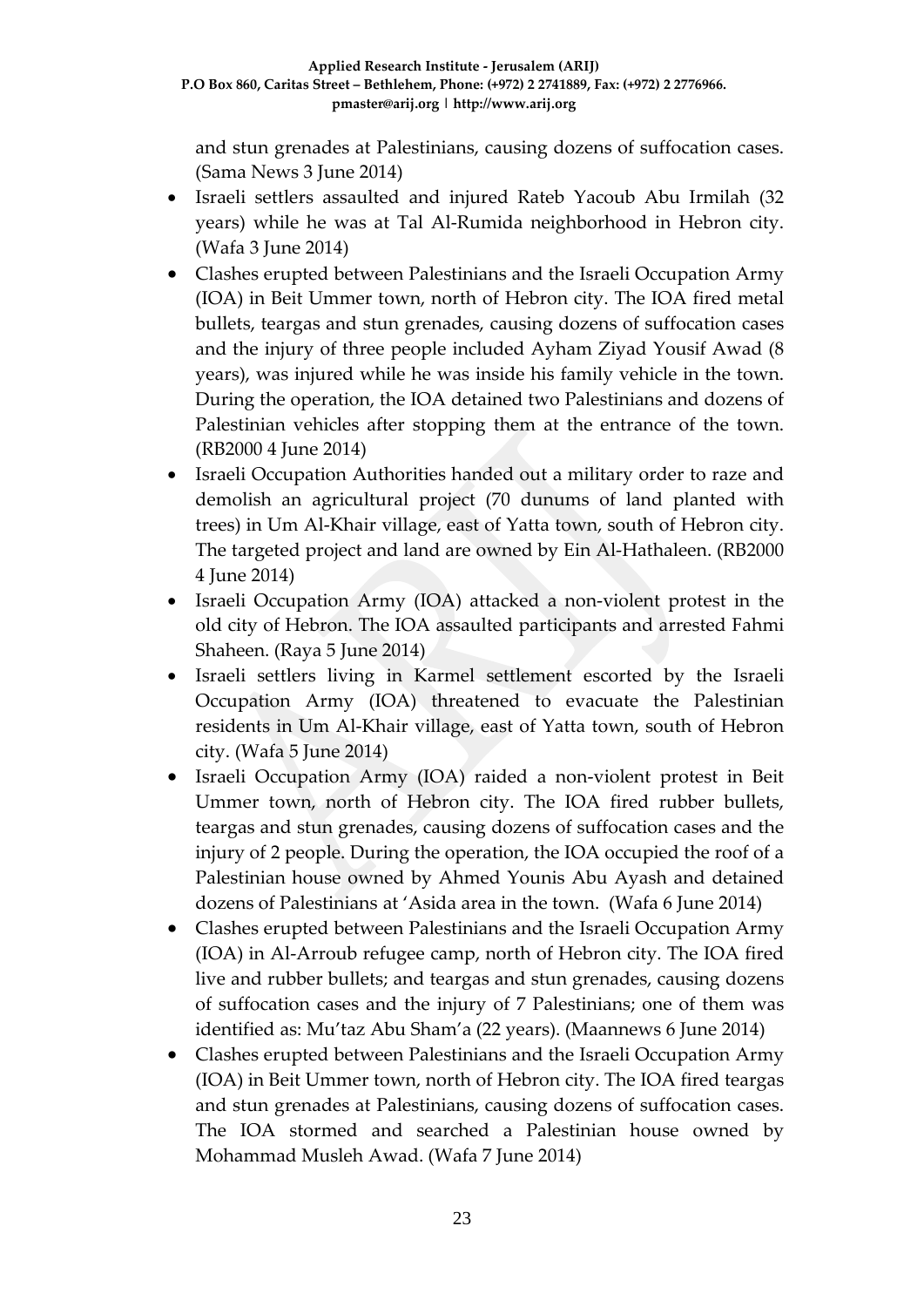- Israeli Occupation Army (IOA) invaded and searched two Palestinian houses in Yatta town, south of Hebron city. The targeted houses are owned by: Nabil and Bassam Abu Marir. (Wafa 7 June 2014)
- Israeli Occupation Army (IOA) stormed and searched a Palestinian house owned by Munir Fiqat in Al-Burij village in Dura town, west of Hebron city. (Wafa 7 June 2014)
- Israeli Occupation Army (IOA) raided and searched a Palestinian house in As-Samu' town, south of Hebron city. The targeted house is owned by Khalil Abd Al-Qadir Al-Rawashdih. (Wafa 6 June 2014)
- Israeli Occupation Army (IOA) erected military checkpoints at the entrances of Sair, Halhul and Dura towns in Hebron governorate. The IOA stopped and searched Palestinian vehicles and checked ID cards. (Wafa 7 June 2014)
- Israeli Occupation Army (IOA) stationed at the entrance of Beit Ummer town, north of Hebron city, razed land around the military tower and set up a number of cement blocks. (Wafa 8 June 2014)
- Clashes erupted between Palestinians and the Israeli Occupation Army (IOA) in Al-Fawar refugee camp, south of Hebron city. The IOA fired teargas and stun grenades at Palestinians and houses. (Safa 9 June 2014)
- Israeli Occupation Army (IOA) invaded and searched in several archaeological sites in Hebron city. (Bnews 10 June 2014)
- Israeli Occupation Army (IOA) attacked a non-violent protest to support the Palestinian prisoners in the Israeli jails, at the entrance of Al-Arroub refugee camp, north of Hebron city. Clashes erupted between Palestinians and the IOA, where the IOA fired rubber bullets, teargas and stun grenades at Palestinians, causing dozens of suffocation cases and the injury of Amir At-Riti in his head. During the clashes, the IOA arrested Ibrahim Khalid Al-Balasi and Mahmoud Mohammad Salem Al-Jawabrih. (Maannews 11 June 2014)
- Israeli Occupation Army (IOA) stormed and searched several Palestinian stores in Hebron city. (SilwanIC 11 June 2014)
- Israeli Occupation Army (IOA) erected sudden checkpoints at the entrances of Sa'ir, Dura and Halhul towns in Hebron governorate. The IOA stopped and searched Palestinian vehicles and checked ID cards. (Safa 11 June 2014)
- Israeli Occupation Army (IOA) invaded and searched a Palestinian house in Abu Isninah neighborhood in the old city of Hebron. The targeted house is owned by Arafat Abu Rmuz. (Wattan 12 June 2014)
- Israeli Occupation Army (IOA) stormed and searched two Palestinian houses in Al-Karmel village, east of Yatta town, south of Hebron city.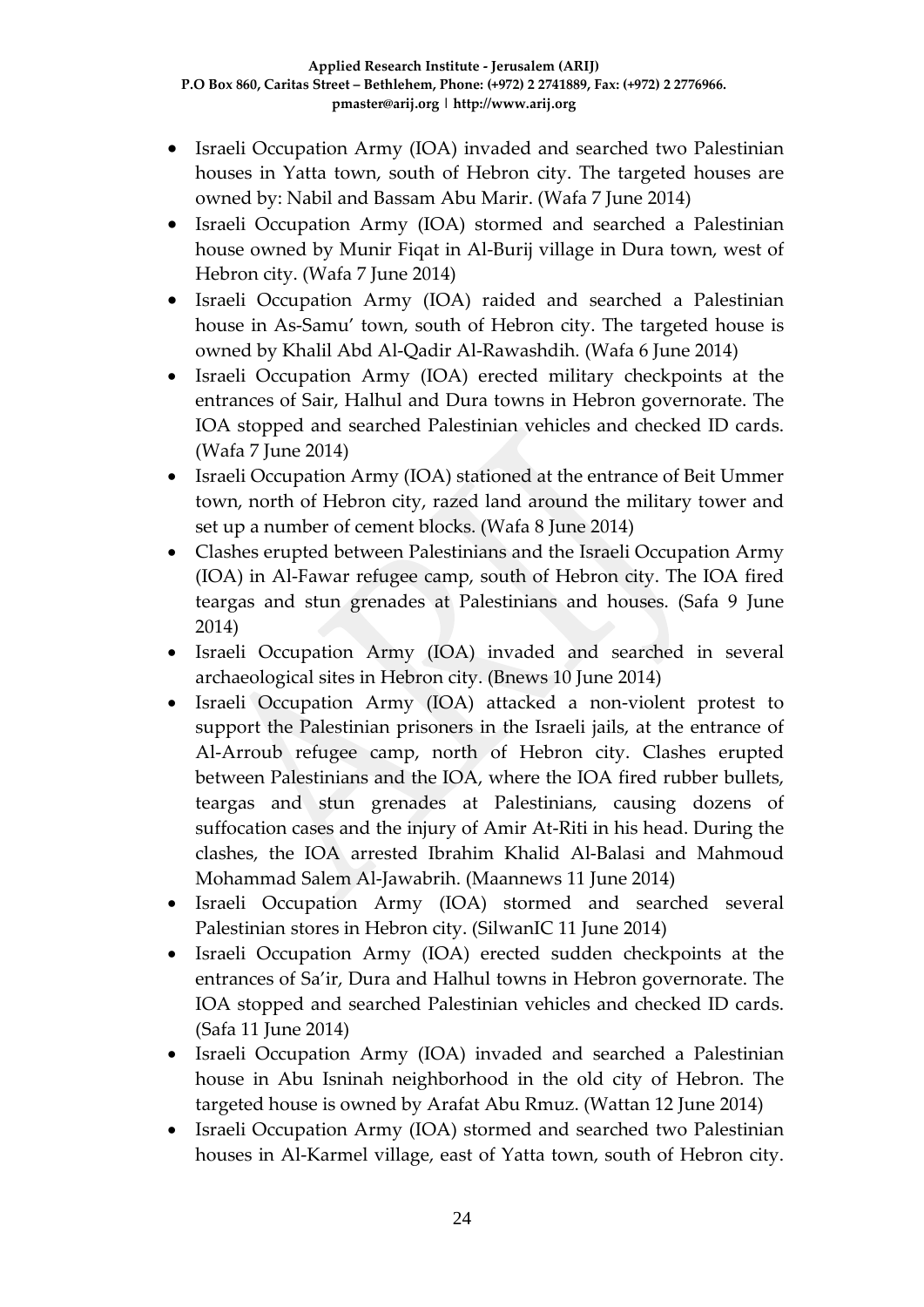The targeted houses are owned by: Isa Khalil Sharfiya and Mohammad Radi Ad-Dajani. (Wattan 12 June 2014)

- Israeli Occupation Army (IOA) invaded and searched the stores in a Palestinian organization in Jabal Johar neighborhood in Hebron city. (Wafa 12 June 2014)
- Israeli Occupation Army (IOA) invaded and searched a Palestinian house at the entrance of Beit Ummer town, north of Hebron city. The targeted house is owned by: Mohammad Yousif Abd Al-Hamid Brighith. (Bnews 12 June 2014)
- Israeli settlers escorted by the Israeli Occupation Army (IO) stormed and searched a Palestinian park at the courtyard of the Ibrahimi mosque in Hebron city(Wattan 12 June 2014)
- Defense Ministry: Army to keep expelling Palestinians from firing zones. Deputy Defense Minister Danny Danon responded to query about a Haaretz report that the military uses training zones to displace Palestinians. The army plans to continue expelling Palestinians from military firing zones in Area C of the West Bank, which is under total Israeli control, Deputy Defense Minister Danny Danon told the Knesset on Wednesday. "It's not pleasant to remove people from their homes, but what can we do when these are designated firing zones?" he said. "Whoever is in an area that doesn't belong to him that has been declared a firing zone will have to be evacuated from there, and yes, we plan to remove more people." Danon was responding to an urgent parliamentary query by MK Tamar Zandberg (Meretz) following a Haaretz report that an Israel Defense Forces official acknowledged the IDF uses training zones in the West Bank to displace Palestinians. Zandberg addressed her query to the Defense Ministry, asking how the officials' admission was congruent with the state's argument that livefire zones are designated solely for military purposes. She demanded to know what the defense minister was doing to prevent the IDF from being used for political purposes. After hearing Danon's response, Zandberg posted a scathing attack on Danon on her Facebook page. "The deputy defense minister replied that the IDF will continue these expulsions, 'enforcement' as he put it in his whitewashed language, while ignoring the fact that on some of these firing zones from which Palestinians are expelled, Jewish settlement construction is continuing, an inelegant evasion of the report to the Knesset by Col. Einav Shalev that the IDF is increasing training to push Palestinians out of Area C," she wrote. "Apparently the deputy minister is starting to prepare to implement the Bennett plan to annex Area C while cleansing it of as many as possible Palestinians. There is no choice but to replace this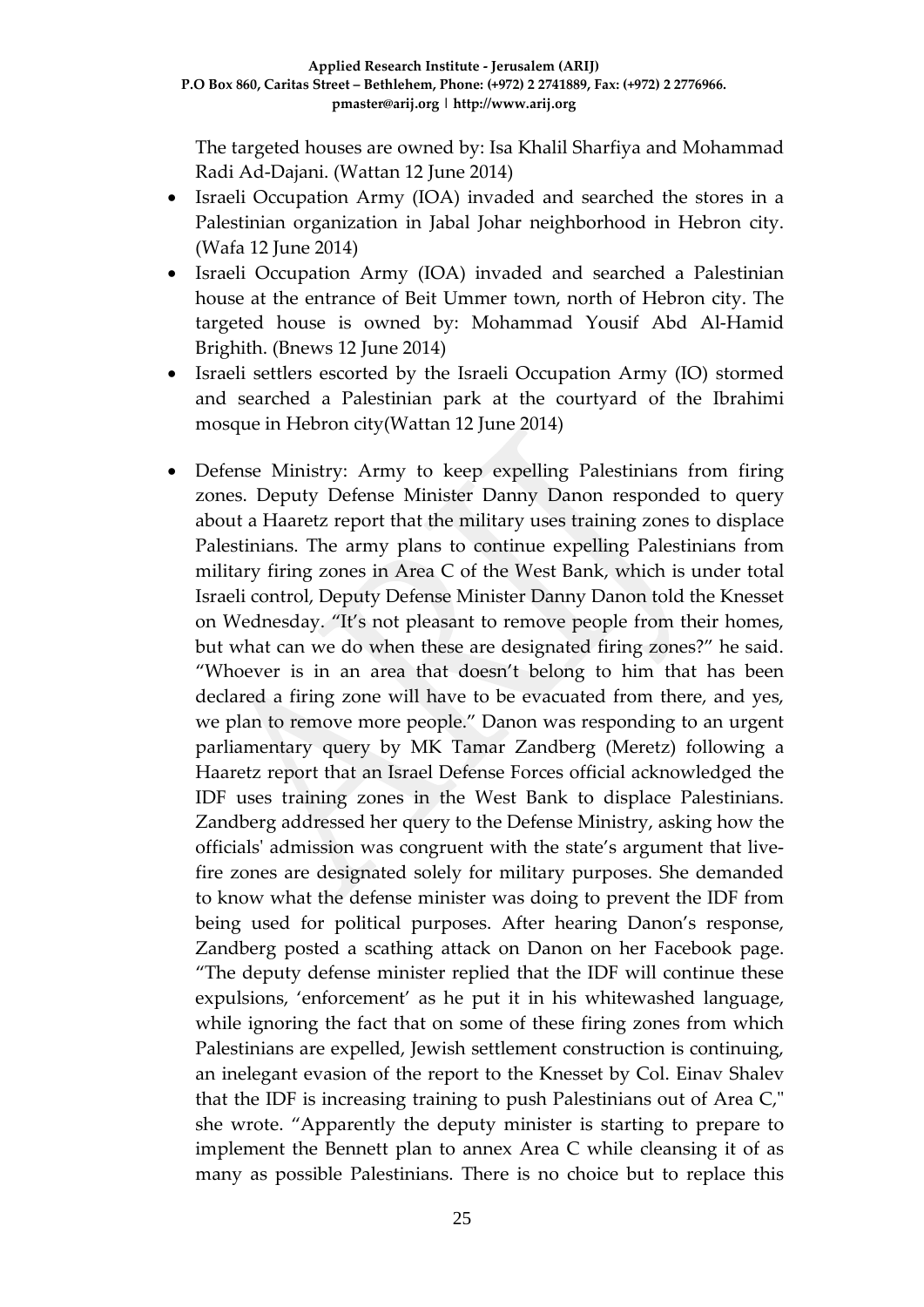government." MK Dov Khenin (Hadash) echoed Zandberg, saying, "Just as we saw in the case of Firing Zone 918 [in the South Hebron Hills], after the Palestinians are expelled on grounds that it's a firing zone, settlers are allowed to take control of the land. We must immediately stop these transfer practices under the auspices of the IDF. [\(Haaretz](http://www.haaretz.com/news/diplomacy-defense/.premium-1.598265) 12 June 2014)

- Israeli Occupation Army (IOA) attacked a non-violent protest to support Palestinian prisoners in the Israeli jails, near the Ibrahimi mosque in Hebron city. The IOA fired teargas and stun grenades, causing dozens of suffocation cases. During the operation, the IOA occupied the roof of a number of Palestinian houses near the mosque. (Safa 13 June 2014)
- Israeli Occupation Army (IOA) invaded and searched Khallit Al-Maya area in Yatta town, south of Hebron city. (Safa 13 June 2014)
- Clashes erupted between Palestinians and the Israeli Occupation Army (IOA) in Beit Ummer town, north of Hebron city. The IOA fired rubber bullets, teargas and stun grenades at Palestinians, causing dozens of suffocation cases and the injury of 2 people. During the clashes, the IOA occupied a Palestinian house owned by Ahmed Younis Abu Ayash. The IOA detained dozens of Palestinian vehicles at the entrance of the town. (Maannews 13 June 2014)
- Clashed erupted between Palestinians and the Israeli Occupation Army (IOA) in Halhul town, north of Hebron city, after the IOA stormed the town and confiscated a number of security cameras from Palestinian stores. The IOA fired live and rubber bullets, causing the injury of two Palestinians; one of them was identified as Thair Jamal Zama'rah (23 years). During the clashes, the IOA arrested two Palestinians; one of them was identified as; Mahmoud Nasser Ad-Douda (22 years). (Maannews & Safa 13 June 2014)
- Israeli Occupation Army (IOA) erected military checkpoints at the entrance of Halhul, Beit Kahil and Idhna towns in Hebron governorate. The IOA stopped and searched Palestinian vehicles and ID cards. (Wafa 13 June 2014)
- Israeli Occupation Army (IOA) stormed and searched several Palestinian houses in Taffuh, Dura, Yatta, Beit Kahil and Tarqumiya towns in Hebron governorate. (Wafa 14 June 2014)
- Israeli Occupation Army (IOA) prevented Palestinians under the age of 50 years and living in Hebron governorate from crossing Al-Karma terminal. Al-Karma terminal is the main crossing point between West Bank and Jordan. (Wafa 14 June 2014)
- Israeli Occupation Army (IOA) erected military checkpoints at the entrance of Hebron, Idhna, As-Samu' and Yatta towns in Hebron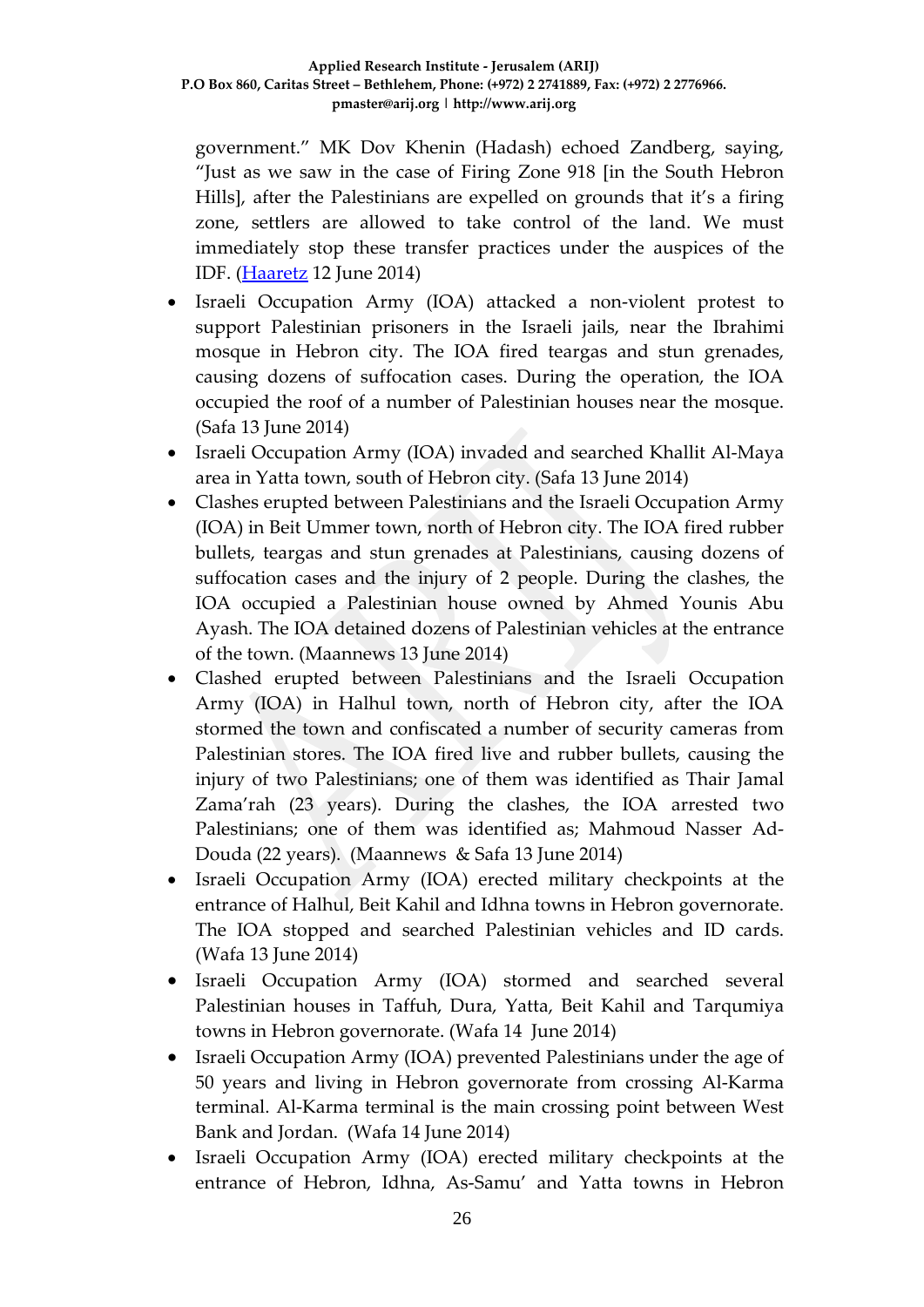governorate. The IOA stopped and searched Palestinian vehicles and checked ID cards. (Wafa 14 June 2014)

- Israeli Occupation Army (IOA) stormed and searched four Palestinian houses in Khirbet Kharisa in Yatta town, south of Hebron city. The targeted houses are owned by: Nassar Ash-Shawaheen, Ashraf Nassar, Sharif Nassar and Sami Ash-Shawaheen. (Wattan 15 June 2014)
- Israeli Occupation Army (IOA) transformed Taffuh village, west of Hebron city to an Israeli military base. The IOA stormed and searched several houses, destroyed its contents and forced the residents to stay in a one room. Three of the targeted houses are owned by: Bassem Al-Khateb Izriqat, Ibrahim Khamisah and Said Izriqat. (Wattan 15 June 2014)
- Israeli Occupation Army (IOA) started a military operation in Hebron governorate. The IOA stormed and searched several areas and houses in the governorate. In Hebron city, the IOA invaded and searched a Palestinian house owned by Saidi Abd Al-'Afo Qawasmi, surrounded the house and prevented the residents from leaving it. The IOA bombed the entrance of a house owned by Akram Al-Qawasmi and arrested him. The bombed of the house causing the injury of his son Mohammad (8 years) and Sujod. The IOA also, stormed and searched four Palestinian houses in the city. The targeted houses are owned by: Muhannad Al-Qawasmi, Jehad Al-Qawasmi, Jehad Al-'Awiwi and Hamid Abu Zeiha. During the operation, the IOA arrested Yousif Amran Abu Isninah, Ahmed Riziq Al-Rujoub, Marwan Zahda, Mohammad Azmi Ad-Barbarwi, Taleb Shaban Abu Halawa, Zakariya Ismail Al-'Amur, Yaha Ismail Al-'Amur, Issa Ismail Al-'Amur, Osama Shaheen, Sobhe Qafisha, Ala Musa Awad, Murad Yousif Masalmah, Qassem Abu Hussen, Mahmoud Issa Masalmah, Nasser Barakat, Wahed Shalalda, Naem Mohammad Islimiyah, Saied Mustafah Abu Hussen, Samer Abd Al-Qadir Masalmah and Sobhe Shalash Masalmah. (Wafa 15 June 2014)
- Israeli settlers living in Kiryat Arba settlement gathered at the Israeli Bypass road No.60 and hurled stones at Palestinian vehicles. (Wattan 15 June 2014)
- Israeli settlers escorted by the Israeli Occupation Army (IOA) hurled stones at Palestinian houses in Susiya village, east of Yatta town, south of Hebron city, and chanted anti-Palestinian slogans. (Wattan 15 June 2014)
- Israeli settlers escorted by the Israeli Occupation Army (IOA) assaulted Madleen Imad Abu Shamsiyah (14 years) in Tal Al-Ramida neighborhood in Hebron city. The IOA arrested Madleen and her Father Imad. (Maannews 15 June 2014)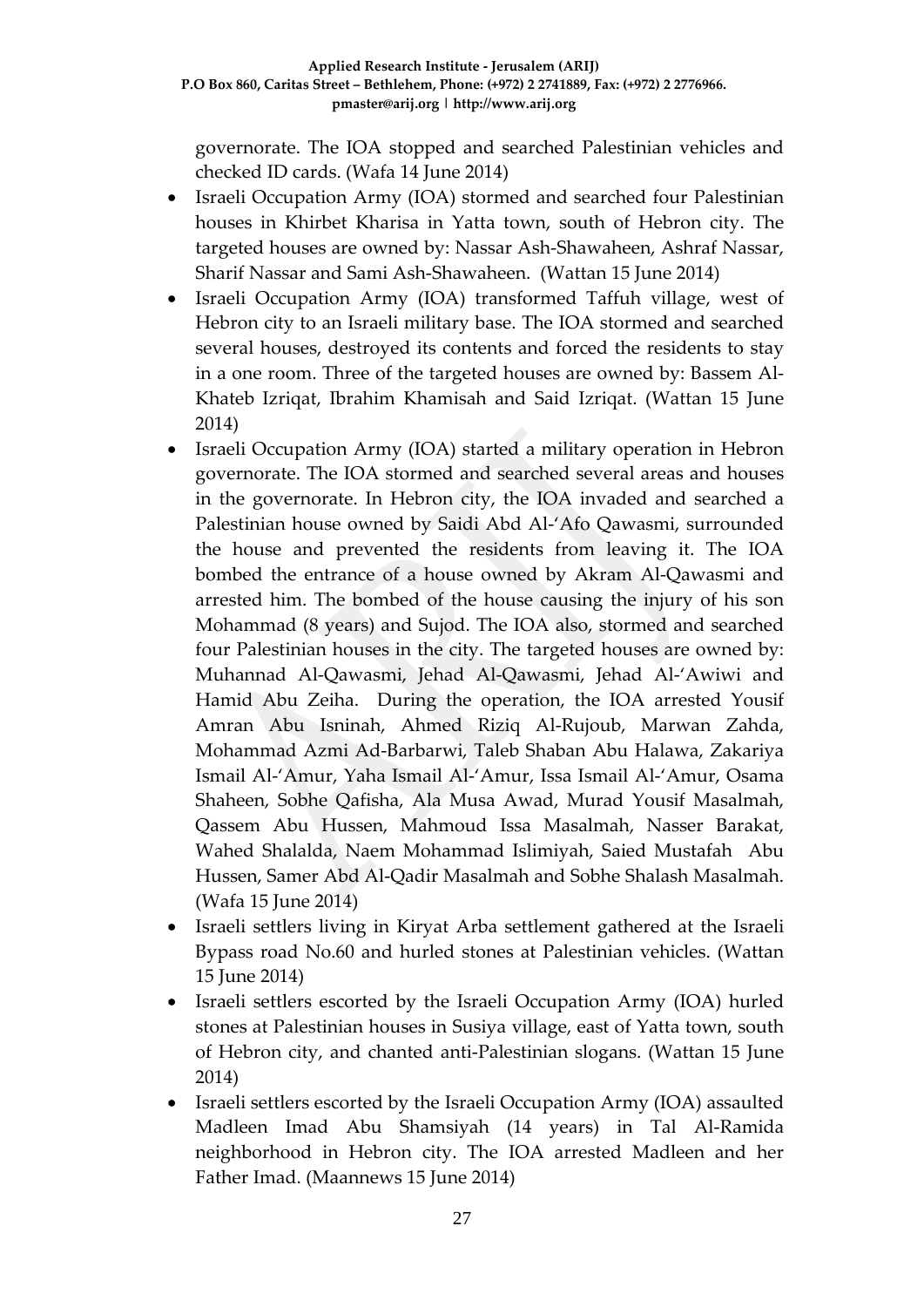- Israeli settlers attacked Palestinian farmers while they were working in their land in Wadi Safa area in Beit Ummer town, north of Hebron city. (Al-Quds 15 June 2014)
- Israeli Occupation Army (IOA) closed with cement bloc the northern entrance of Hebron city. The IOA prevented dozens of Palestinian vehicles from entering the city, stopped and searched vehicles and checked ID cards. (Maannews 15 June 2014)
- Israeli Occupation Army (IOA) closed with cement bloc the entrance of Al-Fawar refugee camp, south of Hebron city. (Maannews 15 June 2014)
- Israeli Occupation Army (IOA) closed all the entrance of Idhna town, west of Hebron city. (Wafa 15 June 2014)
- For the third day on the row for the Israeli military operation targeted Hebron governorate, the Israeli Occupation Army (IOA) closed all the entrances of Hebron city and prevented Palestinians from entering or leaving the city. The IOA also, stormed and searched several houses in the areas located between Hebron and Dura cities. During the operation, the IOA arrested 19 Palestinians were identified as: Munther Mohammad Hriz, Atta Said Abu Rumuz, Jawad Bahar An-Natsha, Firas Wael Abu Sharikh, Shadi Mohammad Al- 'Awiwi, Hamza Abd Al-Jabar Az-Zaghiar, Amro Mahir Abido, Adib Al-Qawasmih, Ameen Al-Qawasmih, Akram Al Qawasmih, Zaid Al-Qawasmih, Azzam Na'man Salhab, and Nour Ad-Dyen Al Qawasmih from Hebron city. In Dura town, the IOA arrested Mohammad Kamel Qtit. And Ahmed Mahmoud At-Titi from Al-Arroub refugee camp. The IOA also, arrested Aziz Dwiek, Bassam Ahmed Az-Za'arir, Samer Al-Qadi and Mohammad Ismail At-Tal. (Wattan & Maannews 16 June 2014)
- Israeli Occupation Army (IOA) invaded and searched several houses, areas and neighborhoods in Taffuh village, west of Hebron city. The IOA occupied Taffuh Youth Sport club and Taffuh High School. (Maannews 16 June 2014)
- Israeli Occupation Army (IOA) invaded and searched several Palestinian houses in Hebron, Yatta and Taffuh towns in Hebron governorate. Four of the targeted houses are owned by: Faiz Abu Samrah, Marwan Hadib, Ma'mun Al-'Awiwi, Jehad Al-'awiwi and Salah Al-'Awiwi. (Wafa 17 June 2014)
- Israeli Occupation Army (IOA) forced three Palestinian families to leave their houses in Hebron city and occupied their houses. The IOA informed the families that the Army will used their houses for them. (Maannews 17 June 2014)
- Clashes erupted between Palestinians and the Israeli Occupation Army (IOA) in Beit Ummer town, north of Hebron city. The IOA fired rubber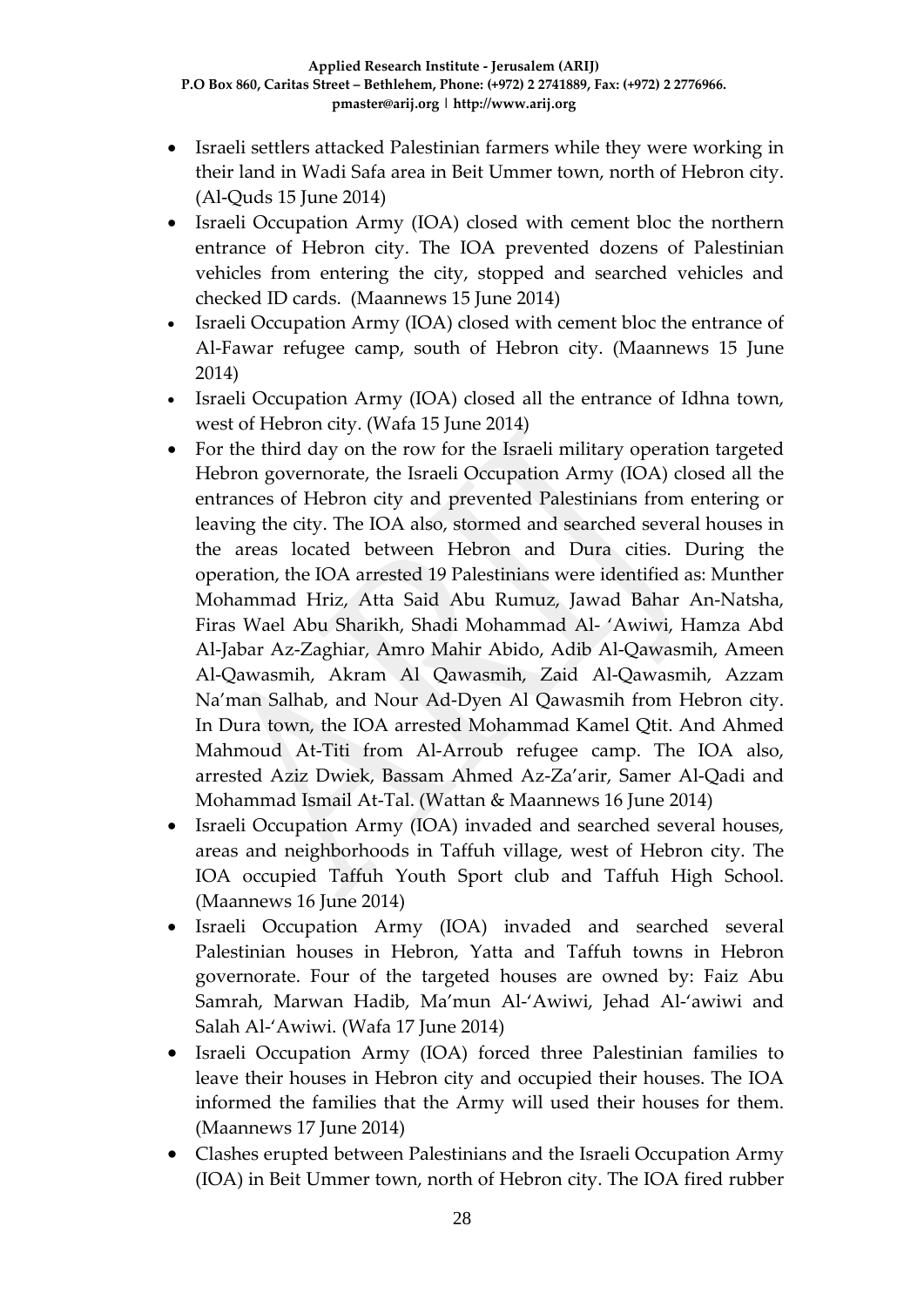bullets, teargas and stun grenades, causing dozens of suffocation cases and the injury of three Palestinians. (Wafa 17 June 2014)

- Israeli Occupation bulldozers demolished a 130 square meters underconstruction house in Khirbet Ar-Ras, west of Idhna town, west of Hebron city. The targeted house is owned by Mohammad Hussen Faraj Alla. (Wafa 17 June 2014)
- Israeli Occupation Army (IOA) demolished a part of a Palestinian store in Fursh Al-Hawa area, west of Hebron city. The targeted structure is owned by Fadel Suliman Al- Qawasmi. (Wafa 17 June 2014)
- Israeli Occupation Army (IOA) invaded and searched all the houses in Beit Kahil village, northwest of Hebron city. The IOA arrested two Palestinians; one of them was identified as: Muhseen Abdalla Muhseen Al-'Atawnih. (Maannews 18 June 2014)
- Clashes erupted between Palestinians and the Israeli Occupation Army (IOA) in Surif village, northwest of Hebron city. The IOA fired teargas and stun grenades causing dozens of suffocation cases. The IOA stormed and searched houses and commercial stores. During the operation, the IOA arrested Hamid Shaban Al-Hour. (Maannews 18 June 2014)
- For the five days on the row for the Israeli military operation in Hebron city, the Israeli Occupation Army (IOA) invaded and searched several houses and commercial stores in Hebron city, destroyed Palestinians property. Clashes erupted between Palestinians and the IOA, where the IOA fired rubber bullets, teargas and stun grenades. During the operation, the IOA arrested 9 Palestinians; were identified as: Safwan Mohammad Yasri Al-'Awiwi, Abbas Shabanih At-Tamimi, Hijazi Kamel Al-Hamuri (25 years), Imad Al-Qasrawi At-Tamimi (28 years), Jamal Izat Al-Qawasmi (28 years), Bassam Na'im An-Natsha, Mu'amar Al-Ja'bari, Zuhair Mustafah As-Skafi and Hazem Ibrahim Abu Nijma. (Maannews 18 June 2014)
- Israeli Occupation Army (IOA) stormed and searched several Palestinian houses in Beit Ummer town, north of Hebron city. The IOA also, stormed and searched the office of Beit Ummer Orphan's care society and destroyed its property and the main door, and confiscated files and computer devises. Clashes erupted between Palestinians and the IOA, where the IOA fired live and rubber bullets and teargas and stun grenades, causing dozens of suffocation cases, and the injury of 3 people. During the operation in Beit Ummer town, the IOA arrested Jamel Mahmoud Mohammad 'Alqam (70 years) and Ibrahim Mohammad Khalil Awad (24 years). (Maannews 19 June 2014)
- Israeli Occupation Army (IOA) invaded and searched several Palestinians houses in Yatta town, south of Hebron city. The IOA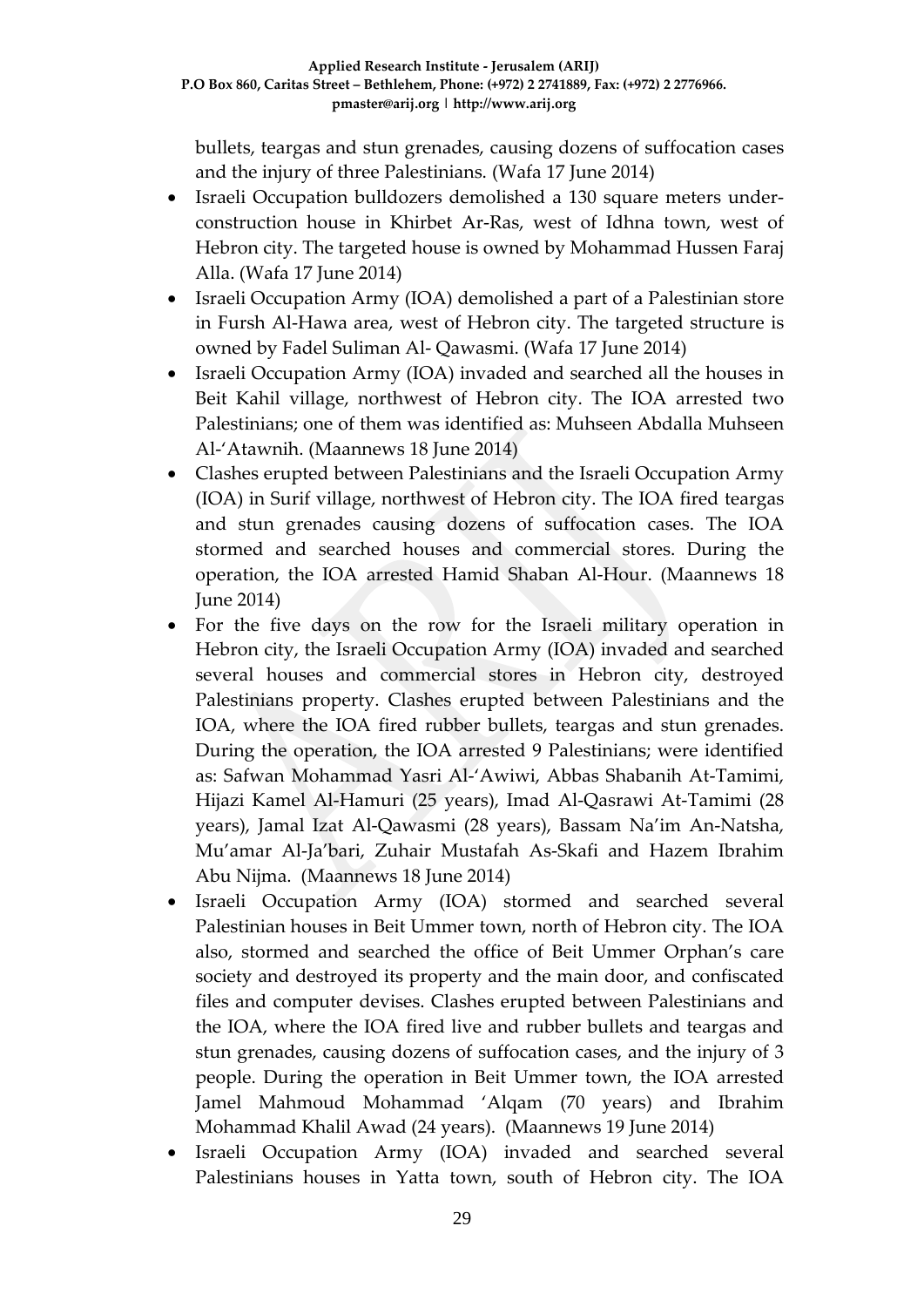stormed and searched the office of Islamic Charity Association and confiscated files. (Maannews 19 June 2014)

- Israeli Occupation Army (IOA) stormed and searched several Palestinian houses and the office of Islamic Charity Association in Bani Na'im town, east of Hebron city. The IOA closed all the entrances of the town. (Maannews 19 June 2014)
- Israeli Occupation Army (IOA) raided and searched areas and neighborhoods in Deir Samit village, west of Hebron city. The IOA arrested Sobhi Mohammad Salamah Masalmah after storming his house in the town. (Maannews 19 June 2014)
- Israeli Occupation Army (IOA) demolished an agricultural well and a barracks in Al-Fawar refugee camp, south of Hebron city. The targeted well and barracks are owned by Said Abd Al-Qadir Al-'Aza. (Maannews 19 June 2014)
- Israeli Occupation Army (IOA) demolished 5 Palestinian houses and an agricultural barracks in Khallit Al-Furn in Zef area, south of Hebron city. The targeted houses and structures are owned by Al-Hanjouri family. (Wattan 19 June 2014)
- Israeli Occupation bulldozers razed and closed a Palestinian road link between Khallit Al-Maya and Ad-Dirat area, east of Yatta town, south of Hebron city. (Wafa 19 June 2014)
- Israeli Occupation Army (IOA) closed with Cement blocks the main entrance of Beit 'Anin village in Hebron governorate. (Maannews 19 June 2014)
- Israeli Occupation Army (IOA) raided and searched the office of Islamic Charitable Society in Bani Na'im town, east of Hebron city. The IOA confiscated a number of computer devices and files. (Wattan 20 June 2014)
- Israeli Occupation Army (IOA) invaded and searched several Palestinian houses in Beit Kahil village, north of Hebron city. One of the targeted houses is owned by Fadel Atawnih. The IOA occupied Beit Kahil School and transformed it to a military base, and detained dozens of Palestinians in the School. The IOA also, invaded and searched an Olive company in the village, destroyed its contents and transformed it to a military base. **(**Wafa 20 June 2014)
- Israeli Occupation Army (IOA) invaded and searched the office of Shabab Hebron club in Hebron city and destroyed the property. During the operation, the IAO arrested three Palestinians after storming their houses and arrested other while he was interviewing the Israeli Intelligence Police. The arrestees were identified as: Iyad As-Sahaba, Jehad Abu Turki, Yousif As-Sarsour and Taleb Abu Isninah. In Jabal Johar neighborhood in Hebron city, clashes erupted between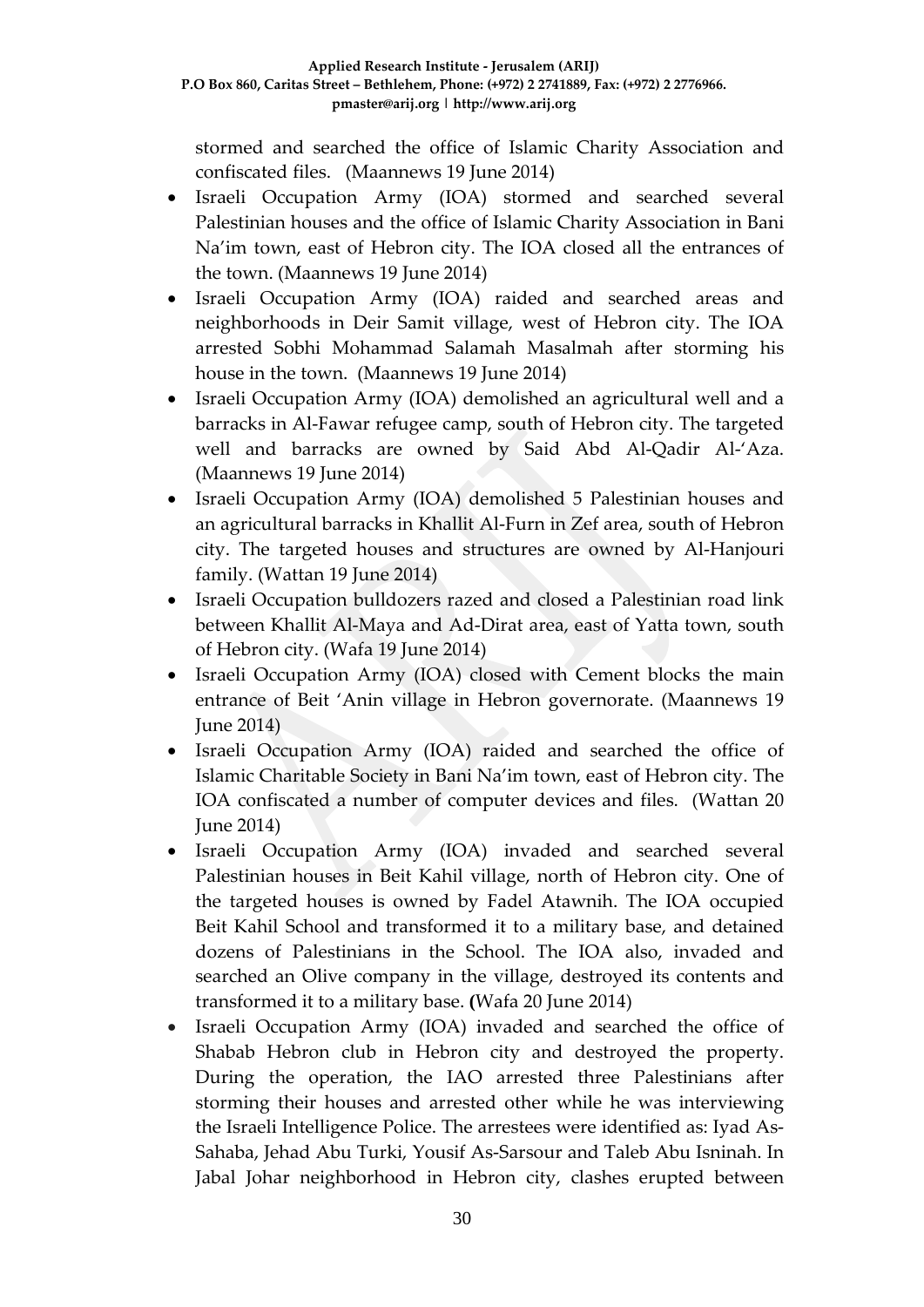Palestinians and the IOA, where the IOA fired teargas and stun grenades, causing dozens of suffocation cases. (Wafa &NBPRS 20 June 2014)

- Mohammad Jehad Doudeen (14 years) was killed during clashes that erupted between Palestinians and the Israeli Occupation Army (IOA) in Dura town, west of Hebron city. The IOA fired live bullets, teargas and stun grenades, causing dozens of suffocation cases and the injury of two others. The IOA bombed a number of commercial structures and stormed and searched several structures and houses. During the military operation against Dura town, the IOA closed all the entrance of the town and arrested Ayoub Al-'Awawda, Karm Mahmoud Amro and Munther Abu Zineed, after storming their houses. The IOA transferred the arrestees to unknown location. (NBPRS & Wafa 20 June 2014)
- Israeli Occupation Army (IOA) closed all the entrances of Tarqumiya village, northwest of Hebron city, and prevented Palestinians from entering or leaving the village. (Maannews 20 June 2014)
- Israeli Occupation Army (IOA) stationed at Al-Container checkpoint, prevented Palestinians from Hebron governorate from crossing the checkpoint. The IOA stopped and searched Palestinian vehicles and checked ID cards. (RB2000 21 June 2014)
- Israeli Occupation Army (IOA) raided and searched the offices of the Islamic Charitable Society in Sair, Halhul and Hebron cities. The IOA seized computer devices and files. (Maannews 21 June 2014)
- Israeli Occupation Army (IOA) invaded and searched An-Nabi Younis mosque in Hahlul town, north of Hebron city, detained a Palestinian, and destroyed one of its door. In Halhul town also, the IOA assaulted Palestinian children. (Wafa 21 June 2014)
- Israeli Occupation Authorities decided to demolish a dairy factory owned by the Islamic Charitable Society in Hebron city. (Maannews 21 June 2014)
- Israeli Occupation Army (IOA) occupied a Palestinian School in Idhna town, west of Hebron city, and transformed it to a military base. The IOA stormed the town and forced Palestinians to close their shops. The IOA also, invaded and searched several Palestinian houses and shops, and confiscated security cameras. One of the targeted houses is owned by Ismail Yousif Tamizi, the IOA summoned his parents to interview the Israeli Intelligence Police. (Wattan & Wafa 22 June 2014)
- Israeli Occupation Army (IOA) raided and searched Palestine Polytechnic University campus in Hebron city, and seized computer devices and files. (Wattan 22 June 2014)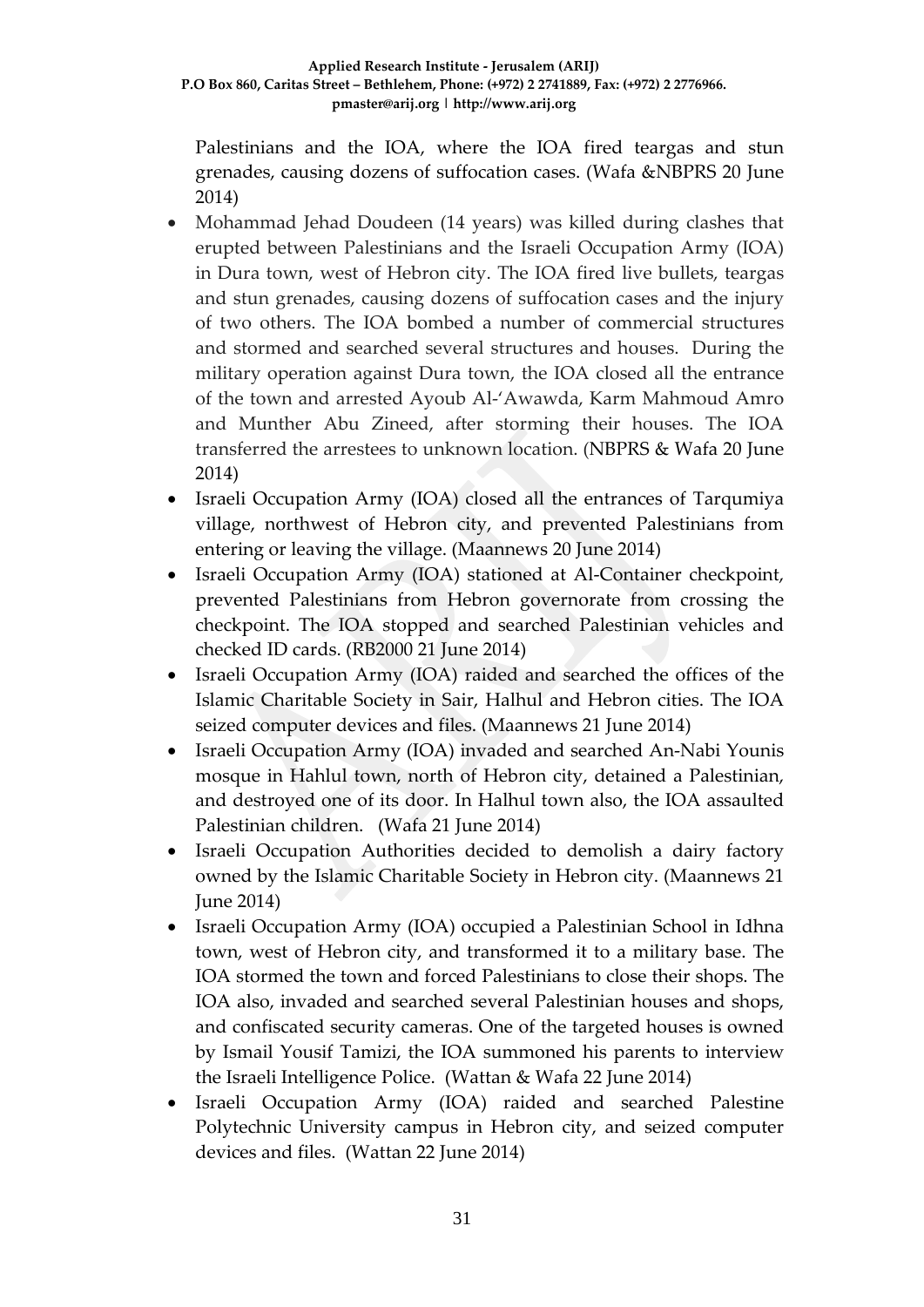- Israeli Occupation Army (IOA) opened fire at a Palestinian truck near Beit Ummer town, north of Hebron city. (Wafa 22 June 2014)
- Clashes erupted between Palestinians and the Israeli Occupation Army (IOA) in Beit Ummer town, north of Hebron city. The IOA fired live and rubber bullets, and teargas and stun grenades, causing dozens of suffocation cases and the injury of Hussen Radi Jabir Akhalil (19 years) and Abdalla Shafiq Akhalil (24 years). During the clashes, the IOA stormed Saffa area in the town and occupied the roofs of two Palestinian houses owned by: Zuhair Mohammad Ali Abu Aiyash and Ibrahim Mohammad Mutlaq Za'aqiq. (Wafa 22 June 2014)
- Israeli Occupation Army (IOA) prevented the delegation of the Union of Arab Journalists from entering the Ibrahimi mosque in the old city of Hebron. (Wafa 22 June 2014)
- Israeli Occupation Army (IOA) invaded and searched Wadi Al-Shanar and An-Nasba areas in Halhul town, north of Hebron city. (Wafa 22 June 2014)
- Israeli Occupation Army (IOA) stormed and searched Palestinian houses in Tarqumiya and Beit 'Awa towns in Hebron governorate. Two of the targeted houses are owned by: Mohammad Ismail As-Siwati and Ismail Abd Al-Hadi Masalah. (Wafa 22 June 2014)
- Israeli Occupation Army (IOA) raided and searched Palestinian houses and shops in Hebron city, and seized computer devices and security cameras. Two of targeted houses are owned by: Hazem and Hatim Al-Qawasmi. (Wafa 22 June 2014)
- Israeli setters tried to storm Beit Ummer town, north of Hebron city and to close Hebron-Jerusalem road. During the operation, the Israeli Occupation Army (IOA) prevented a Palestinian journalist from take photos for the settlers and detained his ID card. (NBPRS 22 June 2014)
- Israeli settlers stormed Palestinian shops in the old city of Hebron and destroyed their doors. During the operation, the Israeli Occupation Army (IOA) stormed two Palestinian houses in the old city of Hebron. (NBPRS 22 June 2014)
- Israeli Occupation Army (IOA) bombed a door of a Palestinian house in Singer area, southwest of Hebron city. The targeted house is owned by Ghassan Banat. The IOA stormed and searched his house. (Wattan 23 June 2014)
- Israeli Occupation Army (IOA) stormed Al-Arroub refugee camp, north of Hebron city, and fired rubber bullets, teargas and stun grenades at Palestinians and houses, causing dozens of suffocation cases and the injury of 3 people. During the operation, the IOA arrested five Palestinians, were identified as: Amir At-Titi, Ramzi Al-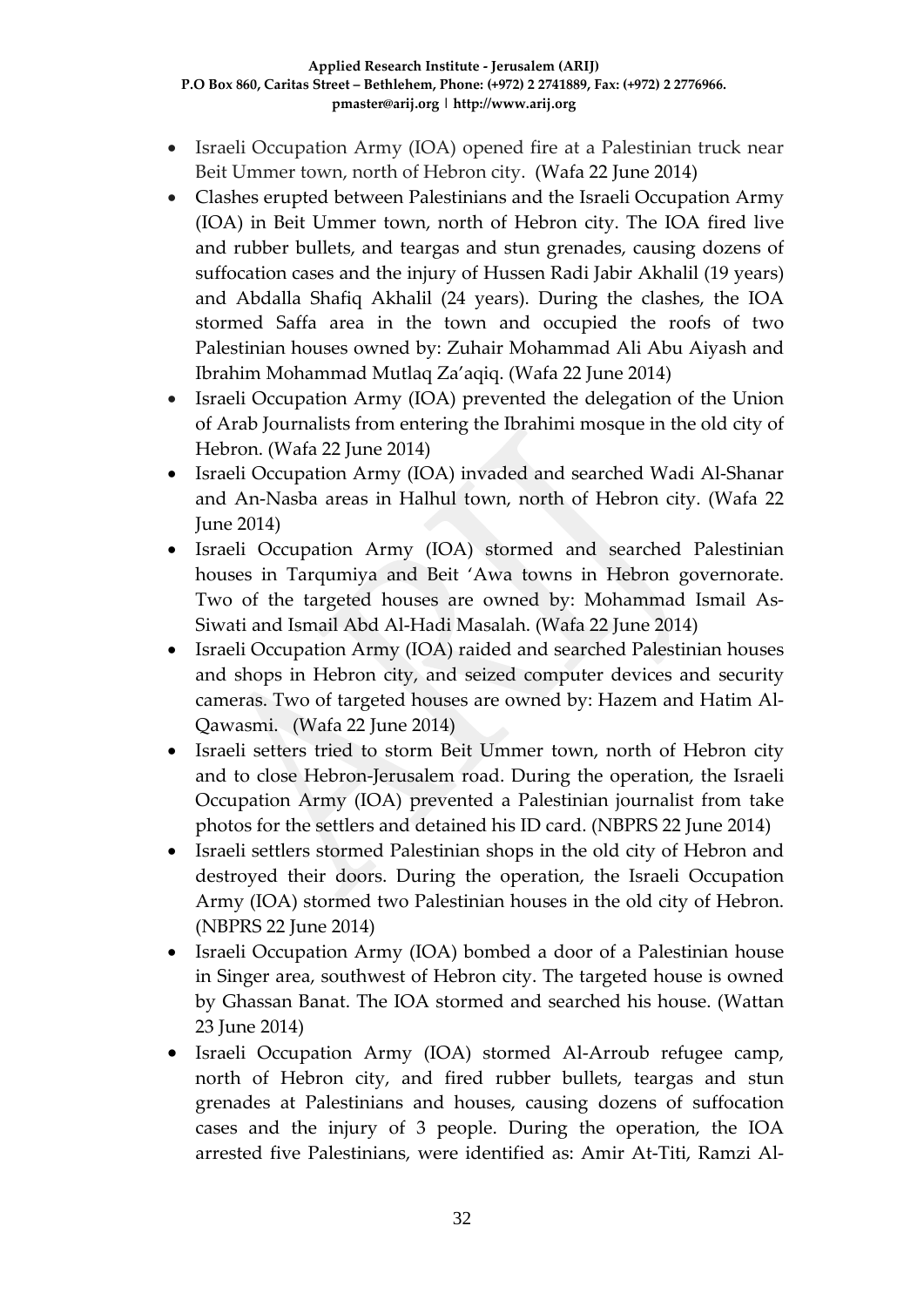Badawi, Imad Al-Jawabraih, Muheb An-Najme and Mohammad Jawabraih. (Wattan 23 June 2014)

- Israeli Occupation Army (IOA) stormed two exchange money shops in Hebron and Bethlehem cities. The targeted shops are owned by Fadel Abdeen. The IOA destroyed the property and seized computer devices and files. (Maannews 23 June 2014)
- Clashes erupted between Palestinians and the Israeli Occupation Army (IOA) in Tarqumiya village, northwest of Hebron city. The IOA stormed Palestinian commercial structures and seized security cameras. (Wafa 23 June 2014)
- Israeli Occupation Army (IOA) stormed Al-Arroub refugee camp, north of Hebron city. The IOA fired rubber bullets, teargas and stun grenades at Palestinians and houses, causing dozens of suffocation cases and the injury of three people. During the operation, the IOA arrested four Palestinians. The arrestees were identified as: Amir Mohammad At-Titi, Ramzi Al-Badawi, Imad Al-Jawabrih and Muhib An-Najmi. (Maannews 24 June 2014)
- Israeli Occupation Army (IOA) raided and searched a Palestinian house in As-Samu' village, south of Hebron city. The targeted house is owned by Ismail Hawamda. The IOA fired teargas and stun grenades at Palestinians and houses. (RB2000 & Safa 24 June 2014)
- Israeli Occupation Army (IOA) stormed and searched dozens of Palestinian houses in several areas and neighborhoods in Dura town, west of Hebron city. (RB2000 24 June 2014)
- Israeli Occupation Army (IOA) invaded and searched areas and land in Beit 'Awa village, west of Hebron city. (RB2000 24 June 2014)
- Israeli Occupation Army (IOA) with police dogs stormed and searched several Palestinian houses in Hebron city. Three of the targeted houses are owned by: Zuhair Abu 'Aysha, Rateeb Abu 'Aysha, and Bassam Doufish. (Wafa 24 June 2014)
- Israeli Occupation Army (IOA) along with Israeli bulldozers raided Khirbet Isha in Halhul town, north of Hebron city. The IOA stormed a Palestinian house owned by Ameen Ash-Shatrit. (Wafa 24 June 2014)
- Israeli settlers escorted by the Israeli Occupation Army (IOA) stormed a Palestinian building in Al-Arroub refugee camp, north of Hebron city. (Safa 24 June 2014)
- Israeli Occupation Army (IOA) handed out a military order to demolish poultry farm in Khallit Ash-Sharbati area, in the southern part of Hebron city. The targeted barracks is owned by Sa'di Musa Barqan. (Wafa 24 June 2014)
- Israeli Occupation Army (IOA) handed out a military order to demolish a 280 square meters house consists of 2 storey in Idhna town,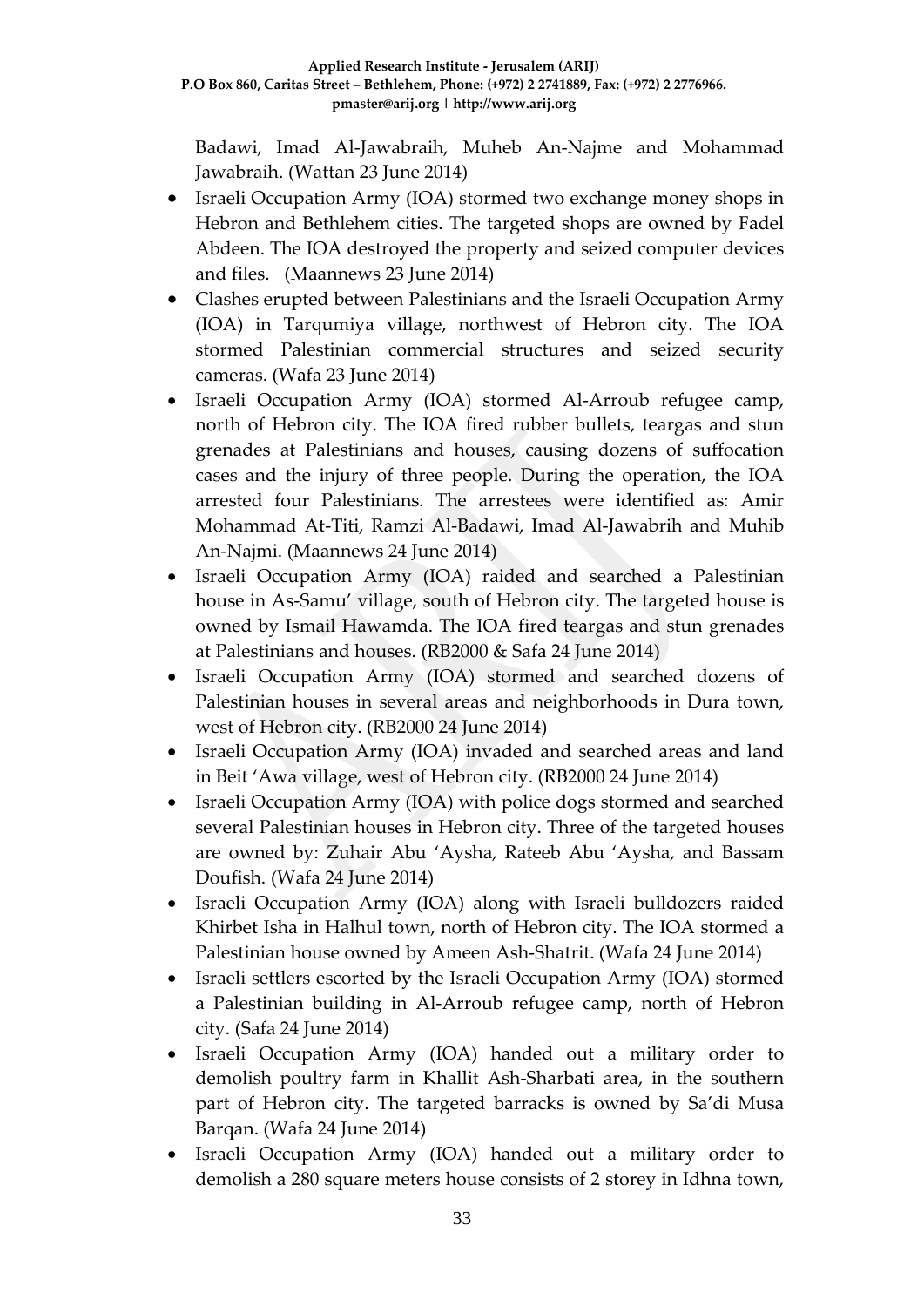west of Hebron city. The targeted house is owned by Ziyad Hassan Khalil Awad. The IOA gave the residents 48 hours to evacuate the house. (Wafa 24 June 2014)

- Israeli Occupation bulldozers razed 30 dunums of Palestinian land in Khirbet Haska, north of Hebron city. The targeted land planted with trees and owned by: Salamah Atta Qassem, Badir Hussen Zama'rah, Jabreen Qassem, Mohammad Al-Qawasmi, Hassan Mohammad Alan, Tafish Mohammad Alan, Mohammad Hassan Zama'rah and Basem Badir Zama'rah. During the operation, the IOA draw water from Palestinian wells. (RB2000 & Wafa 24 June 2014)
- Clashes erupted between Palestinians and the Israeli Occupation Army (IOA) in Beit 'Awa village, west of Hebron city. The IOA fired rubber bullets, teargas and stun grenades at Palestinians, causing the injury of Mohammad Musa Al-Masalmah (18 years). During the clashes, the IOA arrested Issa Mohammad Al-Masalmah. (ARN 25 June 2014)
- Israeli Occupation Army (IOA) invaded and searched several Palestinian houses in Ash-Shuyukh village, north of Hebron city. One of the targeted houses is owned by Khalil Al-Mashni. (Safa 25 June 2014)
- Israeli Occupation Army (IOA) raided and searched several Palestinian houses in Sair town, south of Hebron city, and destroyed its contents. (Maannews 25 June 2014)
- Israeli Occupation Army (IOA) invaded and searched Al-'Umari mosque in Wadi Haska in Halhul town, north of Hebron city. (Sama News 25 June 2014)
- Israeli Occupation Army (IOA) started a military operation in the eastern part of Yatta town, south of Hebron city. The IOA stormed and searched Wadi Aziz, Fatouh and Albyed areas, and raided and searched dozens of Palestinian houses. (Wafa 25 June 2014)
- Israeli Occupation Army (IOA) intensified its presence in the old city of Beit Kahil, northwest of Hebron city. The IOA raided and searched Palestinian houses and water wells. (Wafa 26 June 2014)
- Israeli Occupation Army (IOA) raided Khallit Al-Ein and At-Tarbiqa areas, east of Beit Ummer town, north of Hebron city and stormed two Palestinian houses owned by Faleh 'Arar and Abd Al-Hamed Ahmed Hamdan. Clashes erupted between Palestinians and the IOA, where the IOA fired live and rubber bullets and teargas and stun grenades, causing dozens of suffocation cases. (Wafa 26 June 2014)
- Israeli Occupation Army (IOA) stormed As-Samu town, south of Hebron city and fired live bullets at a Palestinian. The Palestinian was injured and the IOA arrested him. (Al-Quds 26 June 2014)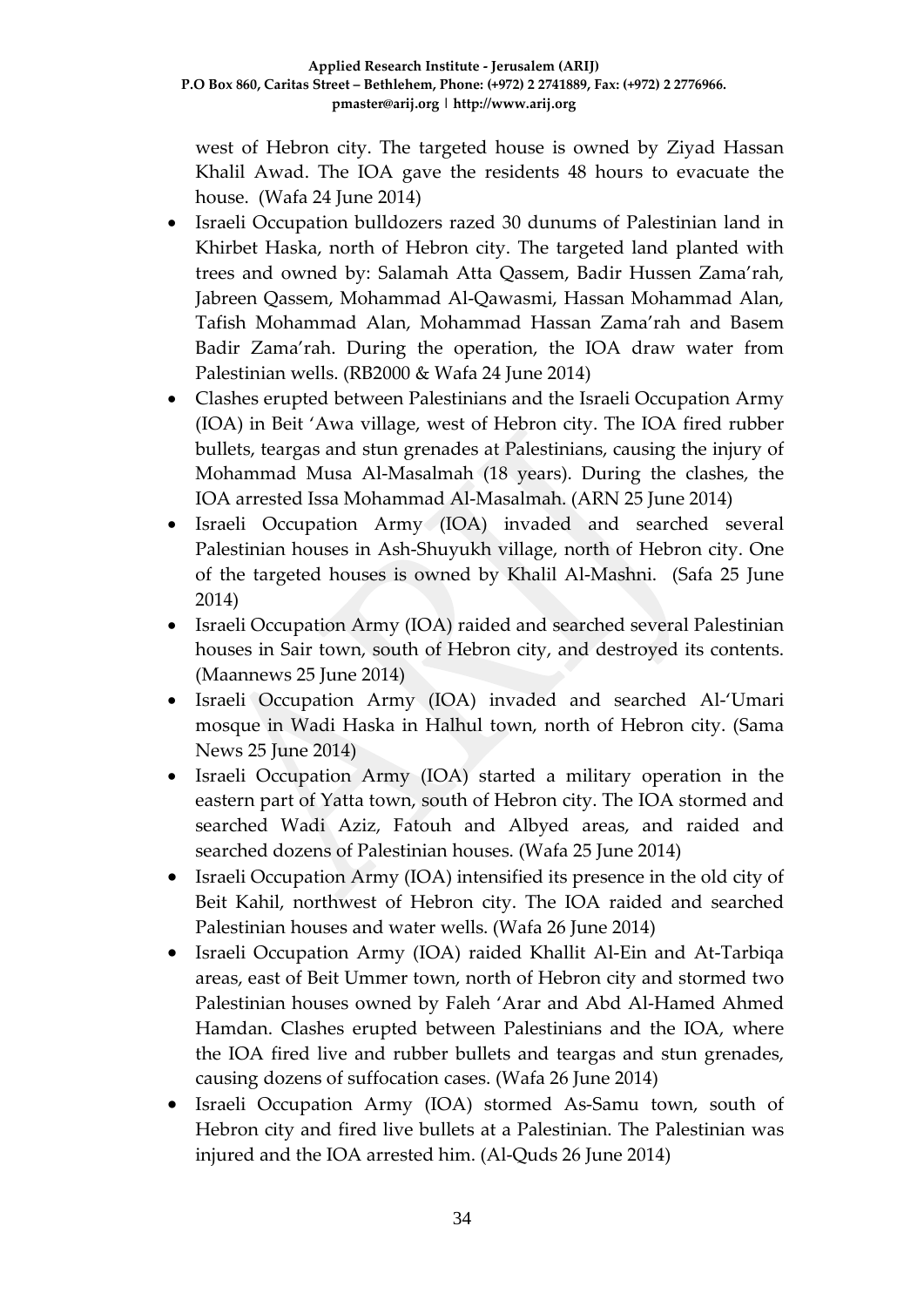- Younis Al-Rjoub (18 years) was injured and dozens suffered gas inhalation during clashes that erupted between Palestinians and the Israeli Occupation Army (IOA) in Khursa village, southwest of Hebron city. (Maannews & RB2000 26 June 2014)
- Fatima Ismail Issa Rushdi (78 years) died after the Israeli Occupation Army (IOA) stormed her house in Al-Arroub refugee camp. Clashes erupted between Palestinians and the IOA, where the IOA fired rubber bullets, teargas and stun grenades, causing dozens of suffocation cases and the injury of 9 people. During the operation, more than 20 Palestinian families evacuated their houses because of the teargas grenades. The IOA also, summoned a number of Palestinians to interview the Israeli Intelligence Police after raiding their houses. (Maannews 26 June 2014)
- Clashes erupted between Palestinians and the Israeli Occupation Army (IOA) in Idhna town, west of Hebron city. (Maannews 26 June 2014)
- Israeli Occupation Army (IOA) detained Basel Aymen Jaber (9 years) after stopping him near the Ibrahimi mosque in the old city of Hebron. (Wattan 26 June 2014)
- Israeli Occupation Army (IOA) arrested two Palestinians after storming and searching their houses in Dura town, west of Hebron city. The arrestees were identified as: Sufian Ja'far Abu Arqoub (13 years) and Taha Ja'far Taha (14 years). The IOA transferred the arrestees to unknown location. Clashes erupted between Palestinians and the IOA. During the clashes, the IOA stormed and searched dozens of Palestinian houses. (Maannews 26 June 2014)
- Israeli Occupation Army (IOA) stormed and searched several Palestinian houses in Halhul town, north of Hebron city. (Wattan 27 June 2014)
- Clashes erupted between Palestinians and the Israeli Occupation Army (IOA) in Beit Ummer town, north of Hebron city. The IOA fired teargas and stun grenades at Palestinians, causing dozens of suffocation cases. During the clashes, the IOA stormed and searched several Palestinian houses. The targeted houses are owned by: Habas Mohammad Hussen Brighith, Nabel Munir Hussen Brighith, Khalid Yousif Brighith, Mohammad Hussen Brighith and his two sons Yousif and Suhail. The IOA arrested four brothers; identified as: Khalid (33 years), Khaldon (29 years), Khwilid (28 years) and Mohammad Abd Al-Qadir Akhalil. (Wafa 27 June 2014)
- Israeli Occupation Army (IOA) invaded Beit Kahil village, northwest of Hebron city, broke into several houses and stores, and confiscated surveillance equipment, and also confiscated computer files from the local village council. (Wafa & IMEMC 27 June 2014)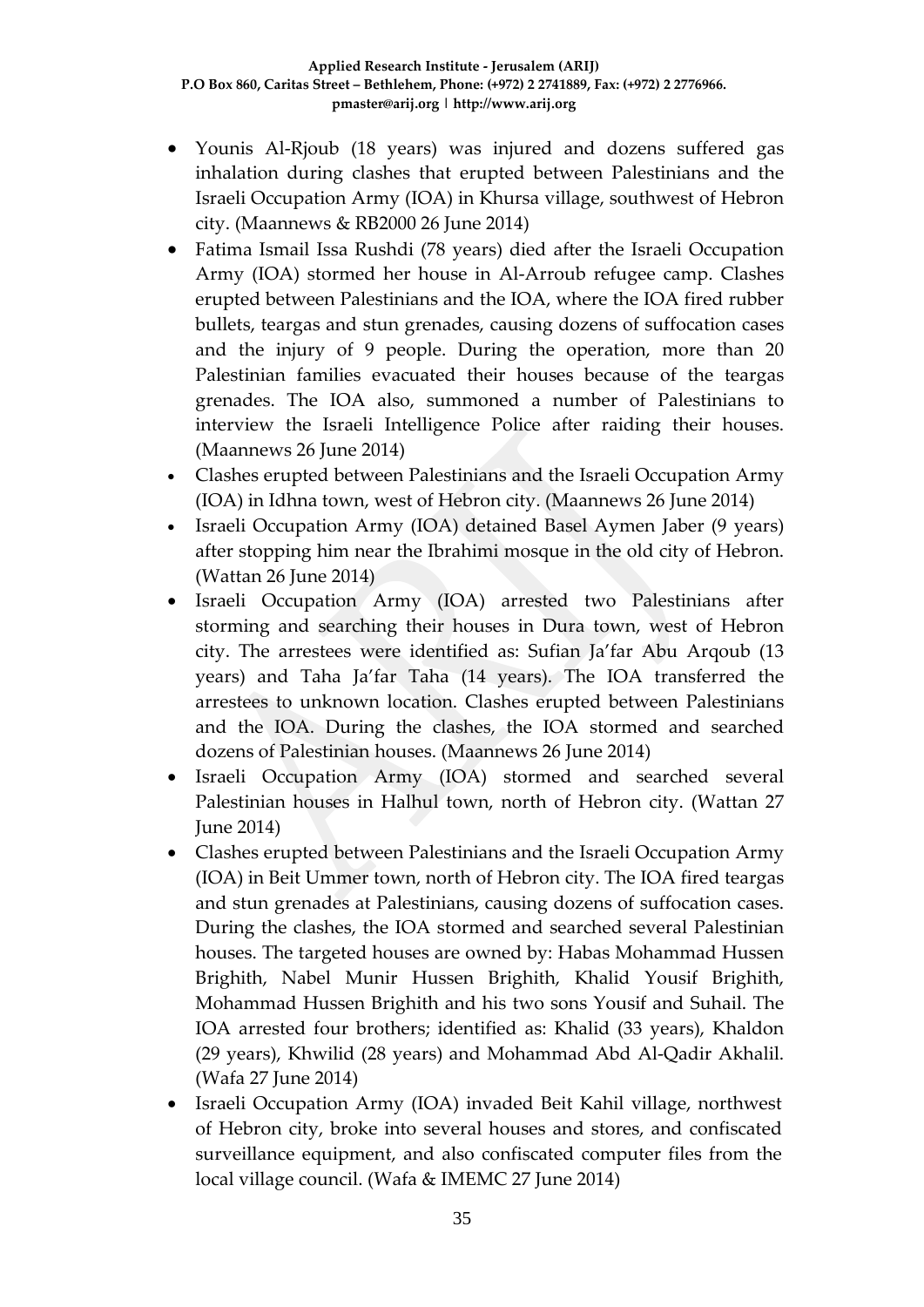- Israeli Occupation Army (IOA) assaulted and injured Bade' Ad-Dwiek while he was at Ar-Ras and Wadi Al-Hassen neighborhoods in Hebron city. (Maannews 27 June 2014)
- Israeli Occupation Army (IOA) stormed and searched several houses in As-Samu' town, south of Hebron city. Three of the targeted houses are owned by: Sa'il Az-Za'aeer, Hesham Az-Za'aeer and Yousif Abu Awad. Clashes erupted between Palestinians and the IOA. (Wafa 27 June 2014)
- Israeli Occupation Army (IOA) invaded and searched dozens of Palestinian houses in Taffouh, Halhul and Beit 'Awa towns in Hebron governorate. The IOA destroyed Palestinian property. (Wafa 27 June 2014)
- Israeli Occupation Army (IOA) arrested 10 Palestinians after storming their houses in several neighborhoods in Hebron city. The arrestees were identified as: Fares, Sami, Fahed, Makrum, Nasser and Thair Al-Ja'bari, Radi Bassam Al-Ja'bari, Mohammad Sameh Al-Ja'bari, and Adi 'Ahdi Al-Ja'bari. The IOA transferred the arrestees to unknown location. During the operation, clashes erupted between Palestinians and the IOA, where the IOA fired teargas and stun grenades at Palestinians and houses, causing dozens of suffocation cases. Huda Bassam Al-Ja'bari (26 years) was injured after an Israeli Army assaulted her. (Wafa 27 June 2014)
- Israeli Occupation Army (IOA) stormed and searched dozens of Palestinian houses in Bani Na'im town, east of Hebron city. (Safa 28 June 2014)
- Israeli Occupation Army (IOA) broke into the headquarter of Beit Kahil village council and confiscated the record of the security cameras. (Maannews 28 June 2014)
- An Israeli settler living in Susiya settlement stormed a Palestinian house in Wafi Ar-Rakhim area in Yatta town, south of Hebron city, and let's goes his sheep at agricultural land. The targeted house is owned by Azz Ghaith. (Al-Quds 28 June 2014)
- Israeli Occupation Army (IOA) assaulted and injured Raid Abu Irmilah (40 years) while he was at the old city of Hebron. (Wattan 29 June 2014)
- Clashes erupted between Palestinians and the Israeli Occupation Army (IOA) in Halhul town, north of Hebron city. The IOA stormed houses and detained Palestinians. (Wattan 29 June 2014)
- Israeli Occupation Army (IOA) arrested Omar Abd Al-Qadir Abu 'Ayesha (55 years) after storming and searching his house in Hebron city. (Wafa 29 June 2014)
- Clashes erupted between Palestinians and the Israeli Occupation Army (IOA) in Halhul town, north of Hebron city. The IOA fired teargas and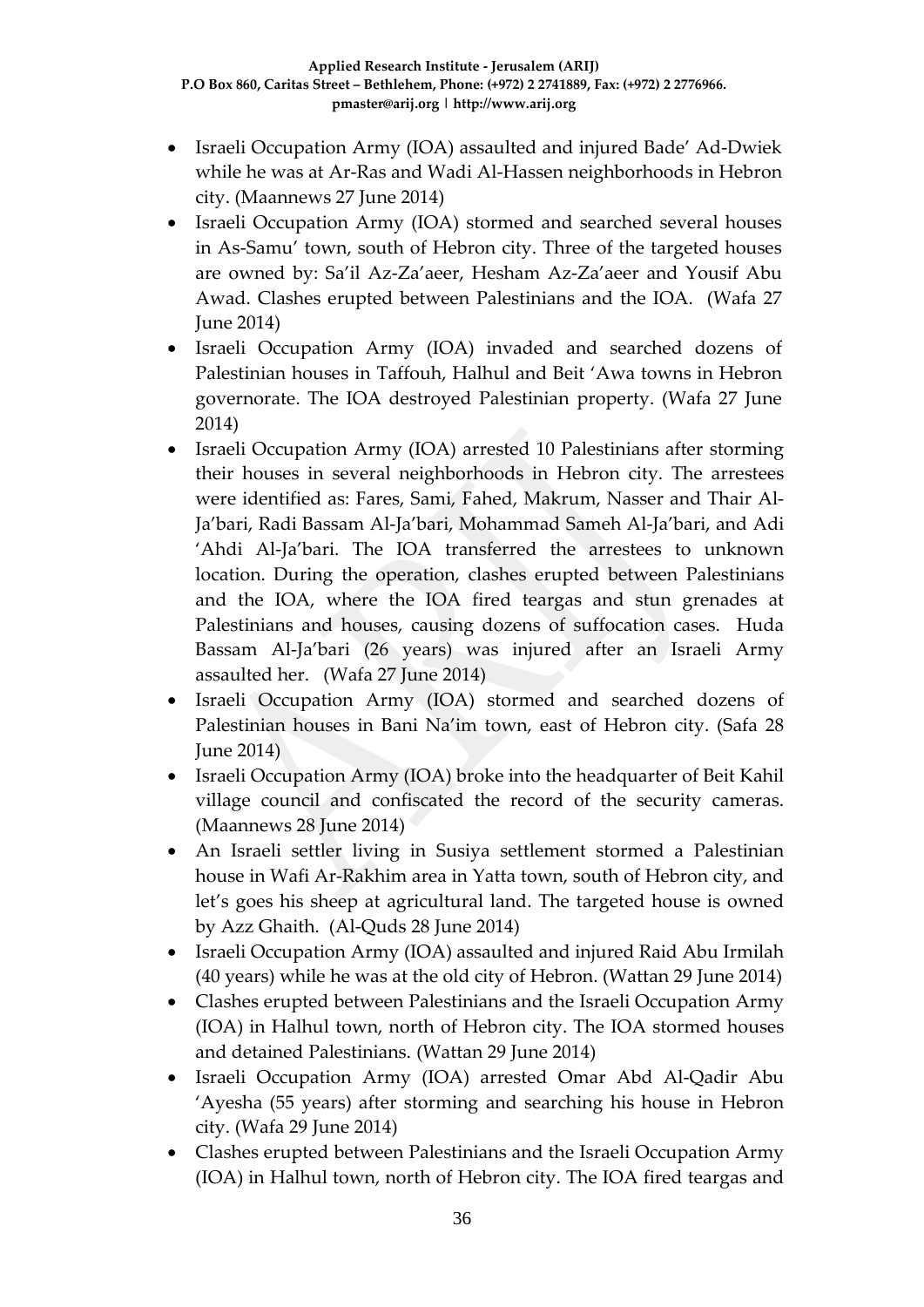stun grenades at Palestinians, causing dozens of suffocation cases. The IOA stormed and searched several Palestinian houses. During the operation, the Israeli settlers gathered near Kami Zur settlement and chanted anti-Palestinian slogans. (Maannews 30 June 2014)

- Clashes erupted between Palestinians and the Israeli Occupation Army (IOA) in Hebron city. The IOA fired rubber bullets, teargas and stun grenades at Palestinians, causing dozens of suffocation cases and the injury of Rushdi Nedam Irwished (16 years). During the clashes, the IOA stopped and searched Palestinian vehicles and checked ID cards. (Wafa & Safa 30 June 2014)
- Israeli settlers living in Ramat Yasha outpost escorted by the Israeli Occupation Army (IOA) assaulted Palestinians in Jabal Al-Rahma and Tal Al-Ramida neighborhoods in Hebron city, and hurled stones at Palestinian houses owned by: Abu 'Ayesha, At-Tamimi, Sider and Abu Hakil families. The IOA arrested Sajed Sultan (19 years) after the Israeli settlers assaulted and injured him. (Wafa 30 June 2014)
- Israeli settlers assaulted Palestinian journalists while they were near Beit Einun village, north of Hebron city. (Wafa 30 June 2014)
- Israeli settlers living in Kiryat Arba settlement toured in Jaber and Wadi An-Nasara areas in the old city of Hebron and near the Ibrahimi mosque. (Wafa 30 June 2014)
- Israeli settlers living in Kharsine settlement gathered at the Israeli bypass road near the settlement and attacked Palestinian vehicles. (Wattan 30 June 2014)
- Israeli settlers living in Karmei Zur settlement attacked Palestinian houses in Al-Haour and An-Nabi Younis areas in Halhul town, north of Hebron city. (Wattan 30 June 2014)
- Israeli settlers living in Beit 'Ain settlement uprooted 15 olive trees in Wadi Abu Ar-Riesh area, north of Beit Ummer town, north of Hebron city. The targeted trees are owned by: Hamad Abd Al-Hamid Jaber As-Salibi. (Wafa 30 June 2014)

# **Qalqilyah**

- Israeli Occupation Army (IOA) attacked the weekly non-violent protest against the Segregation wall and settlements in Kafr Qaddum village, east of Qalqilyah city. The IOA fired teargas grenades at Palestinians, causing dozens of suffocation cases. (Maannews 13 June 2014)
- Israeli Occupation Army (IOA) invaded and searched five Palestinian houses in Azzun village, east of Qalqilyah city. The targeted houses are owned by; Waleed Shakir Radwan, Mohammad Mahmoud Shakir, Said Isma'il Radwan, Adam Badwan and Abd Al-Fatah Kharsan. The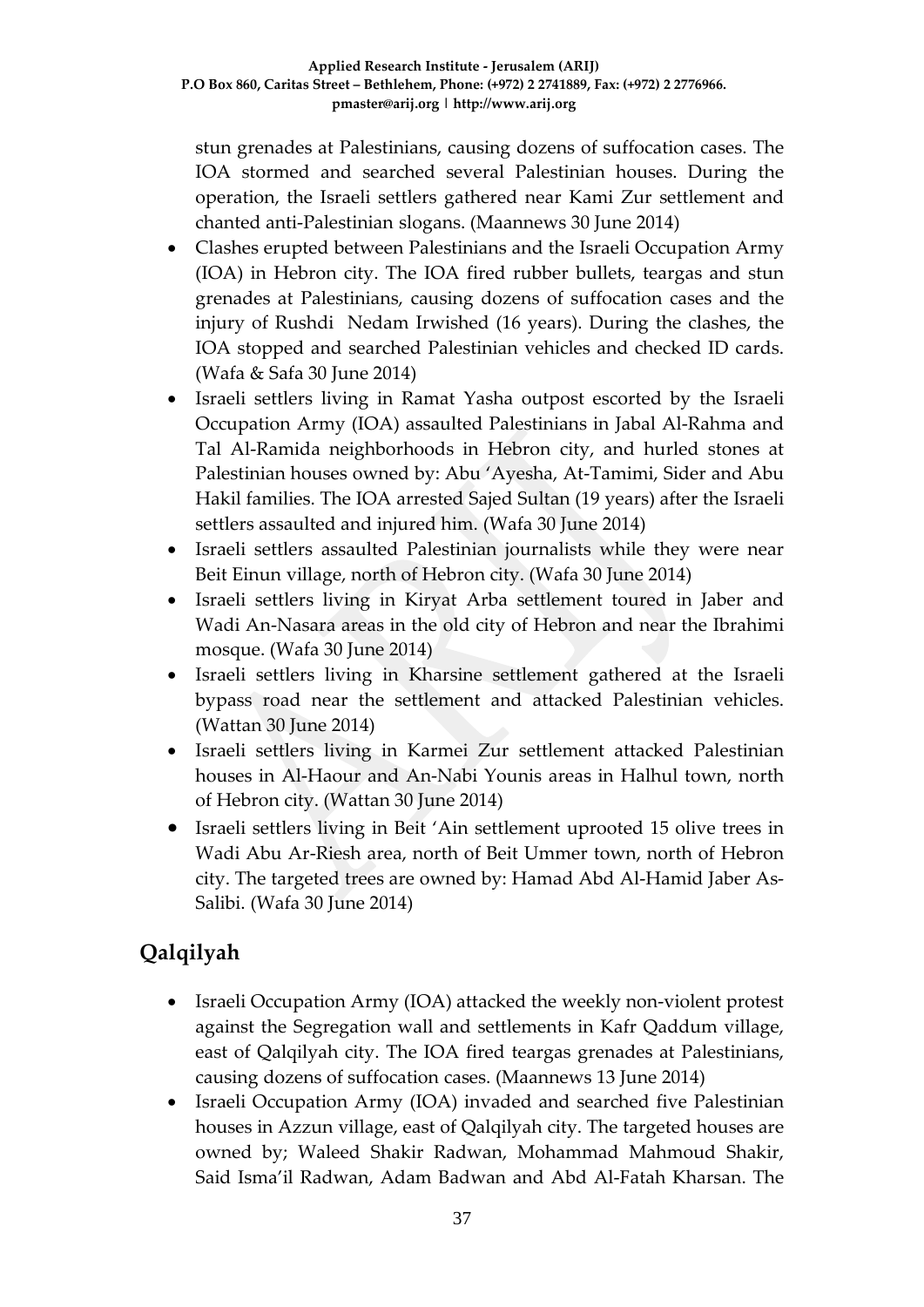IOA also, arrested Mohammad Abd Al-Aziz Hassan Salem. During the operation, the IOA closed all the entrances of the village and prevented Palestinians from entering and leaving the village. (Wafa 18 June 2014)

- Israeli Occupation Army (IOA) raided and searched several Palestinian houses in Qalqilyah city. (Safa 25 June 2014)
- Four Palestinians were injured and dozens suffered gas inhalation after the Israeli Occupation Army (IOA) attacked the weekly non-violent protest against the segregation wall and settlements in Kafr Qaddum village, east of Qalqilyah city. The IOA fired rubber bullets, teargas and stun grenades. (Wafa 27 June 2014)

### **Tubas**

- An Israeli teargas and light grenades causing the torch of a Palestinian commercial structure in Tubas city. (Al-Quds 16 June 2014)
- Israeli Occupation Army (IOA) stormed and searched several Palestinian houses in Bardala village in the northern of Jordan Valley. (Al-Quds 20 June 2014)
- Sakhir Daraghma Zamel Abu Al-Hassan (17 years) killed after an Israeli landmine explosion in Al-Maleh area in the northern of Jordan valley. (NBPRS 22 June 2014)

### **Ramallah**

- Israeli Occupation Army (IOA) attacked a non-violent protest to support the Palestinian prisoners in hunger strike in the Israeli jails near Ofar Jail in Ramallah governorate. Clashes erupted between Palestinians and the IOA, where the IOA fired rubber bullets, teargas and stun grenades, causing dozens of suffocation cases and the injury of a Palestinian. (RB2000 4 June 2014)
- Israeli settlers hurled stones and teargas grenades at a Palestinian vehicle near Sinjil village, north of Ramallah city, causing the injury of a Palestinian. (Bnews 4 June 2014)
- Israeli Occupation Authorities closed the southern entrance of Shuqba village, northwest of Ramallah city. (Al-Quds 4 June 2014)
- Israeli Occupation Army (IOA) attacked a non-violent protest to mark An-Naksah day near Qalandiya checkpoint, north of Jerusalem city. The IOA fired teargas and stun grenades at Palestinians, causing dozens of suffocation cases and the injury of Mustafah Al-Barghouthi. (Wattan 5 June 2014)
- Clashes erupted between Palestinians and the Israeli Occupation Army (IOA) near Ofar jail, west of Ramallah city. The IOA fired rubber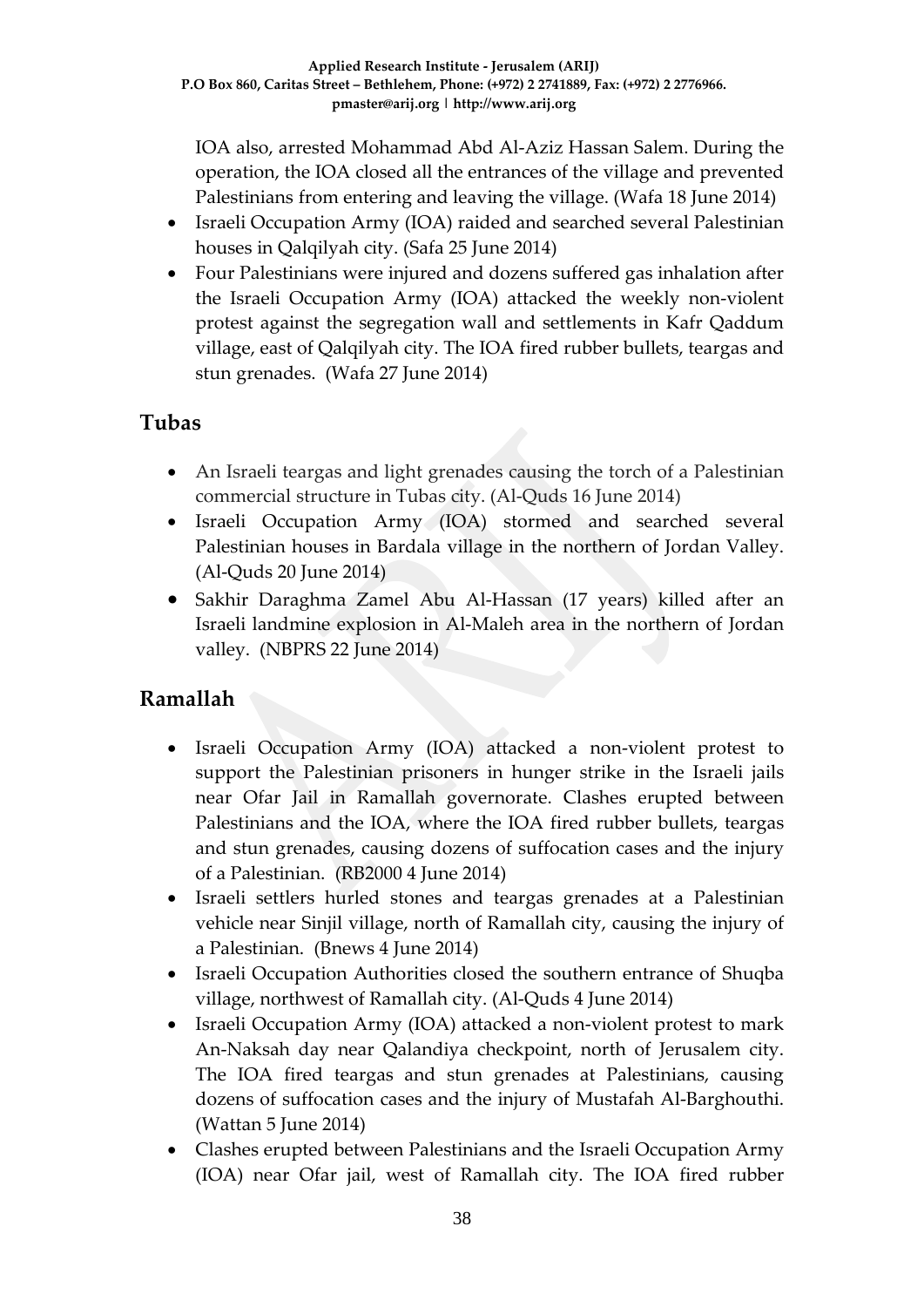bullets, teargas and stun grenades, causing dozens of suffocation cases. The IOA arrested Mahir Haroun (17 years).(RB2000 6 June 2014)

- Clashes erupted between Palestinians and the Israeli Occupation Army (IOA) at Qalandyia checkpoint, north of Jerusalem city. The IOA fired teargas and stun grenades, causing dozens of suffocation cases. (RB2000 6 June 2014)
- Israeli Occupation Army (IOA) invaded and searched a Palestinian house in Silwad village, north of Ramallah city, and detained the residents in a small room for hours. (Wattan 6 June 2014)
- Israeli Occupation Army (IOA) attacked the weekly non-violent protest against the segregation wall and settlements in Nilin village, west of Ramallah city. The IOA fired rubber bullets, teargas and stun grenades, causing dozens of suffocation cases and the injury of Raid Khalil Im'rah (42 years). (Wafa 6 June 2014)
- Israeli Occupation Army (IOA) attacked the weekly non-violent protest against the segregation wall and settlements in An-Nabi Saleh village, north of Ramallah city. The IOA fired rubber bullets, teargas and stun grenades, causing dozens of suffocation cases. (Wafa 6 June 2014)
- Dozens of Palestinian and international activists suffered gas inhalation and two Palestinians were injured, after the Israeli Occupation Army (IOA) attacked the weekly non-violent protest against the segregation wall and settlements in Bilin village, northwest of Ramallah city. The IOA fired rubber bullets, teargas and stun grenades at participants. (Maannews 6 June 2014)
- Palestinian activists found a number of Israeli high technical wiretapping devices in several areas in Budrus village, northwest of Ramallah city. (Safa 12 June 2014)
- Israeli Occupation Army (IOA) attacked a Palestinian match hold by Palestinian activists to support the Palestinian prisoners in the Israeli Jail. The match took place near Ofar jail, west of Ramallah city. The IOA assaulted the participants and fired stun grenades. (Wattan 12 June 2014)
- A report published by Euro-Mid Observer for Human Rights organization declared that the Israeli Occupation Army (IOA) occupied a Palestinian house and detained the residents; "In the night of 6 June 2014, at least 11 Israeli soldiers have taken over the home of Mohamed Ayad (73) and Nejma Ayad (68), American citizens, in the village of Silwad, in the West Bank, and turned their home into a military outpost. Video footage, photographs and witness statements indicate that Mohamed and Nejma Ayad posed no imminent threat to the Israeli forces that have entered and taken up positions in their home. The Israeli soldiers have forced the elderly couple to stay in the living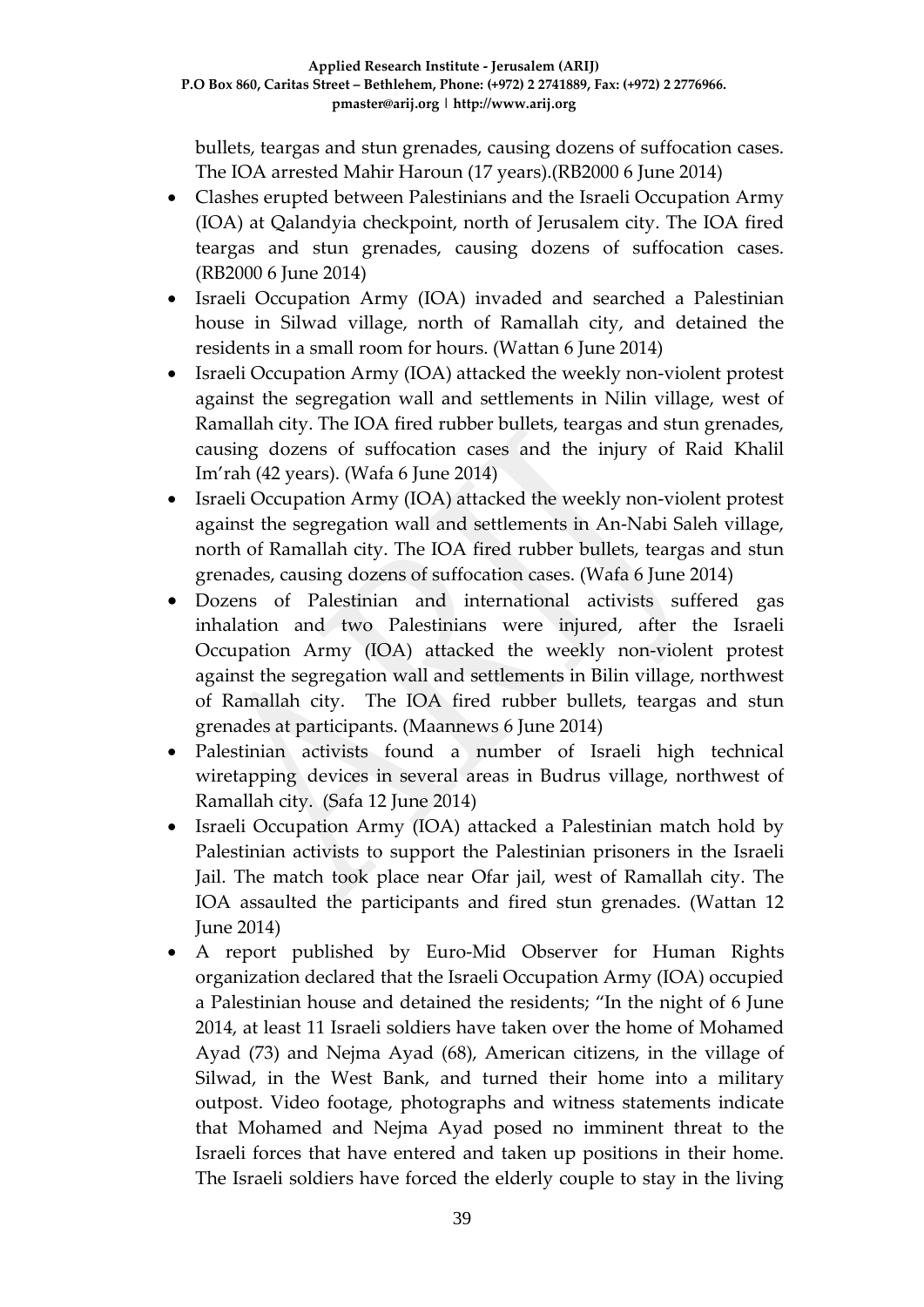room, effectively imprisoning them, while they use the rest of their house as a military observation and sniper position. The Israeli army has a long and frequent pattern of taking over Palestinian civilians' homes and holding their inhabitants as human shields while using the house as a military base. The willful imprisonment and use of civilians as human shields by Israeli security forces as part of the occupation is a war crime. Israel has a responsibility to prosecute the forces who have take the home of the Ayads, and also those responsible for assigning the use of human shields, as this practice increases the risk to the Palestinian families concerned." [\(Euro-mid](http://www.euromid.org/en/article/523/Israel:Use-of-Elderly-as-Human-Shield-Apparent-War-Crime) 12 June 2014)

- Dozens of Palestinian and international activists suffered gas inhalation after the Israeli Occupation Army (IOA) raided the weekly non-violent protest against the Segregation wall and settlements in An-Nabi Saleh village, north of Ramallah city. The IOA fired rubber bullets, teargas and stun grenades at participants. (Al-Quds 13 June 2014)
- Israeli Occupation Army (IOA) raided the weekly non-violent protest against the segregation wall and settlements in Bilin village, west of Ramallah city. The IOA fired rubber bullets, teargas and stun grenades at Palestinians, causing dozens of suffocation cases and the injury of three Palestinian journalists; were identified as: Abbas Al-Mumani, Shamekh Jaghob and Hithem Al-Khateb. (Al-Quds 13 June 2014)
- Israeli settlers hurled stones at Palestinian vehicles near Turmus'ayya village, north of Ramallah city. (Paltoady 14 June 2014)
- Israeli Occupation Army (IOA) tightened its procedures at 'Atara military checkpoint, north of Ramallah city. The IOA stopped and searched Palestinian vehicles and checked ID cards. (ARN 15 June 2014)
- Israeli Occupation Army (IOA) raided and toured in Beituniya town, south of Ramallah city. (Wattan 15 June 2014)
- Clashes erupted between Palestinians and the Israeli Occupation Army (IOA) in Al-Jalazoun refugee camp, north of Ramallah city. The IOA fired live bullets, teargas and stun grenades, causing dozens of suffocation cases and the injury of Ahmed Arafat As-Sabareen (21 years). (Wafa 16 June 2014)
- Israeli settlers living in Beit El settlement hurled stones at Palestinian vehicles near Al-Jalazun refugee camp, north of Ramallah city. (Safa 15 June 2014)
- Israeli Occupation Army (IOA) stormed and toured in several neighborhoods in Al-Beirh city. Clashes erupted between Palestinians and the IOA. (Wattan 16 June 2014)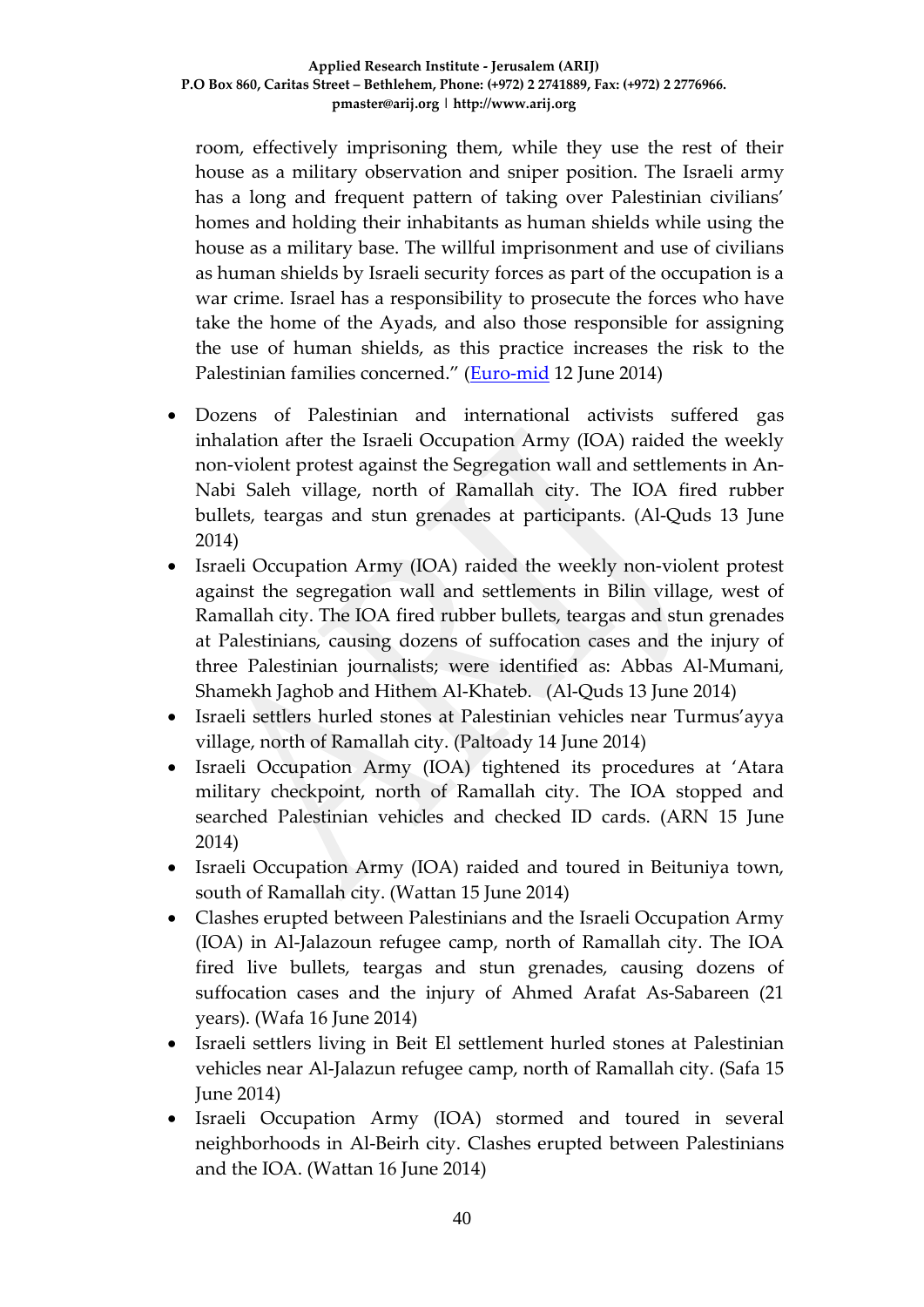- Ahmed Arafat As-Sabareen died after he was injured during clashes that erupted between Palestinians and the Israeli Occupation Army (IOA) in Al-Jalazoun refugee camp, north of Ramallah city, on the  $15<sup>th</sup>$ of June 2014. As a result, clashes erupted between Palestinians and the IOA in Al-Jalazoun refugee camp. During the clashes, the IOA arrested five Palestinians were identified as: Khalil Amer, Adnan Al-Hatab, Abd Al-Halem Ghanim, Munther Alyan and Osama Nakhla. (Wafa 16 June 2014)
- Israeli Occupation Army (IOA) stormed dozens of Palestinian houses in several neighborhoods in Al-Bireh city. The IOA fired live and rubber bullets and teargas and stun grenades at Palestinians and houses. (RB2000 17 June 2014)
- Israeli Occupation Army (IOA) invaded and searched several Palestinian houses in Silwad village, north of Ramallah city, and questioned residents. The IOA also, occupied a Palestinian building consist of 4 storey. (RB2000 17 June 2014)
- Israeli Occupation Army (IOA) raided and toured in Beit Liqya, Deir Abu Mesh'al and Abud villages in Ramallah governorate. (RB2000 17 June 2014)
- Clashes erupted between Palestinians and the Israeli Occupation Army (IOA) near Qalandyia checkpoint, north of Jerusalem city. The IOA fired live and rubber bullets, and teargas and stun grenades, causing dozens of suffocation cases and the injury of 6 Palestinians; one of them was identified as: Yazan Hassan Yacoub (17 years). (Wafa & Maannews 17 June 2014)
- Israeli Occupation Army (IOA) closed the main entrance of Shuqba village, northwest of Ramallah city. (Maannews 17 June 2014)
- Israeli Occupation Army (IOA) stormed and searched the office of Al-Aqsa TV Channel in Al-Bireh city, and confiscated all the tools and devices. (Paltoday 18 June 2014)
- Clashes erupted between Palestinians and the Israeli Occupation Army (IOA) in Ramallah city, after the IOA stormed the city. The IOA fired teargas and stun grenades at Palestinians. During the clashes, the IOA stormed and searched houses. (Maannews 18 June 2014)
- Israeli Occupation Army (IOA) tightened its procedures around Ein Ayoub area near Kharbatha Bani Harith village, northwest of Ramallah city. (Safa 19 June 2014)
- Israeli Occupation Army (IOA) stormed and toured in Kafr Ni'ma village, west of Ramallah city. (Wattan 19 June 2014)
- Israeli Occupation Army (IOA) stormed and searched several neighborhoods in Ramallah and Al-Bireh cities. (Quds Net 19 June 2014)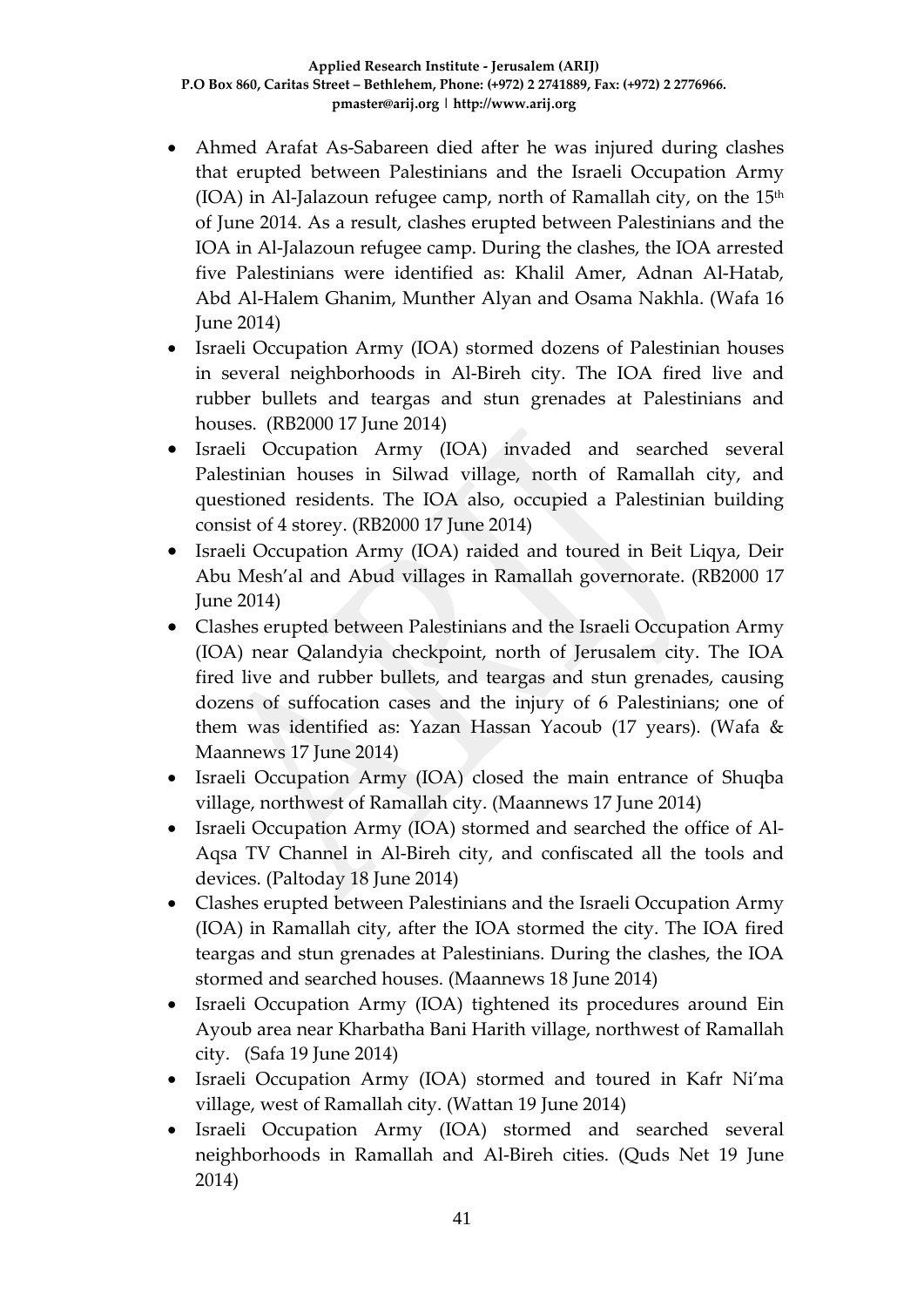- Israeli Occupation Army (IOA) invaded and searched Birzeit University campus in Birzeit village, north of Ramallah city. The IOA detained the security guys at the entrances of the University. At the entrance of the University, clashes erupted between Palestinians and the IOA, where the IOA fired teargas and stun grenades. During the operation, the IOA arrested Mohammad Al-Arrouri and Hisham Burhan. (Maannews & Quds Net 19 June 2014)
- A Palestinian was killed during clashes that erupted between Palestinians and the Israeli Occupation Army (IOA) in Qalandyia refugee camp, south of Ramallah city, after the IOA stormed the camp. The IOA fired live bullets, teargas and stun grenades, causing dozens of suffocation cases and the injury of 10 Palestinians. During the clashes, the IOA invaded and searched dozens of Palestinian houses. (Wafa & Safa 20 June 2014)
- Israeli Occupation Army (IOA) attacked the weekly non-violent protest against the segregation wall and settlements in Bilin village, west of Ramallah city. The IOA fired rubber bullets, teargas and stun grenades, causing dozens of suffocation cases (Wafa 20 June 2014)
- Israeli Occupation Army (IOA) surrounded 'Arura village, north of Ramallah city, closed all the entrances and decaled it as "close military zone". The IOA controlled over a Palestinian farm and a gas station. The IOA also, stormed and searched several areas and houses. During the operation, the IOA handed out military orders to demolish two houses. The targeted houses are owned by: Rashid Al-'Arouri, Fadi Nabdel Khseb. (Wafa 20 June 2014)
- Clashes erupted between Palestinians and the Israeli Occupation Army (IOA) in Al-Bireh city. The IOA fired rubber bullets, teargas and stun grenade, causing dozens of suffocation cases and the injury of 10 people. During the operation, the IOA invaded and searched the offices of Nun center for Islamic studies and Pal Media, destroyed the property and confiscated computer devices. (Maannews 21 June 2014)
- Clashes erupted between Palestinians and the Israeli Occupation Army (IOA) in the central of Ramallah city. The IOA fired rubber and live bullets and teargas and stun grenades. (Wattan 22 June 2014)
- Israeli Occupation Army (IOA) invaded and searched Palestinian houses, a School and the office of Islamic charitable society in Al-Bireh city. Clashes erupted between Palestinians and the IOA. (Wattan 22 June 2014)
- Mohammad Mahmoud Attalla At-Tarifi (30 years) was found dead on the roof of a commercial building in Ramallah city, where the Israeli Occupation Army was stationed. The Palestinian Civil Defense found his body after the IOA evacuates the building. (Wafa 22 June 2014)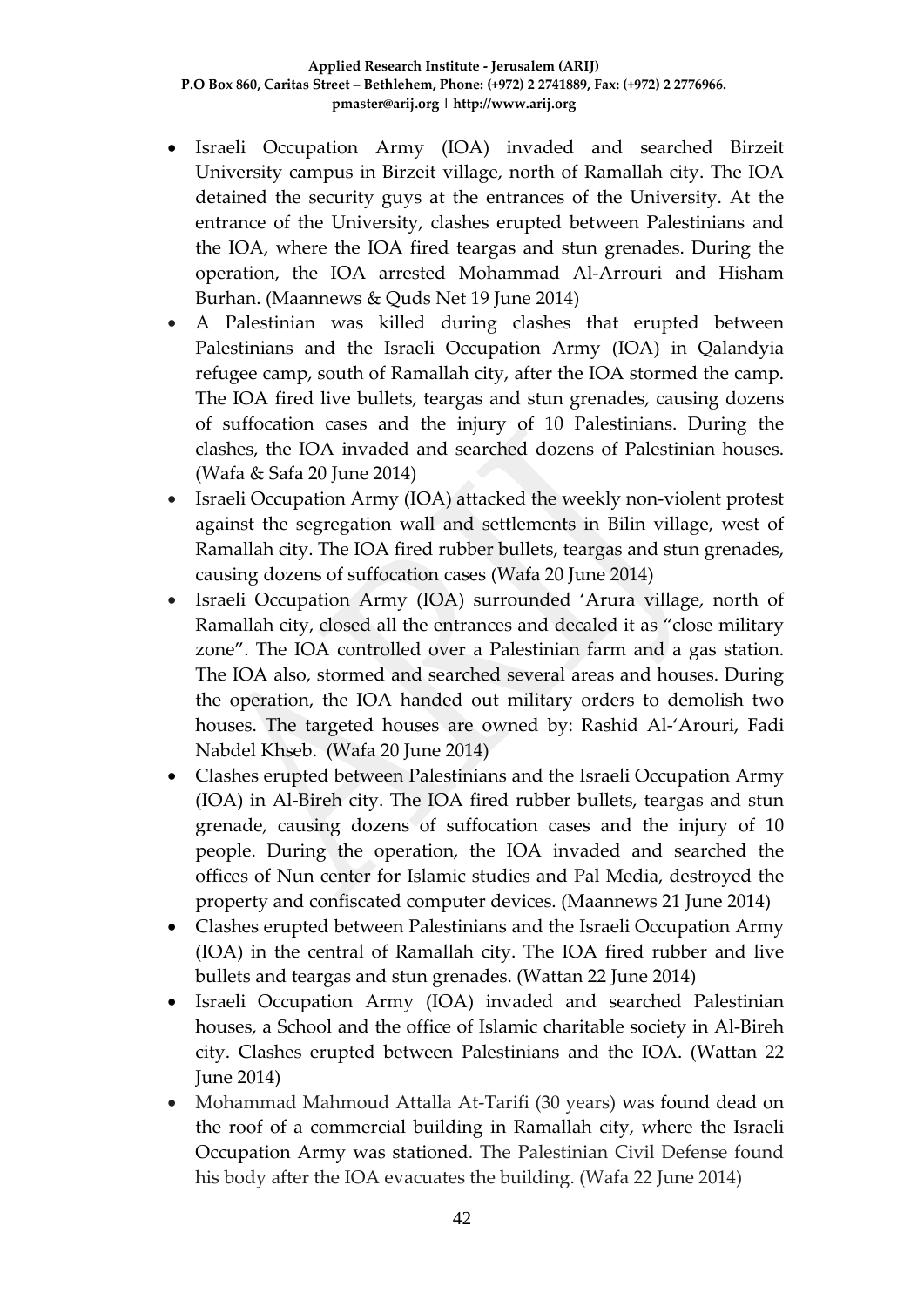- Israeli settlers living in Naliel settlement opened fire at 9 Palestinians while they were working in a Palestinian factory in Al-Mazra'a Al-Gharbiya village, north of Ramallah city. (Al-Quds 22 June 2014)
- Israeli settlers living in Pesagot settlement opened fire at the mourners of Mohammad At-Tarifi funeral in Beituniya town, south of Ramallah city. A Palestinian was injured. The Israeli Occupation Army (IOA) came to the sense. Clashes erupted between Palestinians and the IOA, where the IOA fired live and rubber bullets, and teargas and stun grenades. (Maannews 22 June 2014)
- Israeli Occupation Army (IOA) closed the eastern entrance of Al-Lubban Al-Gharbi village, northwest of Ramallah city, and imposed blockade on the village. (Wattan 22 June 2014)
- Israeli settlers living in Talmon settlement fired teargas grenades at a Palestinian vehicle while it was near Deir Ibzi' village, northwest of Ramallah city. Two Palestinians were injured. (RB2000 24 June 2014)
- Mustafah Aslan (22 years) died after he was injured two days ago during clashes that erupted between Palestinians and the Israeli Occupation Army (IOA) at Qalandyia refugee camp, south of Ramallah city. (Wattan 25 June 2014)
- Israeli Occupation Army (IOA) attacked the weekly non-violent protest against the segregation wall and settlements in An-Nabi Saleh village, north of Ramallah city. The IOA fired rubber bullets, teargas and stun grenades at Palestinians and land, causing dozens of suffocation and the torch of land. (Wafa 27 June 2014)
- Israeli Occupation Army (IOA) raided the weekly non-violent protest against the segregation wall and settlements in Bilin village, northwest of Ramallah city. The IOA fired rubber bullets, teargas and stun grenades at Palestinians, causing dozens of suffocation cases. (Wafa 27 June 2014)

### **Salfit**

- Israeli settlers escorted by the Israeli Occupation Army (IOA) continued razing of Palestinian land in Dhahir Soboh area, north of Kafr Ad-Dik town, and in an area west of Dier Istiya town in Salfit governorate. (NBPRS 10 June 2014)
- Israeli settlers escorted by the Israeli Occupation Army (IOA) stormed several areas in Kafl Haris village, north of Salfit city. The Israeli settlers carried out provocative actions and attacked Palestinians and houses. (Bnews 13 June 2014)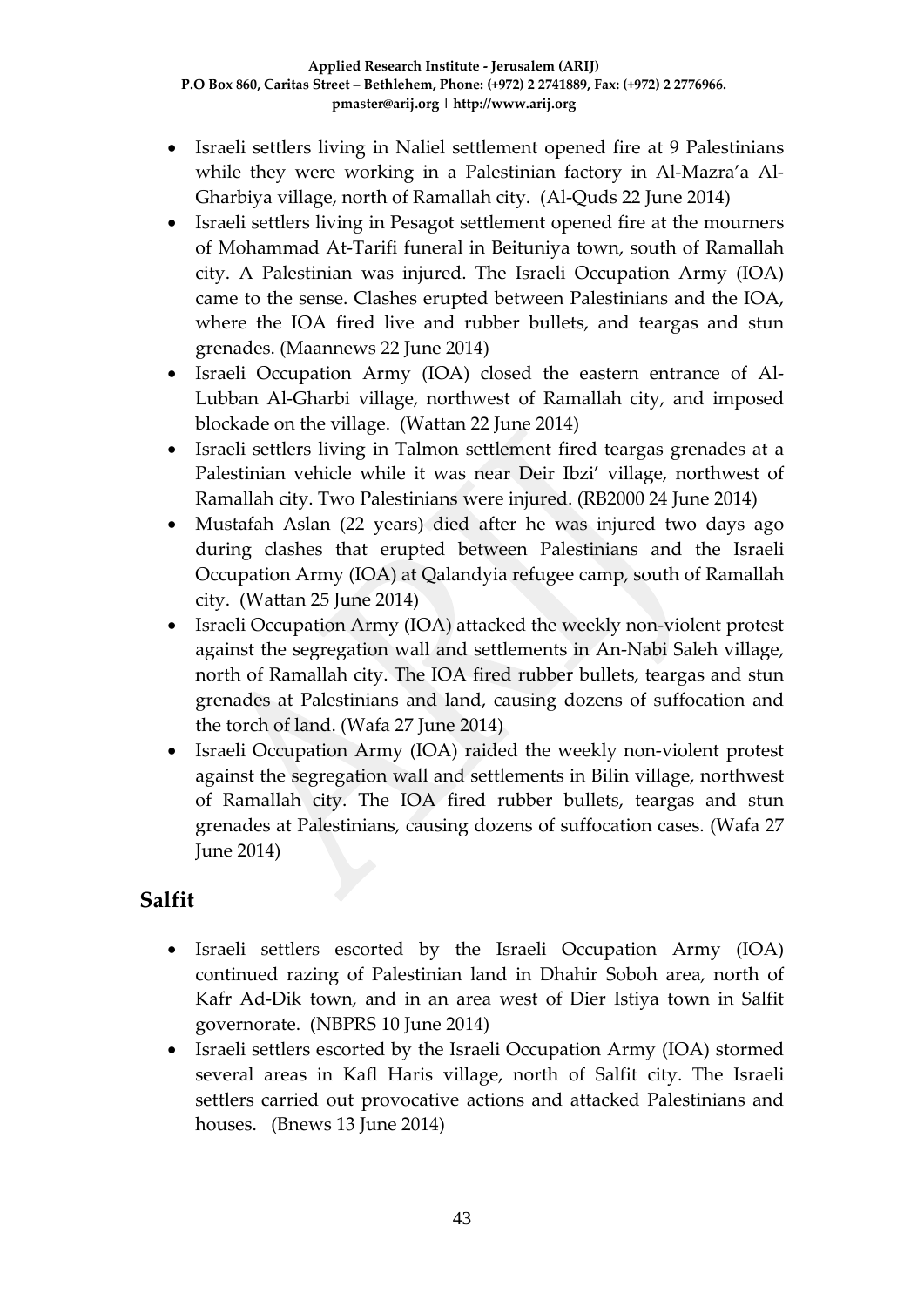- The Israeli Civil Administration submitted a building scheme in Al Quds Daily Newspaper for Public Review**[1](#page-43-0)** . The Regional Plan No. (5/116), in basin number 2, 6, 16, 17 and 18 which is a part of Deir Istiya village north of Salfit city. The plan location in Ma'ale Shomron settlement. The plan determine to change the status of the land to construct Buildings (43 housing units), Public Organizations, Industrial area, tourist areas, an area for future development, open spaces, roads and public parks. (Al-Quds 13 June 2014)
- Israeli Occupation Army (IOA) opened fire and injured a Palestinian from Haris village, north of Salfit city, while he was near electricity substations on Trans Samaria Highway. (RB2000 17 June 2014)
- Jamel Ali Abd Jaber died after he suffered from heart attack after the Israeli Occupation Army (IOA) stormed his house in Haris village, north of Salfit city, and prevented his family from transferred him to the hospital. The IOA stormed and searched several houses and assaulted Palestinians. Clashes erupted between Palestinians and the IOA, where the IOA fired teargas and stun grenades, causing dozen s of suffocation cases. (Maannews 21 June 2014)
- Israeli Occupation Army (IOA) invaded and searched 13 Palestinian houses in Qarawat Bani Hassan village, north of Salfit city. The targeted houses are owned by: Said Assi "Abu Bara", Azam Mir'I, Mahmoud Assi, Ala Assi, Tawfiq Abu Radi, Ali Assi, Muhib Mir'I, Aby Harith Assi, Harb Rayan, Khalil Rayan, Abd Al-Aziz Assi, Abu Ayman Mir'I, and Abu Azizi Mir'i. (Wafa 23 June 2014)
- Israeli settlers razed Palestinian land and uprooted 20 olive trees in Daher Soboh area, north of Kafr Ad-Dik village, west of Salfit city. (Wattan 29 June 2014)

#### **Tulkarem**

- Israeli Occupation Authorities demolished a Palestinian house in Far'un village, south of Tulkarm city. The targeted house is owned by Falah Suliman Abd AL-Rahman Abed (58 years). Clashes erupted between Palestinians and the IOA, where the IOA fired teargas and stun grenades at Palestinians, causing dozens of suffocation cases. (Maannews 9 June 2014)
- Israeli Occupation Army (IOA) stormed and searched the office of a Palestinian committee in Tulkarm city, and destroyed its main gate. The IOA seized computers and files. (Raya 18 June 2014)

-

<span id="page-43-0"></span> $<sup>1</sup>$  It is the last step before approving the building scheme, after which, building permits and</sup> tenders may be issued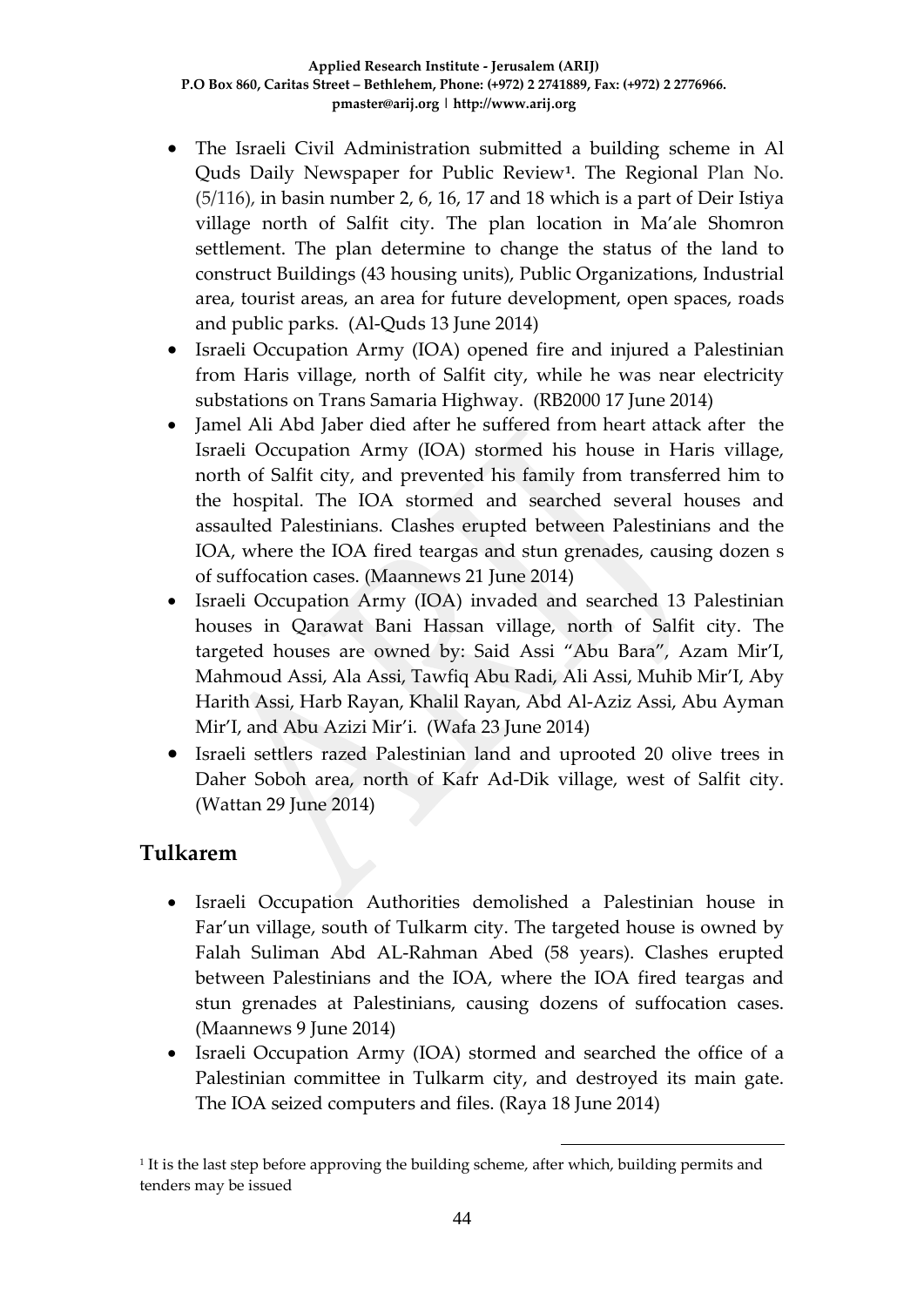• Israeli Occupation Army (IOA) invaded Tulkarm refugee camp and Tulkarm city. Clashes erupted between Palestinians and the IOA, where the IOA fired live bullets, teargas and stun grenades at Palestinians. The IOA detained dozens of Palestinians, checked their ID cards and questioned them. (Wafa 19 June 2014)

### **Nablus**

- Israeli Occupation Army (IOA) prevented dozens of Palestinian farmers from reaching their land in Jalud village, south of Nablus city, under the claim that the area classified by the IOA as "close military zone". (Panorama FM 2 June 2014)
- Israeli settlers living in Yetzher settlement razed Palestinian land planted with trees in At-Ta'amir area, north of Einabus village, south of Nablus city. (Wafa 2 June 2014)
- Israeli Occupation Army (IOA) demolished retaining wall in Qusra village, southeast of Nablus city. The targeted wall is owned by Anwar Tasir. Clashes erupted between Palestinians and the IOA. (Panorama FM 2 June 2014)
- Clashes erupted between Palestinians and the Israeli Occupation Army (IOA) in Nablus city. The IOA fired teargas grenades, causing dozens of suffocation cases. (Wattan 3 June 2014)
- Israeli Occupation Army (IOA) stormed Joseph tomb in Balata refugee camp, east of Nablus city. Clashes erupted between Palestinians and the IOA. (Wattan 3 June 2014)
- Israeli Occupation Army (IOA) opened fire and killed Ala' Mohammad Odeh (30 years) from Huwara village, south of Nablus city, while he was near Za'tara military checkpoint. (Wafa 3 June 2014)
- Clashes erupted between Palestinians and the Israeli Occupation Army (IOA) in Huwara village, south of Nablus city. The IOA fired teargas and stun grenades at Palestinians and houses. (Wafa 3 June 2014)
- Israeli Occupation Army (IOA) stormed Huwara village, south of Nablus city to deliver the body of "Ala Odeh" who killed by the IOA near Za'tara military checkpoint on the 3rd of June 2014. Clashes erupted between Palestinians and the IOA, where the IOA fired teargas and stun grenades at Palestinians. During the clashes, the IOA arrested two Palestinians. (RB2000 4 June 2014)
- Israeli settlers living in Havat Gil'ad outpost torched tens dunums of Palestinian land planted with olive trees in an area located between Fara'ta and Immatin villages, west of Nablus city. (NBPRS 5 June 2014)
- Israeli settlers living in Yesh Kodesh outpost occupied a Palestinian land near the outpost, east of Jalud village, south of Nablus city. The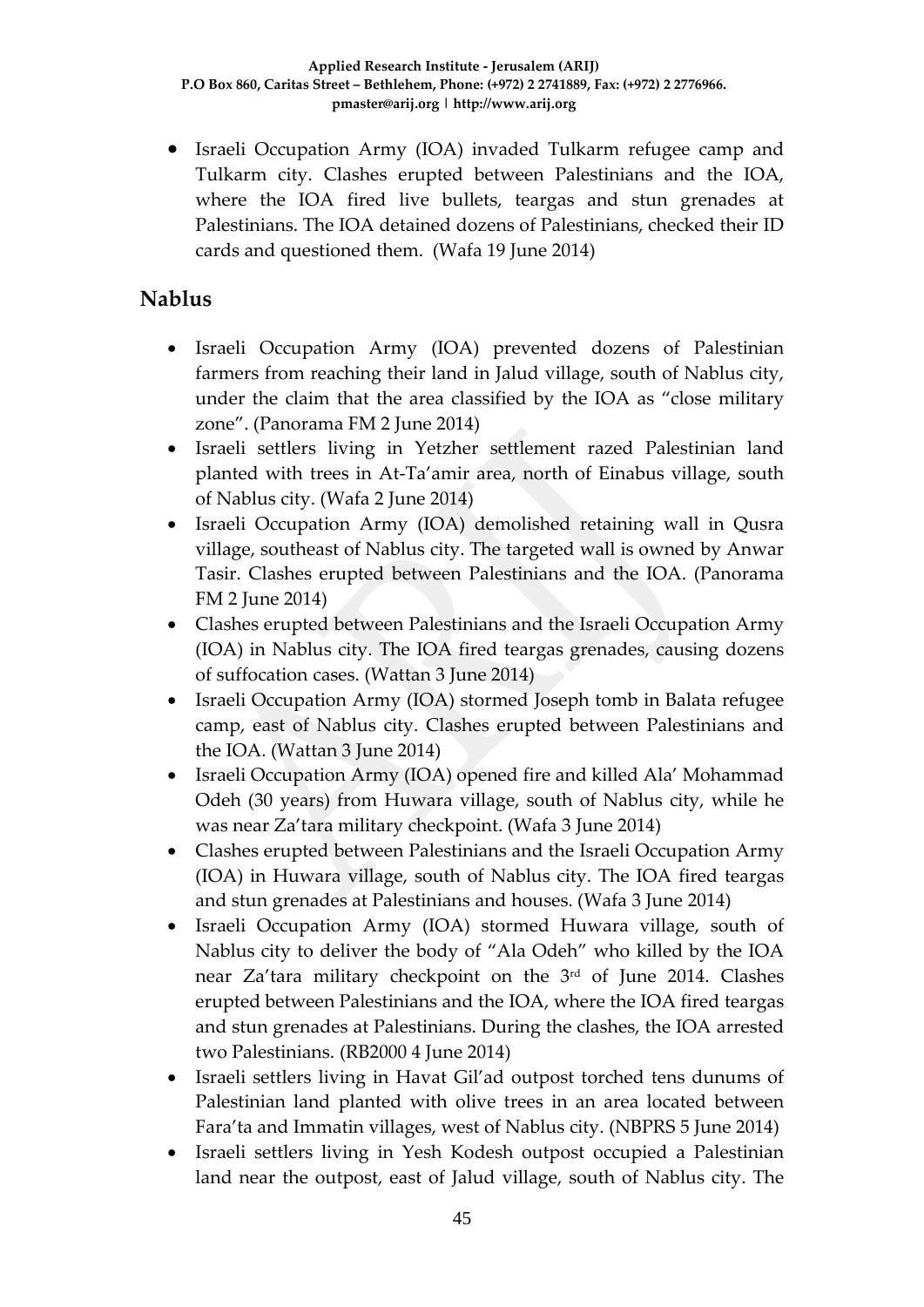targeted land is owned by Rashid Mohammad Al-Haj Mohammad and Ahmed Abd Al-Majed Haj Mohammad. (Maannews 10 June 2014)

- $\bullet$  (Wafa 10 June 2014)
- Israeli settlers living in Karni Shamron settlement hurled stones at Palestinian vehicles driving at Qalqilyah – Nablus road. Three Palestinian were injured. (Al-Quds 13 June 2014)
- Israeli settlers living in Yetzher settlement hurled stones at Palestinian vehicles while they were traveling near the settlement. (Paltoday 14 June 2014)
- Israeli settlers living in Yetzher settlement assaulted and injured Saed Attalla Ahmed Sabri Hilal Zied (30 years) while he was driving his vehicle near the settlement. (Maannews 15 June 2014)
- Israeli settlers living in Itamar settlement stole 22 sheep from a farm in Aqraba village, southeast of Nablus city. The targeted sheep are owned by Ibrahim Ghazi Bani Fadel. (Maannews 15 June 2014)
- Israeli Occupation Army (IOA) invaded and searched several Palestinian houses in Tall village, west of Nablus city. During the operation, the IOA arrested two Palestinians were identified as: Ahmed Hisham Hamza (30 years) and Mahmoud Saqir Asida (30 years). (Maannews 16 June 2014)
- Israeli Occupation Army (IOA) invaded and searched 30 Palestinian houses in Balata refugee camp, east of Nablus city, and assaulted residents. One of the targeted houses is owned by Jamal At-Tirawi. The IOA summoned Mohammad Abu Za'bal to interview the Israeli Intelligence Police and arrested 8 other. The arrestees were identified as: Hatim Abu Riziq, Abd Abu Riziq, Bashir Hashash, Ayiesh Al- 'Ayed, Ali Al-'Araj, Raid Al-Ka'bi, Raid Abu Arab, Mohammad Abu Arab and Iyad At-Tirawi. (Maannews 17 June 2014)
- Israeli Occupation Army (IOA) stormed and searched several Palestinian houses in Tell village, west of Nablus city and opened fire at the houses. The IOA also, imposed a curfew on the residents. The IOA arrested Ahmed Taleb Silwadi. (Maannews & Wafa 18 June 2014)
- Clashes erupted between Palestinians and the Israeli Occupation Army (IOA) in Nablus city. The IOA fired metal bullets teargas and stun grenades, causing the injury of four Palestinians; were identified as: Riad Mohammad Salem Da'das (22 years), Khalid Ghassan Abu Jamela (17 years), Ahmed Fathi Marshud (16 years) and Muaz Wael Al-Bouz. (Wafa 18 June 2014)
- Clashes erupted between Palestinians and the Israeli Occupation Army (IOA) in Balata refugee camp, east of Nablus city. During the clashes, the IOA stormed Palestinian houses and arrested four people; were identified as: Nedal Sobhe Abd Al-Haq, Taha Adel Ash-Shakhshir,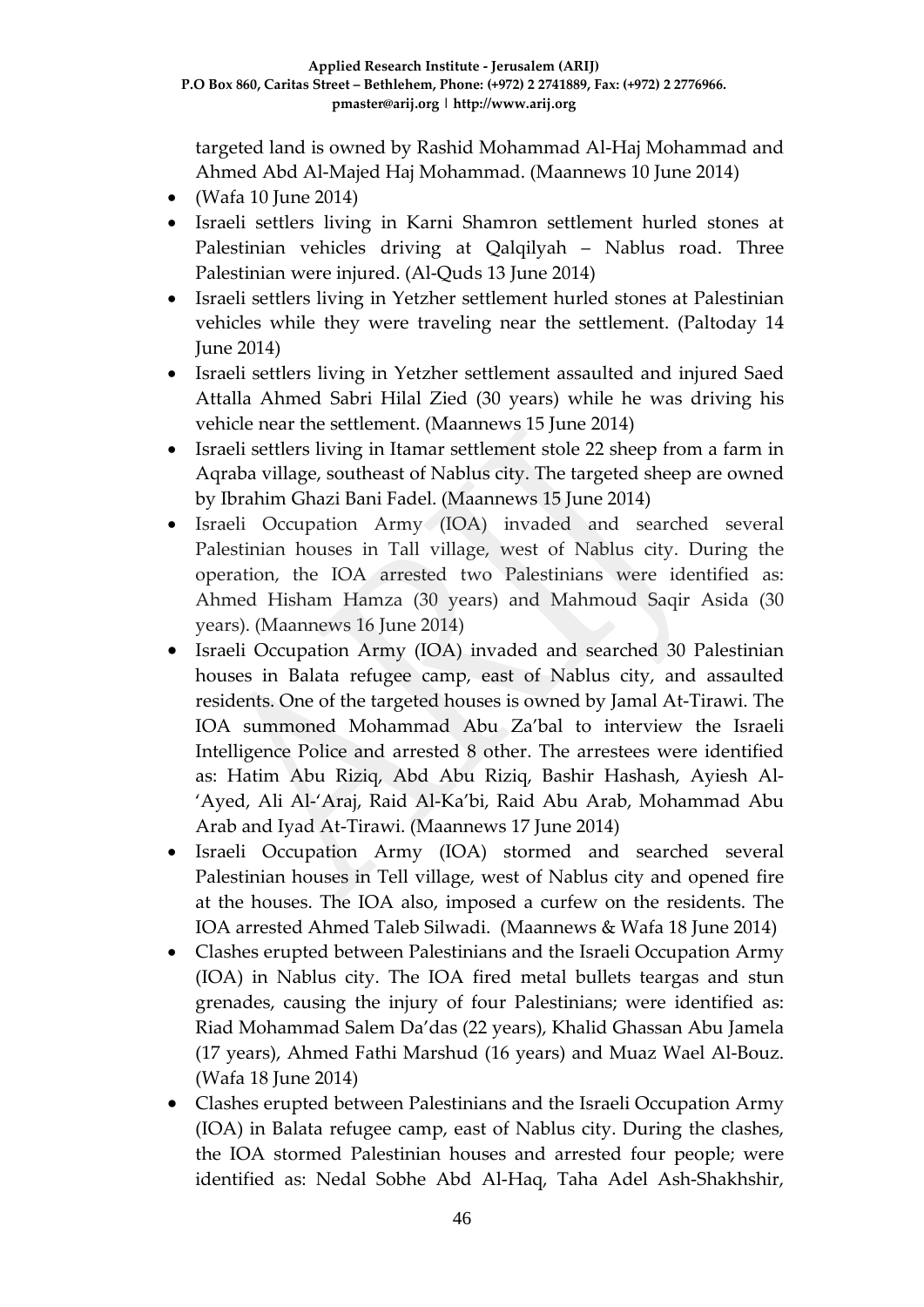Mohamamd Shawqi Abd An-Nabi and Yacoub Istitiya. (Wafa 18 June 2014)

- Israeli Occupation Army (IOA) invaded a Palestinian building in Askar refugee camp in Nablus governorate and destroyed its property. (Wafa 18 June 2014)
- Israeli Occupation Army (IOA) raided and searched a Palestinian house in Azmut village, northeast of Nablus city. (Wafa 18 June 2014)
- Israeli Occupation Army (IOA) closed Huwara and Za'tara military checkpoints, south of Nablus city, and prevented Palestinians from crossing the two checkpoints. Note that these two checkpoints link between the northern and southern governorates in West Bank. (Maannews 18 June 2014)
- Clashes erupted between Palestinians and the Israeli Occupation Army (IOA) in Ras Al-Ein area in Nablus city. The IOA fired teargas and stun grenades at Palestinians causing dozens of suffocation cases. During the clashes, the IOA stormed a Palestinian clinic. (Safa 19 June 2014)
- Israeli Occupation Army (IOA) stormed and searched several Palestinian houses in Balata refugee camp, east of Nablus city. Three of the targeted houses are owned by Mohammad Ash-Sheikh Khalil, Samer Al-Jarmi, and Ibrahim Saqir. The IOA also, arrested Mahdi Assi; a former Palestinian prisoner. (Safa 19 June 2014)
- Israeli Occupation Army (IOA) invaded and searched five Palestinian houses in Burqa village, northwest of Nablus city. The targeted houses are owned by Yousif Saleh, Ahmed Yahya Saleh, Iyad Raghib Saleh, Ahmed Raghib Saleh, Abd Al-Rahman Seif and Al-Haj Hassan Seif. (Safa 19 June 2014)
- Israeli Occupation Army (IOA) started a military operation in Beit Furik village, southeast of Nablus city. The IOA stormed and searched dozens of Palestinian houses, and closed all the entrances of the village. During the operation, the IOA detained and questioned dozens of Palestinians and arrested more than 20 Palestinians. The arrestees were identified as: Ma'rif Arif Hinni, Zahi Ahmed Johar Hinni, Thair Younis Mulitat, Aziz Ahmed Abu Heet, Thair Badran Mulitat, Muhseen Nassarah, Ameer Taisir Hinni, Taisir Hussen Hinni, Mahmoud Khadir Khatatba, Jawad Haj Mohammad, Hussen Mohammad Hamid Hinni, Bassem Mohammad Mahmoud Hinni, Mu'tasem Tawfiq Nasaralla, Naser Mohammad Hamid Hinni, Abd Al-Rahman Khalid Haj Mohammad, Mahmoud Mohammad Hinni, Thair Mohammad Hinni, Imad Badi' Khatatba, Yasir As-Silawi, Manar Mahmoud Mulitat and Mohammad Abd Al-Rahman Aliyan. (Wafa 20 June 2014)
- Israeli Occupation Army (IOA) invaded and toured in Nablus city and searched several neighborhoods and areas. (Wafa 20 June 2014)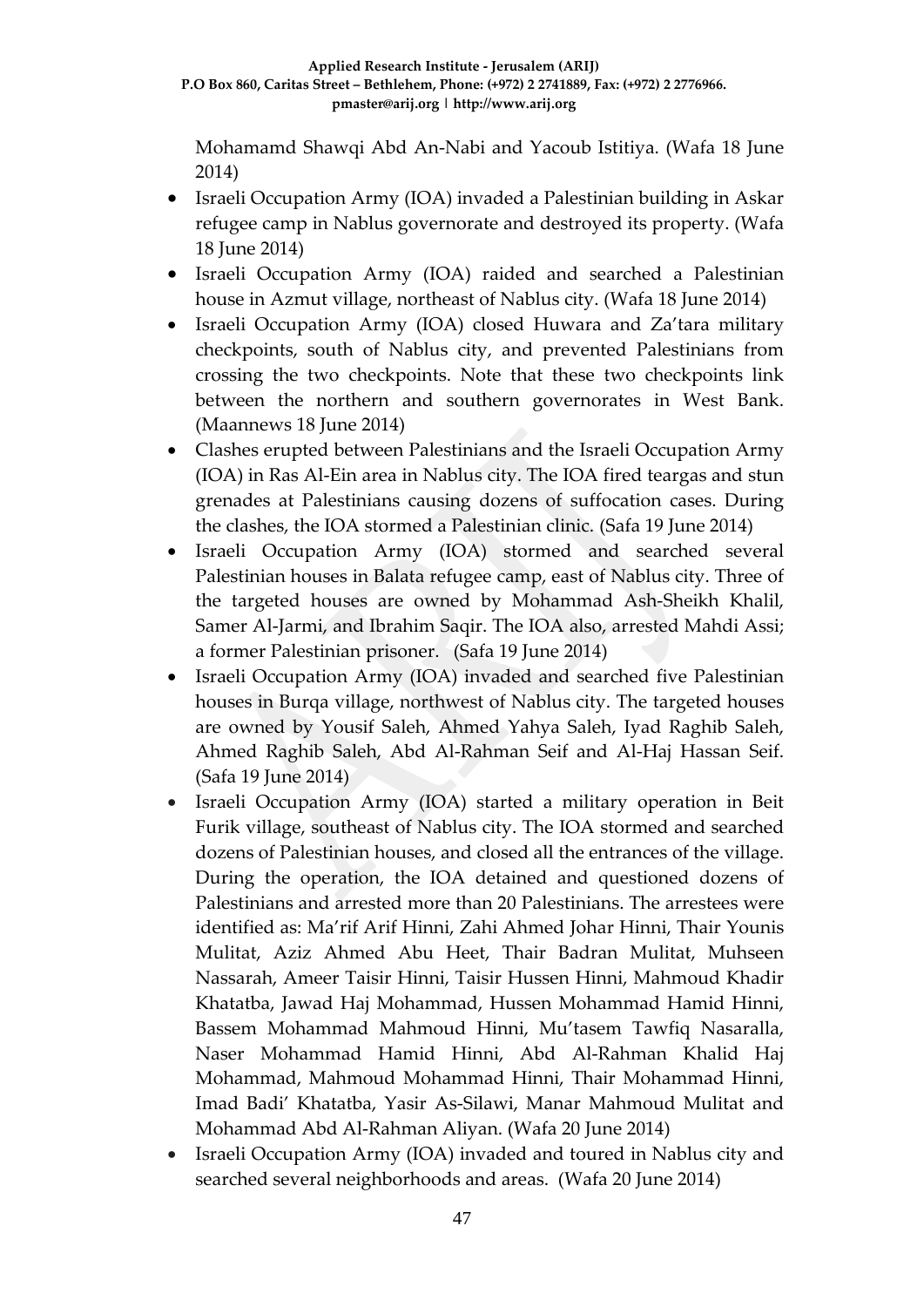- Israeli settlers hurled stones at Palestinian vehicles traveling at Nablus-Ramallah road, near As-Sawiya village, south of Nablus city. Dozens of Palestinian vehicles were damaged. (NBPRS 20 June 2014)
- Israeli Occupation Army (IOA) stormed four Palestinian houses in Salem village, east of Nablus city and destroyed the houses property. One of the targeted houses is owned by Awad Alla Shtiya. (Safa 21 June 2014)
- Israeli Occupation Army (IOA) invaded and searched several areas and neighborhoods in Nablus city. Clashes erupted between Palestinians and the IOA, where the IOA fired teargas and stun grenades at Palestinians, causing the injury of Mohammad Muhseen Al-Asmar (17 years), Samah Samahnih and Ahmed Al-Wazini (19 years). (Wafa 21 June 2014)
- Israeli Occupation Army (IOA) invaded and searched several Palestinian houses and neighborhoods in Kafr Qalil, Salem and Tall village in Nablus governorate. (Maannews 21 June 2014)
- Ahmed Said Saoud Khalild (27 years) killed after the Israeli Occupation Army (IOA) stormed Al-Ein refugee camp in Nablus city and fired four bullets at him while he was in his way to a mosque. (Wafa 22 June 2014)
- Israeli Occupation Army (IOA) seized a Palestinian vehicle and a mobile owned by Mu'an Shabaru after storming his house in Rafidiya neighborhood in Nablus city. (Wafa 22 June 2014)
- Israeli Occupation Army (IOA) invaded and searched dozens of Palestinian houses in Salem village, east of Nablus city. The targeted houses are owned by Arif Mustafah Shahada and his brothers and sons. (Wafa 22 June 2014)
- Israeli Occupation Army (IOA) stormed Balata refugee camp, east of Nablus city, and transformed a number of Palestinian houses to military towers. The IOA also, set up dozens of tents in At-Tirawiya neighborhood in the camp. (Wafa 22 June 2014)
- Israeli settlers assaulted and injured three Palestinians from Aqraba village, southeast of Nablus city, while they were near Za'tara military checkpoint. The Palestinians were identified as: Shadi Abu Shihab, Qassem Diniyah and his brother Samer(NBPRS 22 June 2014)
- Israeli military operation in Nablus governorate continued, the Israeli Occupation Army (IOA) stormed and searched several houses in Tell village, west of Nablus city and arrested Nimi Al-Hindi. In Madama village, south of Nablus city, the IOA detained more than 50 Palestinians and questioned them. The IOA also, invaded and searched dozens of Palestinian houses. (RB2000 24 June 2014)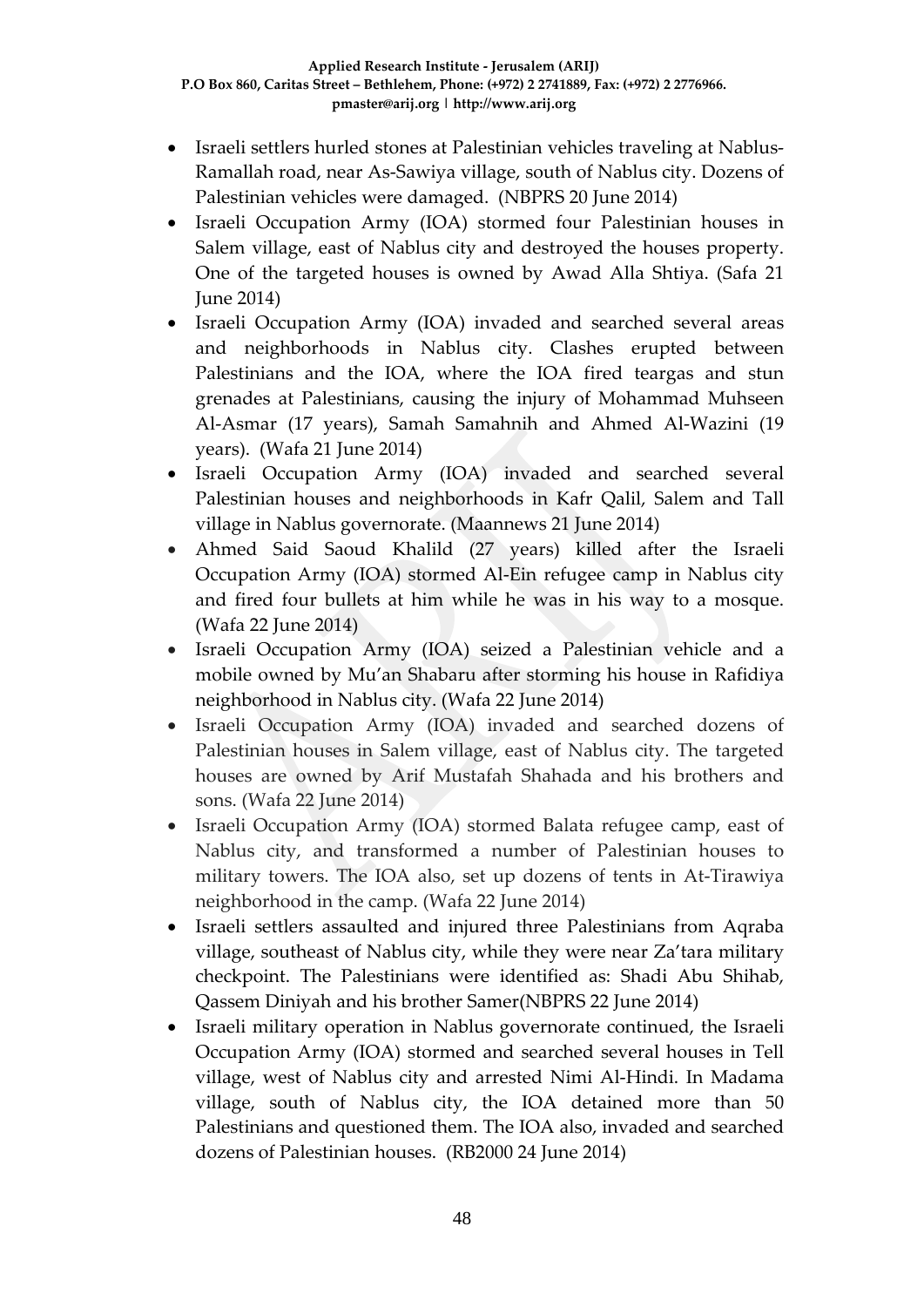- Israeli Occupation Army (IOA) stormed and searched dozens of Palestinian houses in Fara'ta village, west of Nablus city. One of the targeted houses is owned by Ameen Tawel and arrested his son Islam. (Maannews 25 June 2014)
- Israeli Occupation Army (IOA) stormed and searched more than 200 Palestinian houses in Awarta village, south of Nablus city and opened fired at houses and Palestinians. During the operation, the IOA destroyed the houses property, and arrested two Palestinians; identified as: Murad Hani Awad and Aymen Hani Darawesh (Maannews 26 June 2014)
- Israeli settlers escorted by the Israeli Occupation Army (IOA) stormed Joseph tomb in Balata refugee camp, east of Nablus city. Clashes erupted between Palestinians and the IOA, where the IOA fired rubber bullets, teargas and stun grenades, causing dozens of suffocation cases and the injury of four Palestinians. During the operation, the IOA invaded and searched dozens of Palestinian houses. (Wafa & Safa 27 June 2014)
- Israeli Occupation Army (IOA) assaulted three Palestinian workers; two of them were identified as: Thair Abu Saleh (20 years), Saleh Abu Saleh, after stopping them at Za'tara military checkpoint, south of Nablus city. (Maannews 28 June 2014)
- Israeli settlers stormed Amman Street near Joseph tomb in Balata refugee camp, east of Nablus city. (Wafa 29 June 2014)

#### **Gaza**

- Israeli Occupation Jeeps and bulldozers staged 200 meters into Palestinian agricultural land, northeast of Khan Younis city, south of Gaza strip, razed the land and opened fire at houses. (Wafa 1 June 2014)
- Israeli Occupation jeeps and bulldozes staged 200 meters into Palestinian land, east of Rafah city, south of Gaza strip, razed agricultural land and opened fire at houses. (Wafa 1 June 2014)
- Israeli Occupation warplanes launched several missiles at an area, south of Gaza city, and at Hutten area, northwest of Khan Younis city. (Maannews 2 June 2014)
- Israeli Occupation gunboats opened fire at Palestinian fishing boats while they were sailing at As-Sudaniya shore, northwest of Gaza city. (Wattan 3 June 2014)
- Israeli Occupation Army (IOA) erected a military checkpoint at Zif area, southeast of Hebron city. The IOA stopped and searched Palestinian vehicles and checked ID cards. (Wafa 5 June 2014)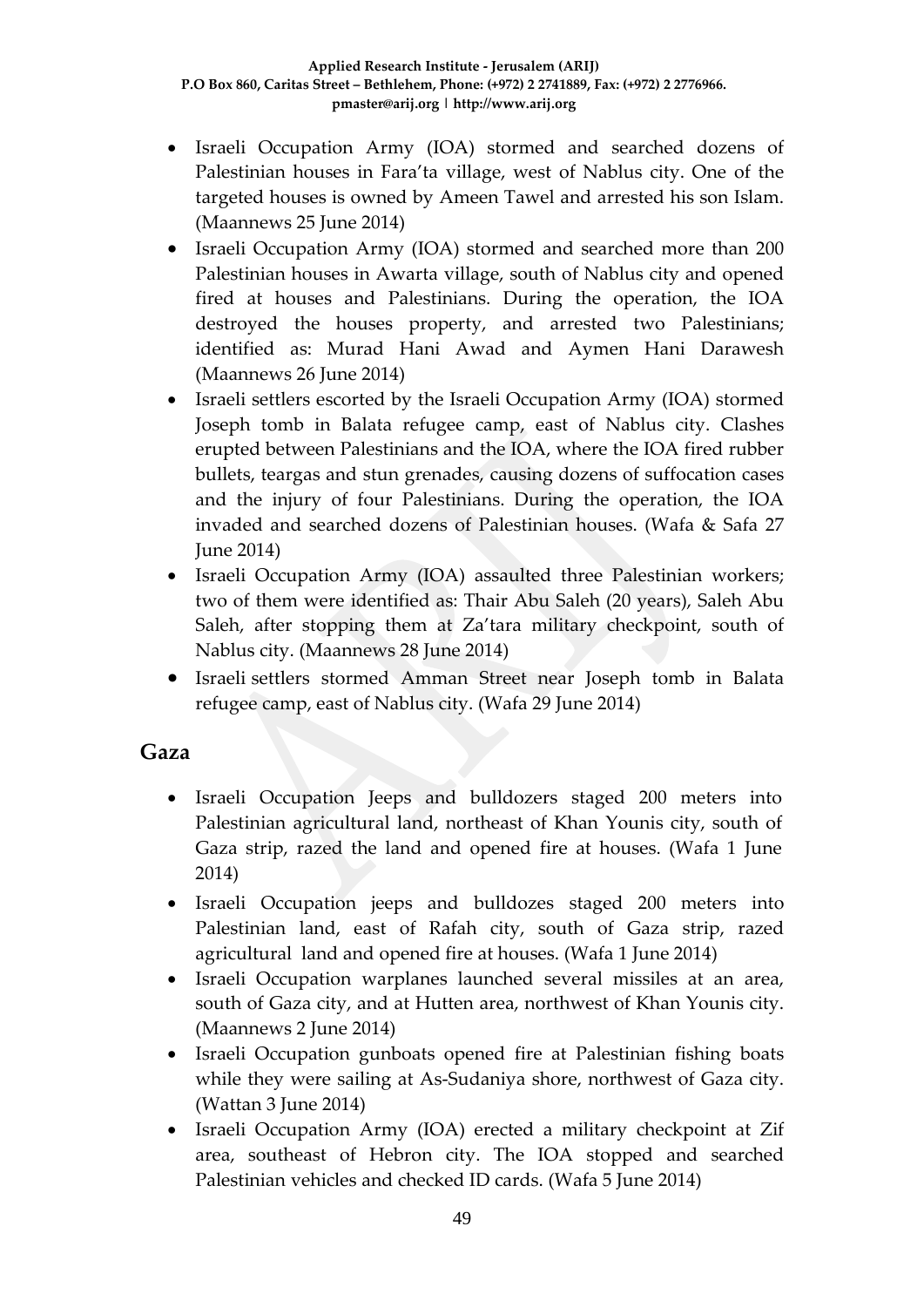- Israeli Occupation gunboats opened fire at Palestinian fishing boats, while they were sailing at As-Sudaniya shore, northwest of Gaza city. (Wafa 6 June 2014)
- A Palestinian fisherman; Imad Shukri Salim (52 years) shot by the Israeli Occupation Navy two weeks ago, while he was sailing at As-Sudainya shore, southwest of Gaza city, death succumbed to his wounds. (Maannews 8 June 2014)
- Israeli Occupation Army (IOA) opened fire at Palestinian houses and land, east of Gaza city. (Maannews 9 June 2014)
- Israeli Occupation gunboats opened fire at Palestinian fishing boats while they were sailing at As-Sudaniya shore, northwest of Gaza city. (Maannews 9 June 2014)
- Israeli Occupation warplanes launched a missile at a Palestinian motorcycle at As-Sudaniya area, northwest of Gaza city. As a result, Mohammad Ahmed Al-Arour (30 years) was killed and two others were injured. (Wafa 12 June 2014)
- Israeli Occupation warplanes launched three missiles at an area, east of Khan Younis city, south of Gaza strip, causing damaged in the area. (Wafa 14 June 2014)
- Israeli Occupation warplanes launched missiles at a Palestinian land in As-Soudi area, west of Rafah city, south of Gaza strip. (Wafa 14 June 2014)
- Israeli Occupation gunboats opened fire at Palestinian fishing boats while they were sailing at As-Sudaniya shore, northwest of Gaza city. A number of boats were damaged. (Sama News 14 June 2014)
- Ali Abd Al-Latif Al-Awoor (7 years) died after he was seriously injured by an Israeli missile launched at a Palestinian motorcycle in As-Sudaniya area, northwest of Gaza city, on the 11<sup>th</sup> of June 2014. (Wattan 15 June 2014)
- Israeli Occupation Army (IOA) launched three missiles at an agricultural land, northwest of Beit Lahiya town, north of Gaza strip. (Wafa 15 June 2014)
- Israeli Occupation warplanes launched several missiles at an area between Khan Younis and Deir Al-Balah cities, causing damaged in the area. (Wafa 16 June 2014)
- Two Palestinians were injured after the Israeli Occupation warplanes launched three missiles at Abu Jarad area, southeast of Gaza city. (Wafa 16 June 2014)
- Israeli Occupation warplanes launched missiles at Az-Zaytouna neighborhood, and at an area northwest of Gaza city, causing the damage in houses and land, and the injury of a Palestinians. (Wafa 16 June 2014)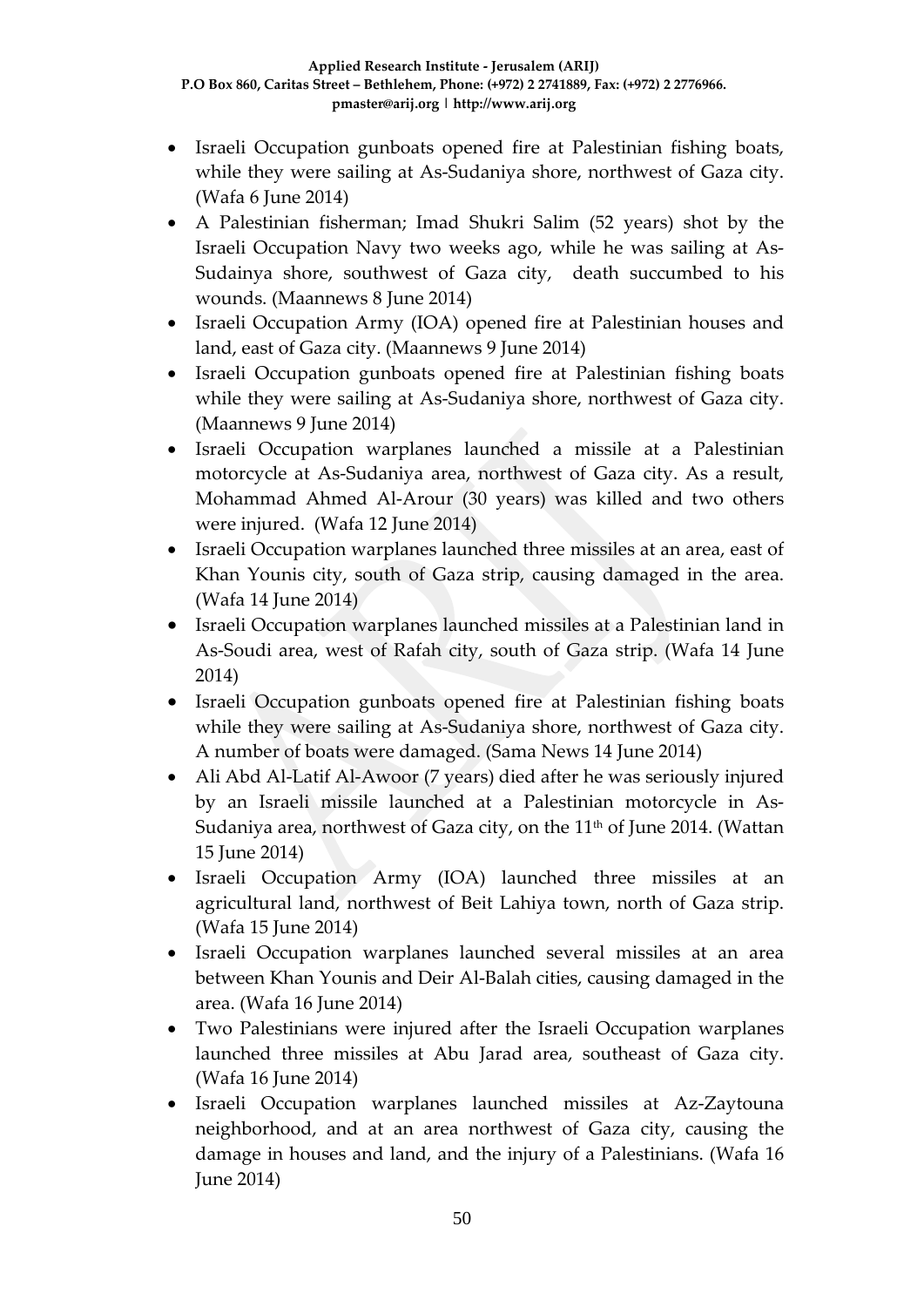- Israeli Occupation gunboats opened fire at Palestinian fishing boats while they were sailing at Khan-Younis and Rafah shores in Gaza strip. (Safa 17 June 2014)
- Israeli Occupation warplanes launched two missiles at an agricultural land, west of Khan-Younis city in Gaza strip, and causing damaged in the Palestinian property. The Israeli warplanes also, launched missiles at and area, northwest of Khan Younis city, and causing damaged in Palestinian houses. (Wafa 17 June 2014)
- Israeli Occupation warplanes launched two missiles at a Palestinian commercial structure in At-Tufah neighborhood in Gaza city, causing damaged in Palestinian houses. (Wafa 17 June 2014)
- Israeli Occupation jeeps and bulldozers staged 200 meters into Palestinian land, east of Khan Younis city, south of Gaza strip, razed land and opened fire at houses. (Wafa 18 June 2014)
- Israeli Occupation warplanes launched several missiles at a Palestinian school in Az-Zaytuna neighborhood, southeast of Gaza city, causing damaged in the area and in several houses around the area. The Israeli warplanes also, launched two missiles at an area, south and northwest of Gaza city. The targeted areas were torched and destroyed. (Wattan 19 June 2014)
- Israeli Occupation warplanes launched missiles near the power station in An-Nasriyat refugee camp in the central of Gaza strip. A number of Palestinian houses near the station were destroyed. (Wattan 19 June 2014)
- An Israeli airstrike near Ash-Sheikh Zaied tower in Beit Lahiya town, north of Gaza strip, causing the injury of a Palestinian. Occupation warplanes launched. (Wattan 19 June 2014)
- 6 Palestinians were injured; included 4 children, after the Israeli Occupation warplanes launched missiles at a Palestinian barracks in Al-Sabrah neighborhood in Gaza city. The targeted barracks is owned by: Raid An-Nabi. The targeted barracks was destroyed and a number of houses around it were damaged. (Wafa 20 June 2014)
- Israeli Occupation warplanes launched a missile at an area in Ash-Sheikh Radwan neighborhood, northwest of Gaza city. a number of houses were damaged. (Wafa 20 June 2014)
- Israeli Occupation Army (IOA) launched two missiles at Al-Mataheen area, which located between Deir Al-Balah and Khan Younis cities. The area was torched and a number of houses were damaged. (Wafa 20 June 2014)
- Two Palestinians were injured after the Israeli Occupation Army (IOA) opened fire at them while they were at the eastern part of Jabaliya town, north of Gaza strip. (RB2000 22 June 2014)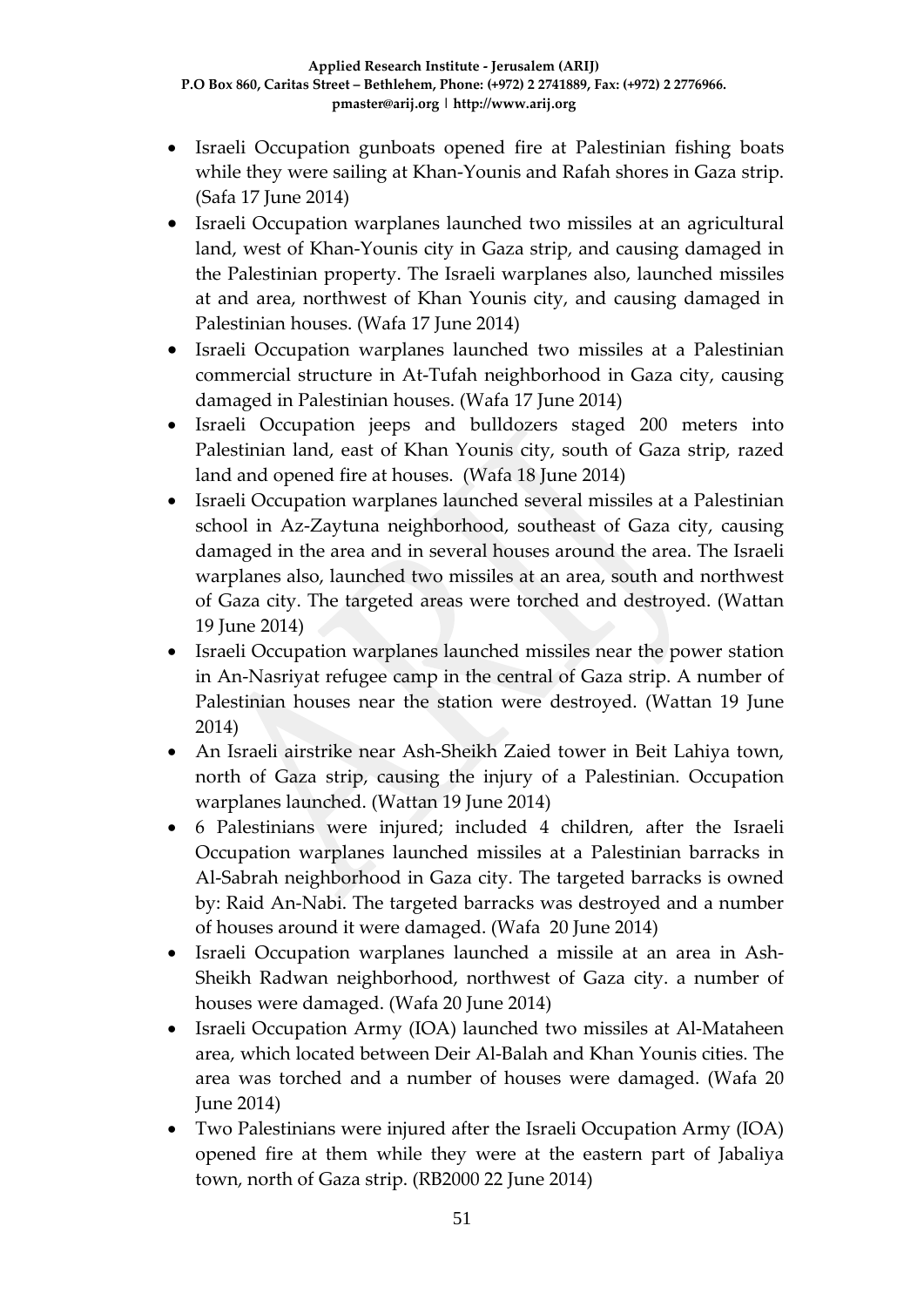- Israeli Occupation warplane launched several missiles at Palestinian areas in Deir Al-Balah and Khan Younis cities in Gaza strip. Dozens of Palestinian houses and property were damaged. (Wafa 22 June 2014)**)**
- Israeli Occupation gunboats opened fire at Palestinian fishing boats while they were sailing at As-Sudaniya shore, northwest of Gaza strip. (Wafa 24 June 2014)
- Two Palestinians were injured after the Israeli Occupation warplanes launched several missiles at the Navy area, west of An-Nasirat refugee camp, southwest of Gaza city. (Maannews 25 June 2014)
- Israeli Occupation warplanes launched missiles at an area in Al-Badawiya village, north of Gaza city and at an agricultural land. (Maannews 25 June 2014)
- Israeli airstrikes targeted a poultry farm and an area at the eastern part of Khan Younis city. (Maannews 25 June 2014)
- Israeli Occupation warplanes launched missiles at Palestinian land in Deir Al-Balah city in Gaza strip. (Maannews 25 June 2014)
- A Palestinian was injured after the Israeli Occupation Army (IOA) opened fire at him while he was at the eastern part of Juhr Ad-Dik area, southeast of Gaza city. (Wattan 27 June 2014)
- Five Palestinians; included two children, were injured after the Israeli Occupation Army (IOA) launched missiles at Palestinian houses and land at the eastern part of Khaza'a town, east of Khan Younis city, south of Gaza strip. (Wafa 27 June 2014)
- Israeli Occupation Army (IOA) launched missiles at Palestinian land, northeast of Gaza city. (Wafa 27 June 2014)
- Osama Al-Hasumi (26 years) and Mohammad Al-Faseh (23 years), from Ash-Sheikh Radwan neighborhood in Gaza city, were killed and three others were injured after and Israeli Occupation warplane launched missiles at their vehicles while they were in Ash-Shati' refugee camp, west of Gaza city. (Wafa 27 June 2014)
- Israeli Occupation Army (IOA) launched several missiles at Palestinian land, east of Al-Qarara town, northeast of Khan Younis city, south of Gaza strip. (Wafa 27 June 2014)
- Israeli Occupation warplanes launched missiles at an area, south of Gaza city, at Az-Zawida town and at an agricultural land in An-Nasriyat refugee camp in Gaza strip. (Maannews 28 June 2014)
- Israeli Occupation gunboats opened fire at Palestinian fishing boats, while they were sailing at As-Sudaniya shore, northwest of Gaza strip. (Wattan 29 June 2014)
- Mohammad Zaiyed Abed was killed and other was injured after the Israeli Occupation Army (IOA) launched missiles at Palestinian houses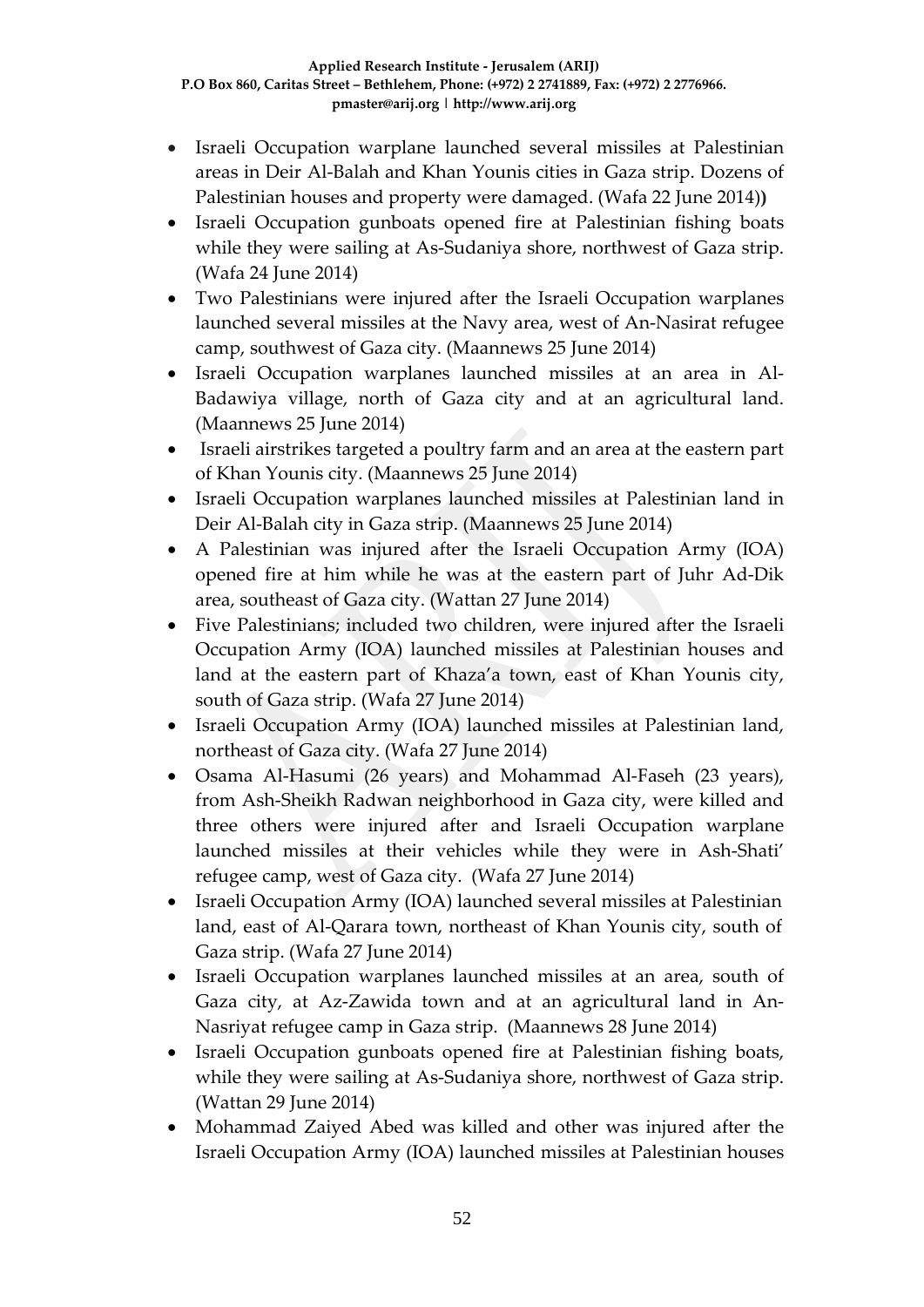in Al-Qarara town, north of Khan Younis city, south of Gaza strip. (Wafa 29 June 2014)

- Israeli Occupation Army (IOA) fired light grenades at Beit Hanoun town, north of Gaza strip and causing the torch of an agricultural land. (Wafa 29 June 2014)
- Israeli Occupation Army (IOA) opened fire at Palestinian land and houses, east of Beit Lahiya town and east of Ash-Shuja'iya neighborhood in Gaza strip. (Wafa 29 June 2014)
- Israeli Occupation warplanes launched missiles at an area, northwest of An-Nasirat refugee camp in Gaza city. The area was torched and the Palestinian properties were damaged. (Wafa 29 June 2014)
- Israeli Occupation warplanes launched missiles at an area, east of Rafah city, south of Gaza strip. A number of Palestinian houses were damaged. (Wafa 29 June 2014)
- Israeli Occupation warplanes launched two missiles at Al-Burij refugee camp in the central of Gaza strip. (Wafa 29 June 2014)
- Israeli Occupation warplanes launched a missile at Abu Jarad area in Az-Zaytoun neighborhood in Gaza city, and at a barracks near Al-Farouq mosque in the neighborhood. Dozens of Palestinian houses were damaged. (Wafa 29 June 2014)

#### **Others**

- Israeli Authorities Reject Permission for 3 Palestinian Ministries' Participation in Oath Ceremony. According to Israeli sources, Israeli officials have rejected the Palestinian Authority's request for permission that three Palestinian ministers from Gaza be allowed to participate in tomorrow's the 2nd [of June 2014, constitutional oath](http://www.imemc.org/article/67981)  [ceremony](http://www.imemc.org/article/67981) in Ramallah. The General Major and the Coordinator of Government Activities in the territories, Yoav Mordechai, officially rejected the Palestinian Authority's request, applied for three Gaza ministers to participate in the constitutional oath ceremony which will hallmark the unveiling of the new Palestinian unity government in Ramallah. (IMEMC 1 June 2014)
- Jerusalem's historic neighborhoods get master plan. German and Greek Colonies, Talbiyeh and Katamonim will be subject to comprehensive redevelopment. Many of Jerusalem's historic neighborhoods, including the capital's German Colony, are destined for a comprehensive upgrading aimed at preserving their unique character while making way for new housing that will bring in younger people. A new master plan for the capital approved last week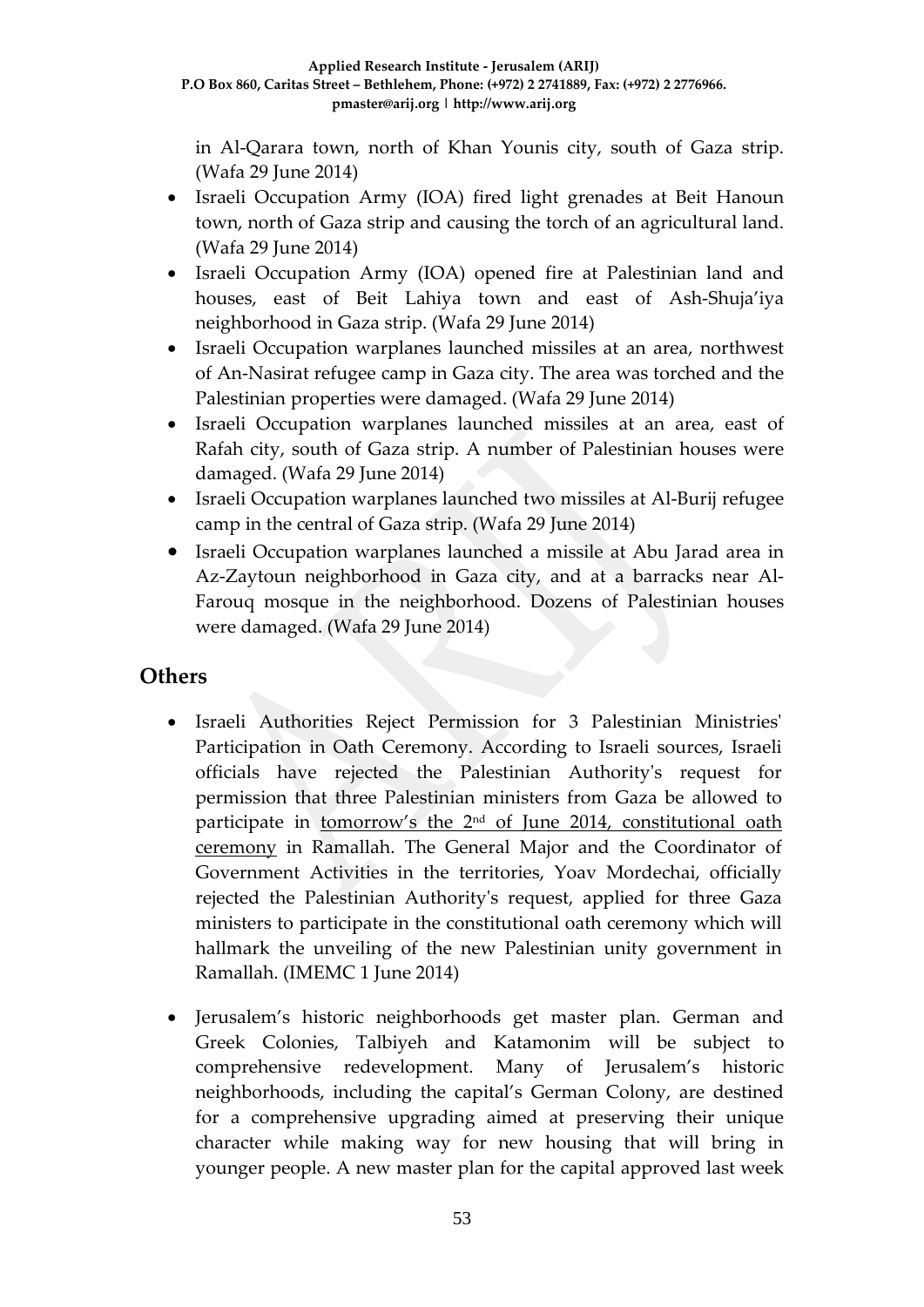by the Jerusalem Regional Planning and Building Committee encompasses neighborhoods built from the late 1800s through the 1930s, such as Talbieh, Katamonim and the Greek Colony. The area is home to some 17,000 residents and covers 1,400 dunams (350 acres), bounded on the north by Jabotinsky Street, on the west by Palmah Street and Agnon Street, on the south by Yohanan Ben-Zakai Street and the new Railroad Track Park, and on the east by King David Street and Bethlehem Road. The idea is to preserve the "spirit of the neighborhoods," whose history is a major part of the development of the modern city since it expanded outside the walls of the Old City in the middle of the 19th century during the rule of the Ottoman Turks, through the British Mandate in the 1930s. "The plan that the municipality has worked on is proof that conservation is not the opposite of development, and that design values of the past can strengthen the public sphere and make it a center of interest on a national and international scale," said Kobi Kahlon, deputy mayor and chairman of the Regional Planning and Building Committee. Over the past three decades the neighborhoods have had a large number of specific plans approved, but in the absence of a master plan they threatened the area's overall character. As a result the city decided there was a clear need to provide a solution for the neighborhoods and urban setting as a whole as part of the city's planning policy, while emphasizing the unique characteristics of each area. The plan leaves open the possibility of building 1,500 housing units in the area, with the goal of drawing a younger population, as well as to upgrade the public spaces, parks, public buildings and streets, among them the Germany Colony's Emek Refaim Street, a major hub of Jerusalem's nightlife. The idea behind the plan is to create a mechanism for supervising detailed planning. It provides policy directives for each neighborhood that will serve as the basis for the detailed plans on issues such as sustainable development, transportation and parking, open space, urban nature sites and bicycle paths. It will also provide design guidelines for various sites in the area, emphasizing both development and preservation, with a specific focus on Emek Refaim, public structures, commercial areas, entertainment and culture. The plan was also prepared in coordination with residents and local neighborhood committees, which together defined the characteristics of the areas to be preserved – as well as the problems that need fixing. [\(Haaretz](http://www.haaretz.com/news/national/.premium-1.596550) 1 June 2014)

• After evicting Palestinians, Israel seeks to legalize outpost in firing zone. State claimed in 2012 that zone is necessary for military purposes,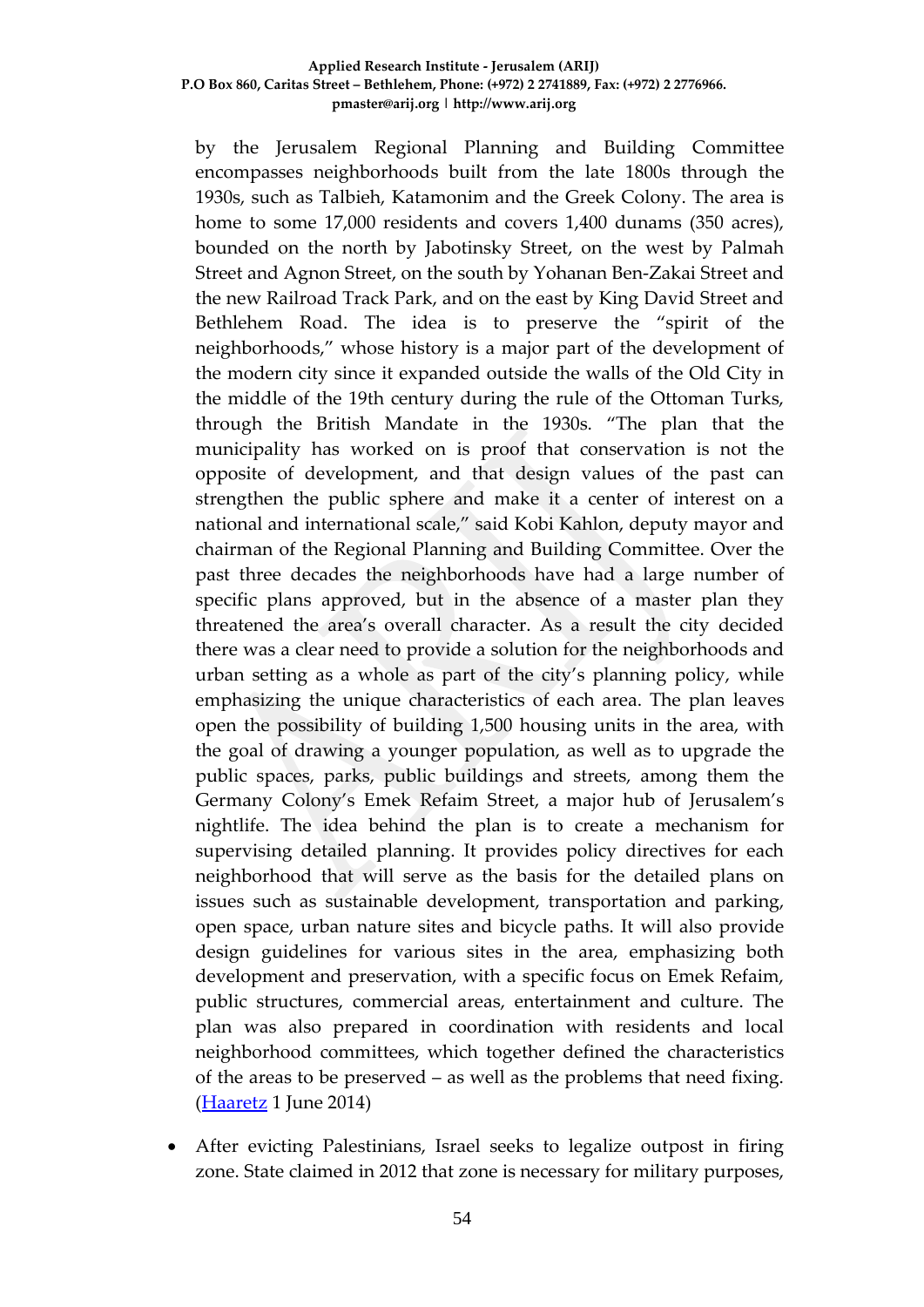but ignores seven buildings in West Bank outpost which trespass on same area. Israel is seeking to authorize a settlement outpost illegally erected in an army firing zone, while simultaneously waging a legal battle for the eviction of Palestinian villages in the very same area. Avigayl, an illegal outpost in the southern Hebron Hills founded in 2001 on more than 1,000 dunams (250 acres) of land, is located between the Maon and Susya settlements. In 2013, Palestinians who own part of the land on which the outpost was erected appealed to the Supreme Court, asking it to require the state to implement demolition orders standing against the outpost. The state [announced](http://www.haaretz.com/news/diplomacy-defense/.premium-1.575791) in February its intentions to legalize the outpost, and on Thursday it issued a statement revealing that seven of the outpost's buildings lie inside the Firing Zone 918, a 30,000-dunam IDF firing zone established in the 1980s which stretches from the southern Hebron Hills to Arad. In 1999, the state evicted hundreds of Palestinian residents from the very same firing zone, demolished their homes and stoppers their wells. The residents filed an appeal with the Supreme Court to prevent further evictions, but the state [notified](http://www.haaretz.com/news/diplomacy-defense/israel-orders-demolition-of-8-palestinian-villages-claims-need-for-idf-training-land-1.453015) the court in 2012 that the firing zone is necessary and that it will not allow permanent residence in the area. In a discussion held last summer, the judges asked the state to engage in [mediation process](http://www.haaretz.com/news/diplomacy-defense/.premium-1.545005) with the Palestinian plaintiffs in order to find a compromise. It now appears that although the state is ordering the eviction of Palestinian villages in the firing zone, it turns a blind eye to settler trespassers in the same area. The statement on Thursday also revealed that six of the buildings in Avigayl outpost were erected on private Palestinian property, as was the access road to the outpost, further complicating legalization plans. The statement did indicate that a mobile home used as a barracks and set up on private property will be moved. The IDF has so far given no response. [\(Haaretz](http://www.haaretz.com/news/national/.premium-1.596500) 1 June 2014)

• Prisoner Release bill deferred to cabinet discussions. Attorney general notes 'legal difficulties' in bill; Netanyahu defers to cabinet causing anger from Bayit Yehudi. A law that would prevent negotiators from releasing Palestinian prisoners during peace talks was delayed Sunday by Prime Minister Benjamin Netanyahu and deferred to the cabinet for approval just before a Knesset vote was expected to pass the law, drafted and sponsered by Economic Minister Naftali Bennett's Bayit Yehudi party. The law, which was approved for a final Knesset vote three weeks ago, only referred to those prisoners who are serving life sentences in Israeli jails. Netanyahu's decision of deferral to the cabinet will delay the Knesset vote into next week. Netanyahu reportedly made his decision for further discussions in the cabinet after Attorney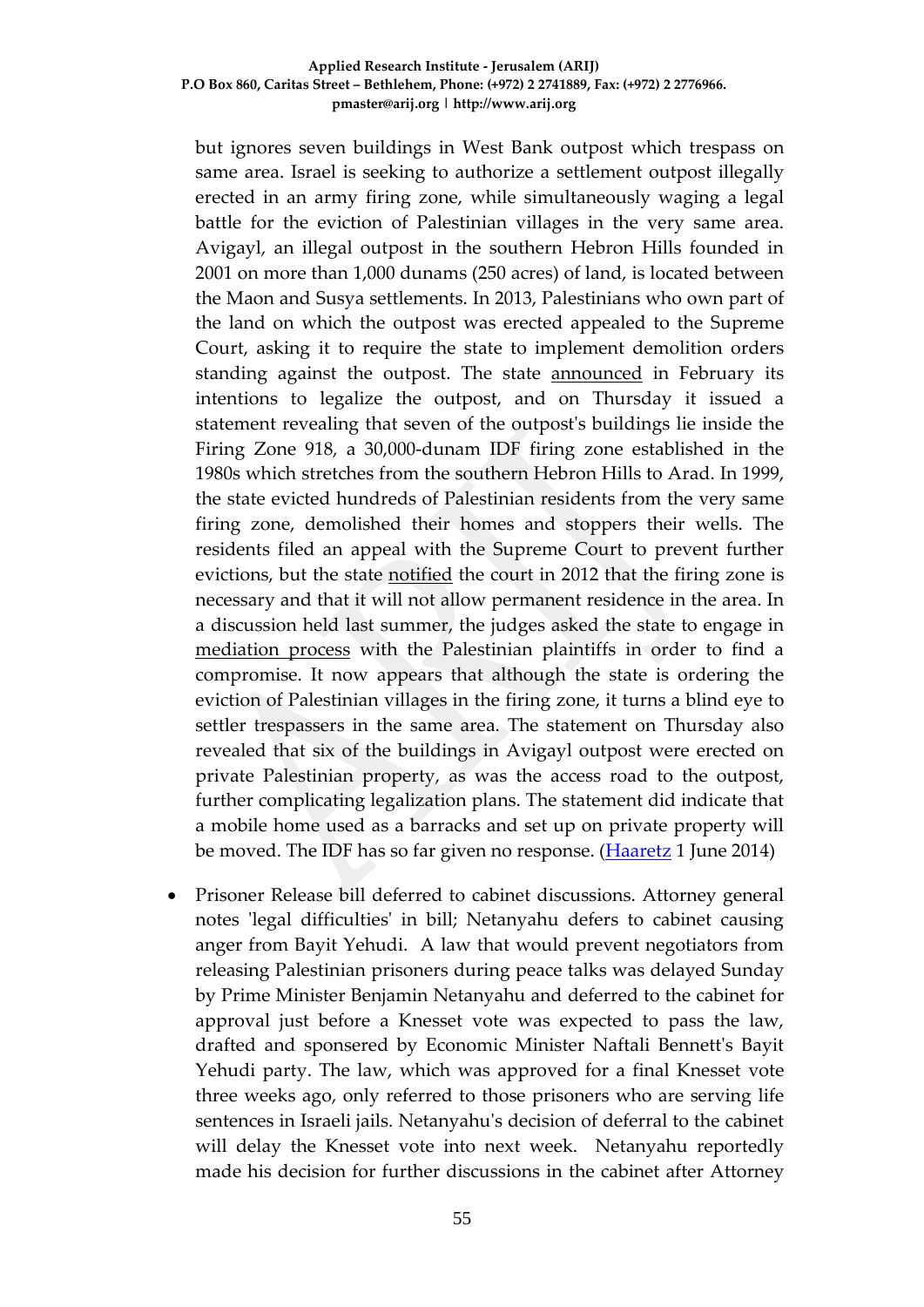General Yehuda Weinstein said that the bill contained "legal difficulties" in the language of the text that would need to be cleared up and ironed out. Bennett and his party fumed over the delay saying, "Netanyahu, the prime minister that's released the greatest number of murderers prevented a vote on a law that makes sense." "Netanyhau, a world champion in releasing murderers, broke a new record: he ran from voting on a law that he supports himself," said sources in Bayit Yehudi. Netanyahu replied to the attacks saying that there should be more thorough discussion of the law with the help of the cabinet. The bill was expected pass despite opposition from some political parties like Yesh Atid. [\(Ynetnews](http://www.rris.idc.ac.il/openhouse-2014/?ref=200005&toolId=xxx&website=channel7_button) 1 June 2014)

- NIS 170 Million for Settlement Division. The Knesset Finance Committee approved, Monday, the transfer of 170 million shekels to the government's division for settling various parts of the country. Among those voting for the motion were members of the Yesh Atid party, who declared in the past that they would not vote for such transfers because some of the money would go to settlements in West Bank (Shomron). ([Israel National News](http://www.israelnationalnews.com/News/Flash.aspx/294727) 2 June 2014)
- Ministers: Examine Possibility of Gush Etzion Annexation. At a meeting of the security cabinet, ministers discussed the establishment of a committee to establish criteria for the annexation of Gush Etzion, south of Jerusalem, to Israel. The committee is being set up at the express request of Economics Minister Naftali Bennett. [Bennett has](http://www.israelnationalnews.com/News/News.aspx/163386)  [proposed](http://www.israelnationalnews.com/News/News.aspx/163386) annexing all of Area C, where the large majority of Israelis in Judea and Samaria live. The committee, to be made up of ministers, will discuss recent events in the region, including the establishment of the Fatah-Hamas unity government. In light of that development, the committee will discuss unilateral steps, such as annexation, that Israel can take. Justice Minister Tzipi Livni and Finance Minister Yair Lapid have both said that they would pull their parties (Hatnu'a and Yesh Atid) out of the government if any lands in Judea and Samaria are annexed. Speaking last week, Bennett said that he was not concerned over such threats. "Livni likes to attack me," said Bennett in response to a question about her threat. In addition to the annexation, the ministers authorized Prime Minister Binyamin Netanyahu to impose more sanctions on the PA government. In response, Gush Etzion Regional Council head Davidi Perl said that "the natural response to the establishment of the Fatah-Hamas unity government would be the annexation of all Judea and Samaria, including the Jordan Valley. With that the annexation of Gush Etzion would be an excellent way to kick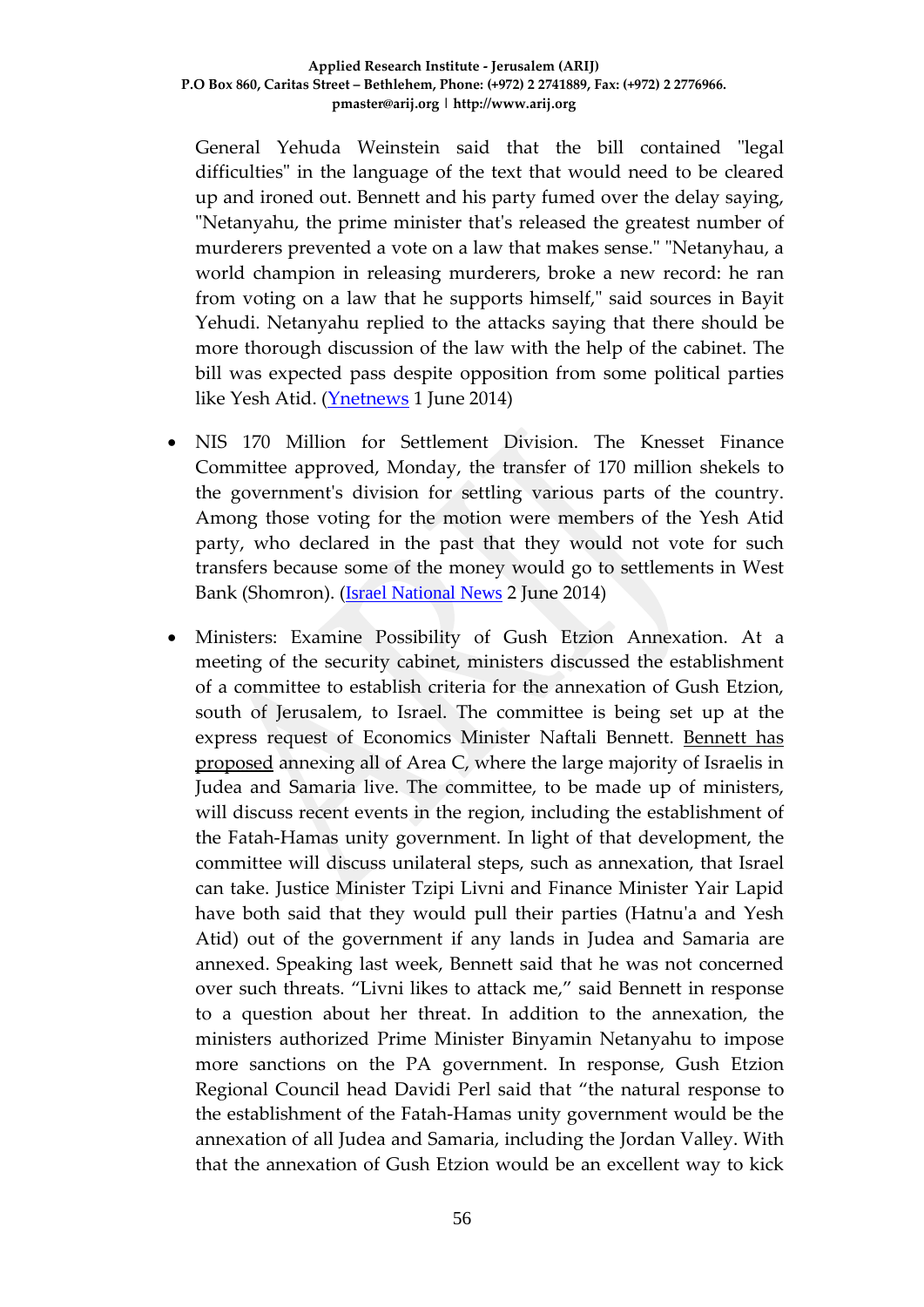off the process. Gush Etzion is the cradle of the Jewish people and there is no reason in the world that this should not be done." ([Israel](http://www.israelnationalnews.com/News/News.aspx/181327)  [National News](http://www.israelnationalnews.com/News/News.aspx/181327) 4 June 2014)

- Israeli response to Palestinian unity cabinet: 1,500 new housing units in the settlements. Last week PM Netanyahu told settler leaders 'international constraints' prevent Israel from pursuing construction in West Bank, East Jerusalem. The Housing Ministry announced tenders for 1,500 new housing units in the West Bank and East Jerusalem on Wednesday night, a move termed by Minister Uri Ariel as a response to the new Palestinian unity cabinet. According to the statement, tenders were released for 223 new apartments in Efrat, 484 housing units in Beitar Ilit, 38 units in Geva Binyamin (Adam), 76 in Ariel, 78 in Alfei Menashe, 155 in Givat Ze'ev, 55 of which in Agan Ha'ayalot, and 400 new units in the Ramat Shlomo neighborhood in East Jerusalem. "I congratulate the decision to give a proper Zionist response to the establishment of the Palestinian terror cabinet," Minister Ariel said. "The right and duty of the State of Israel to build across the country to lower the housing prices is unquestionable, and I believe these tenders are just the beginning." [\(Haaretz](http://www.haaretz.com/news/diplomacy-defense/.premium-1.597084) 5 June 2014)
- Israel advancing plans for 1,800 new settlement units on top of tenders for 1,500 units. Palestinians warn their reaction will be 'unprecedented;' U.S. envoy Dan Shapiro criticizes move, says White House opposed to settlement construction. Prime Minister Benjamin Netanyahu decided Thursday to unfreeze planning processes for 1,800 housing units in the settlements that have been frozen the last three months, in response to the establishment of the Palestinian unity government earlier this week. The announcement comes just hours after the Housing Ministry published tenders for [1,500](http://www.haaretz.com/news/diplomacy-defense/.premium-1.597084) housing units in the West Bank and East Jerusalem on Wednesday, a move termed by Minister Uri Ariel as a response to the new Palestinian unity cabinet. "When Israel is spat upon, it has to do something about it," Ariel told Israel Radio, adding that construction tenders had been issued as a response to what he termed a Palestinian "terrorist government." The new move, revealed on Thursday, calls for the advancement of planning processes at various stages. Planning processes for settlements at the interim stage, include 550 units in Bruchin, 381 units in Givat Ze'ev, 40 units in El Matan, 38 units in Kochav Ya'akov, 25 units in Alfei Menasheh, 54 units in Tzofit and 10 units in Oranit. In the Alei Zahav settlement, 683 will be promoted at the advanced stage, the last stage before marketing for construction. The units were approved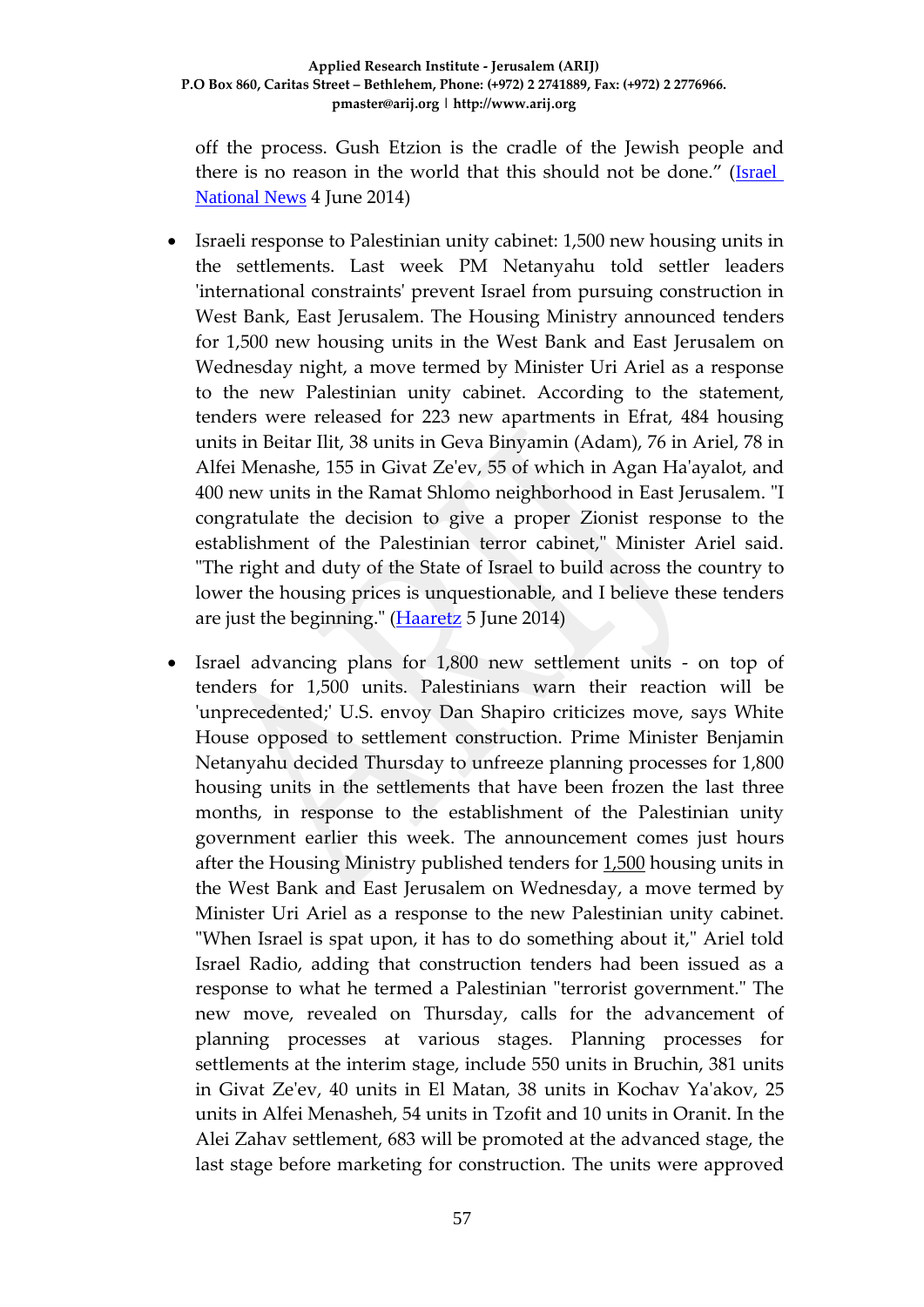already in 1985, however had to undergo a renewed approval process due to a chance in access roads to the settlements. In addition, numerous housing units at the initial stage of the planning process, when they are publicized and subject to public opposition, will be promoted in the settlements Beit Arieh, Kiryat Netafim, Alon Shvut, Beitar Ilit, Ma'ale Adumim, Alfei Menasheh, Oranit and Ariel. [\(Haaretz](http://www.great-offers.co.il/W/Bcure/index.html?cgid=%7BBFC600BE-26B2-4BA4-375C-B640E70ED4FD%7D) 6 June 2014)

- Australia: East Jerusalem not 'occupied' by Israel. 'The description of East Jerusalem as 'occupied' is a term freighted with pejorative implications which is neither appropriate nor useful,' says Australia's attorney general. Australian Prime Minister Tony Abbott's government has decided to drop the word "occupied" when describing Israel's settlements in East Jerusalem, [Australian Associated Press reported](http://linicom.co.il/external/?u=60&a=http%3A%2F%2Fwww.theguardian.com%2Fworld%2F2014%2Fjun%2F05%2Faustralia-drops-occupied-israeli-settlements) Thursday. According to the report, the government said it was "unhelpful" at a time when the peace process was still viable. The move was announced following a fire debate in the Australian legislator regarding the legality of Israel's settlements, the press agency reported. Australia's Attorney General George Brandis elaborated on the call, saying it was "unhelpful" to invoke history when speaking about the flashpoint area, citing what the Australian Associated Press called the ongoing Middle East peace process. "The description of East Jerusalem as 'occupied' East Jerusalem is a term freighted with pejorative implications which is neither appropriate nor useful," Brandis reportedly said. "It should not and will not be the practice of the Australian government to describe areas of negotiation in such judgmental language," the Australian Associated Press reported. Attorney General Brandis was reportedly at the heart of the Senate debate the day before, when he said that no Australian government, regardless of political afflation, "acknowledges or accepts" the term occupied. The comments sparked an intense debate, with opposition senators claiming the nation had supported UN resolutions which described East Jerusalem areas as settlements; with one claiming the move was effectively a "massive shift" in Australia's foreign policy. Australia has not always had such a clear stance regarding Israel's settlements. The report cited former foreign minister Bob Carr expressing vocal criticism of Israel's West Bank settlements. (JPOST 6 June 2014)
- PM's office: Israel will not unilaterally withdraw from West Bank. Denouncing Lapid peace plan, officials say you don't make concessions for nothing in return; Herzog urges Yesh Atid to leave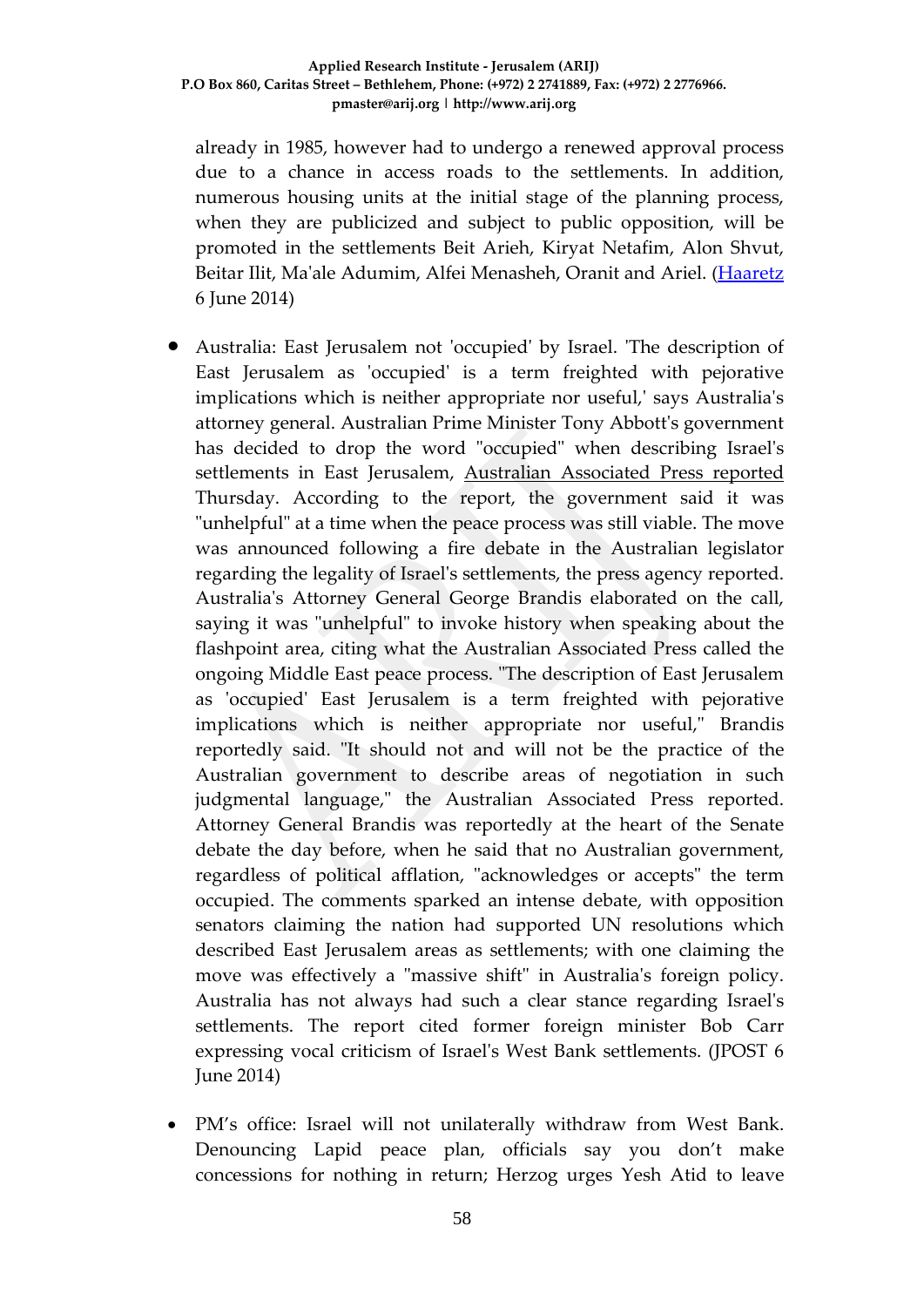coalition. Israel will not make unilateral withdrawals from the West Bank, particularly if Hamas continues to hold sway, officials from the Prime Minister's Office said Sunday. The officials were responding to Finance Minister Yair Lapid's [new peace plan](http://www.timesofisrael.com/lapid-if-israel-annexes-settlements-we-will-topple-govt/) that called for evacuation of parts of the area. Officials also dismissed the finance minister's demand that the Israeli government produce maps outlining future borders, saying "Any map that is presented will become the point of departure for the Palestinians' demands." "Anyone with political experience knows that you don't make concessions without [getting] anything in return, especially with a government partnered with a terror organization that wants to destroy Israel," officials said. The sources also referred to the 2005 disengagement from Gaza as proof of the futility of these measures. "We saw in Gaza the results of unilateral withdrawal," they said. "The prime minister will continue to lead the State of Israel responsibly, while preserving the national interests of the citizens of Israel, starting with its security." In a farreaching speech at the Herzliya conference, an annual national security gathering, Lapid issued an appeal to return to negotiations with the Palestinians — despite the new Fatah-Hamas unity government — and outlined a new framework for peace that would draw borders and progress in three separate stages of Israeli withdrawal from the West Bank. The finance minister also threatened to topple the government if right-wing calls to unilaterally annex areas of the West Bank are implemented. Opposition leader Isaac Herzog appealed to Lapid to act on his threats and establish a coalition with the Labor party. "Go, get out of the government, it's not too late," he said, following Lapid's speech. "Join us, and I promise you I will bring the other partners." Housing Minister Uri Ariel of the Jewish Home party responded derisively to the finance minister's threats, saying, "Israeli governments existed in the past without the Yesh Atid party, and will continue to exist without it." [\(Time of Israel](http://www.timesofisrael.com/pmo-israel-will-not-unilaterally-withdraw-from-west-bank/) 8 June 2014)

• Bennett Presents Annexation Plan: The Oslo Era is Over."It's time to admit that unilateral steps don't work," says Jewish Home chairman as he officially presents his annexation plan. Economy Minister and Jewish Home chairman Naftali Bennett officially presented his annexation plan during a speech at the Herzliya Conference on Sunday. Under the plan, Israel will gradually annex Area C of Judea and Samaria, where 400,000 Israelis reside alongside some 70,000 Arabs, while creating an enhanced autonomy in the remaining areas with full freedom of movement. The first area to be annexed would be Gush Etzion, an idea Bennett recently brought up [during a speaking](http://www.israelnationalnews.com/News/News.aspx/181200)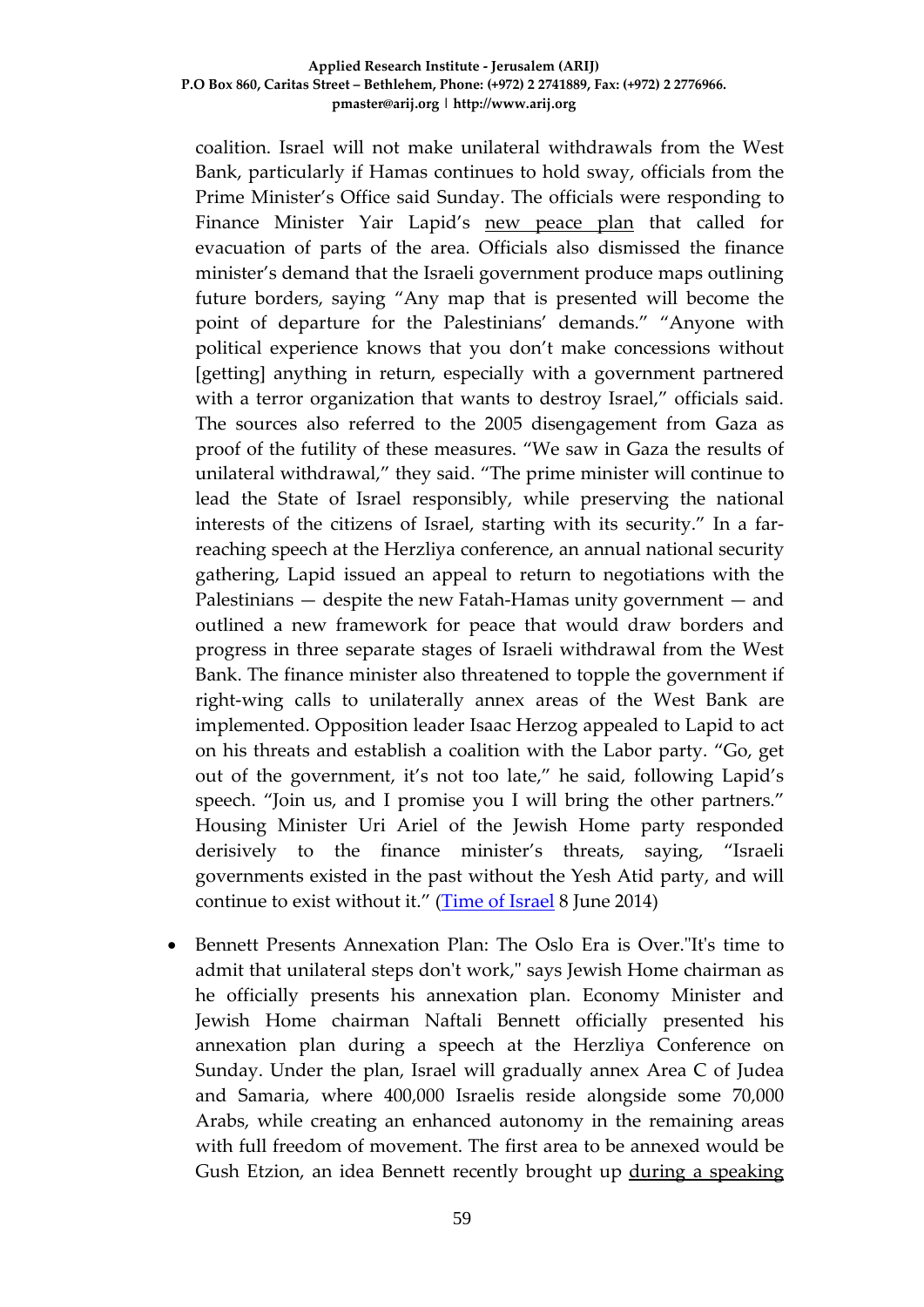[appearance](http://www.israelnationalnews.com/News/News.aspx/181200) at the Bar Ilan University. The second part of the plan includes offering Israeli citizenship to 70,000 Arab residents living in the areas to be annexed, resulting in 1.77 million Israeli Arabs instead of 1.7 million today. "With the formation of the Hamas-Fatah government, we must recognize the truth - the Oslo era is over. After 21 years of trying one way which included unilateral withdrawals, concessions, releasing terrorists, disengagement and a unilateral separation - it's time to admit that it does not work," said Bennett in his speech. "We discovered that when you run away from terror and throw away the keys - the terrorists come after you. We left Gaza, and thousands of rockets are falling on us today," he continued. "It's time to think creatively how to build a better reality here for the citizens of Israel and for the Arabs residing in Judea and Samaria," added Bennett, referring to his annexation plan. "They're already running their own lives. They have a parliament of their own, their own education systems, their own rule, and even elections and that will continue," he stressed. "We have no interest in running their lives for them. Additionally, we will upgrade infrastructure and create transportation contiguity for all residents - Jews and Palestinians - who live in Judea and Samaria. It is important to remember that true peace grows from below." Bennett went on to attack the false hopes touted by the left for years. "I know the plan is not perfect and does not realize the utopian dream that was launched in that handshake between Yitzchak Rabin and Yasser Arafat 21 years ago in the Rose Garden at the White House," he said, but added, "This plan gives the Palestinians an independent government and economic prosperity while giving us, the State of Israel, sovereignty, stability, security and a maintaining of our homeland."Bennett has long [advocated for sovereignty](http://www.israelnationalnews.com/News/News.aspx/174909) over Area C of Judea and Samaria, which contains all the Jewish communities, most notably in a viral video released shortly before his election to government. He recently [drafted a letter](http://www.israelnationalnews.com/News/News.aspx/179462) to Prime Minister Binyamin Netanyahu, demanding that Israel establish full sovereignty over "settlement blocs" in Judea and Samaria. The demand came after the Palestinian Authority (PA) violated the Oslo Accords by taking unilateral action and applying for membership in [fifteen different](http://www.israelnationalnews.com/News/News.aspx/179155)  [international organizations.](http://www.israelnationalnews.com/News/News.aspx/179155) [\(Israel National News](http://www.israelnationalnews.com/News/News.aspx/181501) 9 June 2014)

• Knesset to discuss IDF's use of live-fire zones to relocate Palestinians. Comes in wake of Haaretz expose in late May that military exercises in live-fire zones were partly aimed at removing Palestinians from those areas. The Knesset will discuss the Israel Defense Forces' use of live-fire zones as a means of removing Palestinian residents from their dwellings at a plenary discussion on Wednesday. The discussion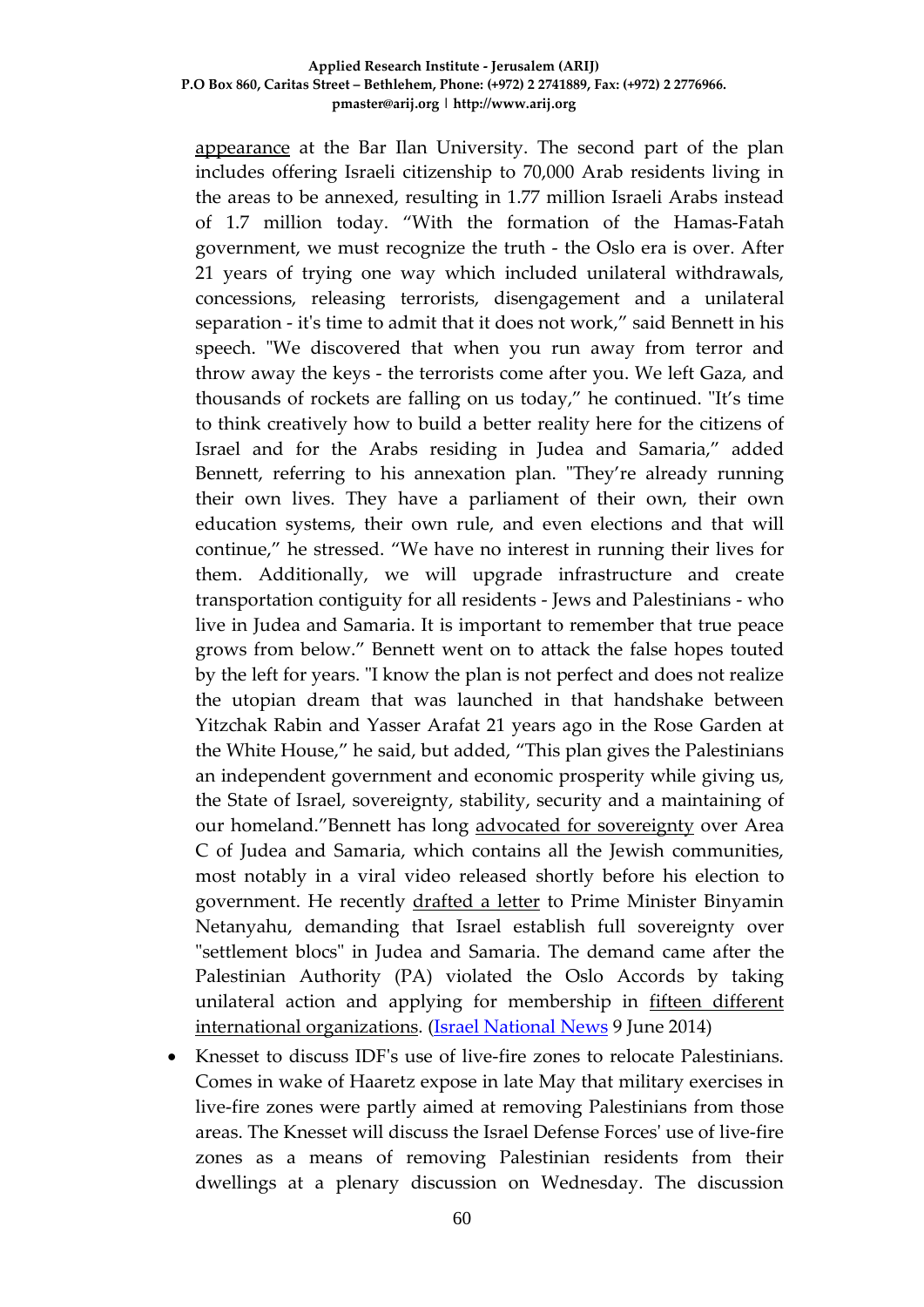comes in response to an urgent question poased by MK Tamar Zandberg (Meretz) to Defense Minister Moshe Ya'alon, following [a](http://www.haaretz.com/news/diplomacy-defense/.premium-1.591881)  [report in Haaretz](http://www.haaretz.com/news/diplomacy-defense/.premium-1.591881) (May 21, 2014) that a senior IDF officer had confirmed that military exercises in live-fire zones were partly aimed at removing Palestinians from those areas. Zandberg asked how the statement by Col. Einav Shalev accorded with the State's version that the firing zones were chosen on purely military grounds. She also asked what would be done in order to avoid using the army for political purposes. A motion for an urgent discussion on the same topic was filed by MK Dov Khenin (Hadash). His motion was based both on the report in Haaretz and on the State's reply to a petition filed with the High Court of Justice. In its reply on May 29, the State declared its intention to legalize seven houses belonging to settlers in the [outpost of](http://www.haaretz.com/news/national/.premium-1.596500)  [Avigayl,](http://www.haaretz.com/news/national/.premium-1.596500) situated in [Firing Zone 918.](http://www.haaretz.com/weekend/magazine/.premium-1.550321) That is the same zone in which the state is seeking to destroy eight Palestinian villages and expel their residents. MK Khenin's urgent motion was joined by MK Eitan Cabel (Labor), MK Jamal Zahalka (Balad) and MK Ibrahim Sarsur (Ra'am-Ta'al.) The motion was denied by the Knesset's presidium, but when the deputy minister replies to Zandberg's question, he will have to respond to the questions of the other Knesset members as well. [\(Haaretz](http://www.haaretz.com/news/diplomacy-defense/.premium-1.598046) 11 June 2014)

- During the Israeli military operation against Palestinians all over the West Bank, last night, the Israel Occupation Army (IOA) arrested more than 30 Palestinians and stormed 100 houses and 14 Palestinian organizations. (Maannews 19 June 2014)
- Israel pushes bill permitting forced-feeding of Palestinian prisoners. Controversial bill supposed to deal with hunger striking; opposed by doctors, human rights advocates. The Knesset is expected to approve a bill that would allow hospitals or prisons to force-feed prisoners on hunger strike. The bill has already passed its first reading and the final vote comes as 82 Palestinian prisoners are currently in Israeli hospitals after being on a hunger strike for more than 50 days. The prisoners, who are protesting Israel's policy of administrative detention without charges or trial, are taking mineral supplements and drinking water. "The bill's aim is to prevent prisoners and organizations from exerting pressure on Israel by means of a hunger strike," Public Security Minister Yitzhak Aharonovitch said during the Knesset discussion on the bill. "They use such strikes to try to stop administrative detentions and obtain easing of restrictions….the state's interest is for no prisoner to die as a result of a hunger strike." The bill has set off a firestorm in Israel. The Israel Medical Association (IMA) is set to distribute a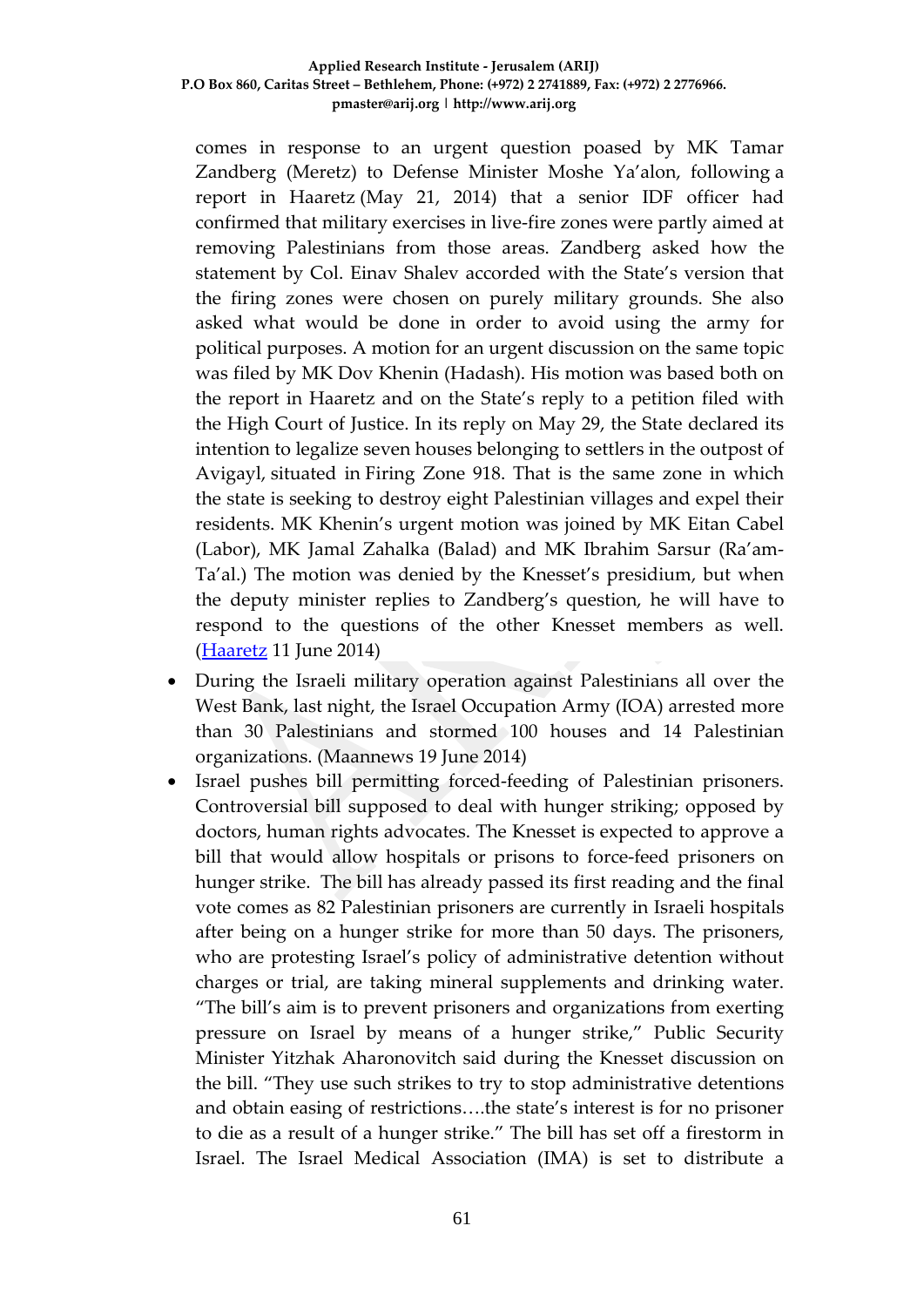booklet to all doctors in the internal medicine wards where Palestinian prisoners are being treated. The booklet takes a strong stand against force-feeding based on international law. "Every day, the number of hunger-striking prisoners sent from the prisons to the hospitals is growing," Dr. Leonid Eidelman, the director of the IMA wrote in a letter sent to doctors in all Israelis hospitals over the weekend. "Treating them presents a special challenge that doctors have hitherto not encountered on such a scale." There are currently some 5000 Palestinian prisoners in Israeli jails, including 180 who are being held under administrative detention. These orders based on emergency regulations from the time of the British mandate, allow the state to jail someone without charges or trial for up to six months, if revealing the evidence against them could compromise national security. The six month term can be renewed repeatedly. (*Ynetnews* 19 June 2014)

• Israel needs massive fence on eastern border. Op-ed: As ISIS fighters approach Jordan, breached border poses an imminent threat to Israel. The [ISIS](http://www.ynetnews.com/articles/0,7340,L-4534512,00.html) leaders have blown their horn ("nafir") in regards to Jordan. This is a religious term adopted by this organization, which means that its next target, after the collapse of Syria and Iraq, is the Hashemite Kingdom. These days they are already choking it out from the direction of the two dead countries: The black al-Qaeda flags are displayed over the border crossing between Jordan and Iraq, and there is also a large presence of ISIS men from the breached territories which were once called Syria. The borders between Syria, Iraq, Lebanon and Jordan are being erased under the feet of the Islamic State in Iraq and the Levant organization – and what was true in the past 100 years is no longer valid. The ISIS has many supporters in Jordan – in the south; in the leadership of the Bedouin town of Ma'an, which is already under a siege of the Jordanian security forces following mass rallies in support of the organization; and in the north, where there are many Salafis among the Palestinian population. In a vide message this month, senior ISIS members called on soldiers in the Jordanian army, police and security organizations not to fight them, but to join the Salafi revolt. Moreover, they threatened that anyone fighting them would be brutally destroyed. "We defeated America in Afghanistan, in Iraq and in the rest of the states of Islam, and we are on our way to Jordan," they declared. "If we managed to beat America, we will also beat its heretic supporters." ISIS members refer to the Jordanian king as "taghut," the instigating Satan, and their clear goal is to remove his regime. The key question is whether the leaders of the kingdom's Bedouin tribes will support Abdullah, who they are not so fond of for many reasons, for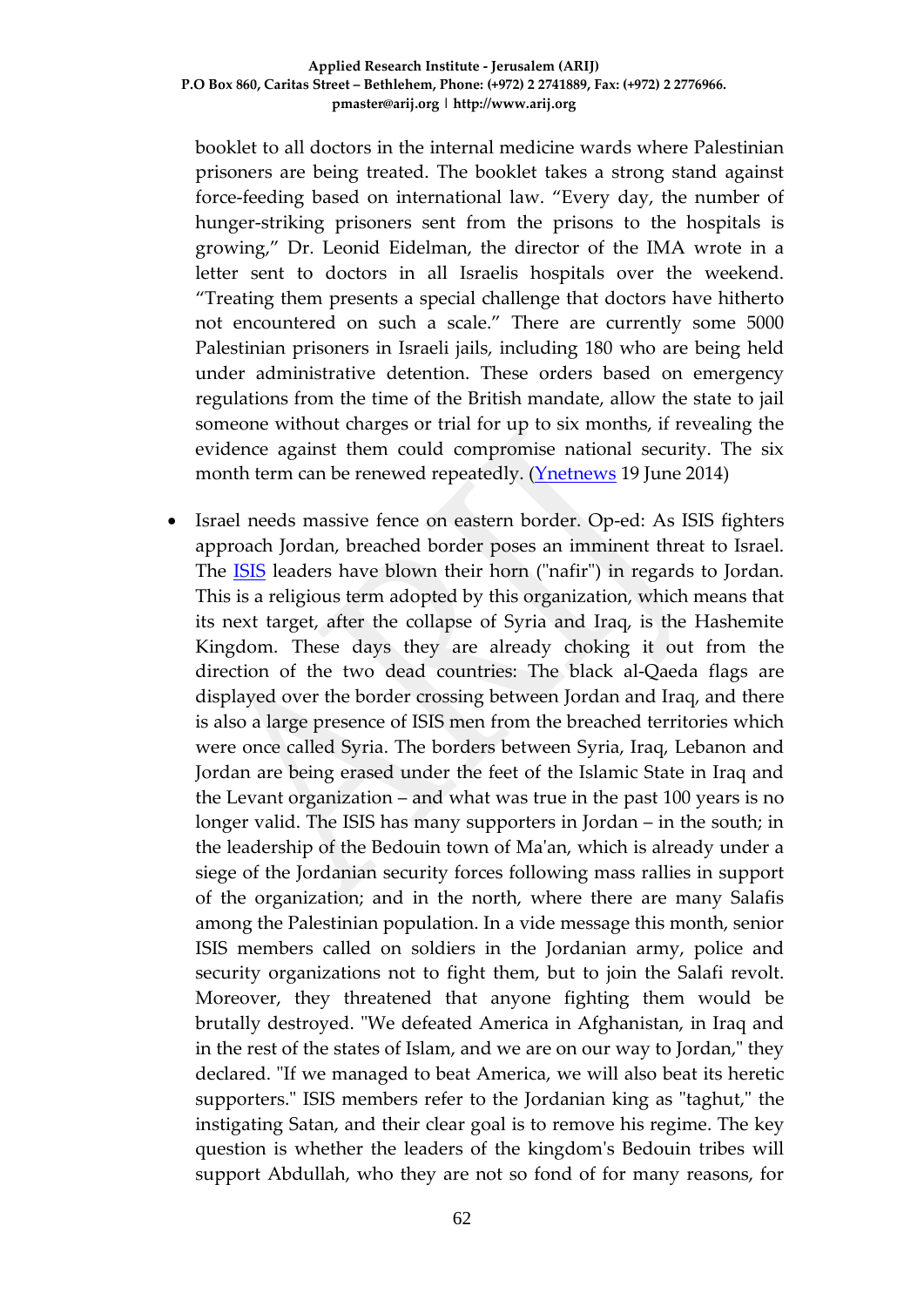example due to his support for the United States. The ISIS is working to convince them to abandon the king, following its success among the leaders of Iraq's Sunni tribes. The organization's goal is that the Jordanian army will not fight it, just like most of the Iraqi army deserted the battlefield for tribal and communal reasons. All this means that the trouble is approaching Jordan, which is surrounded by a radical Islamic storm. This is the state which was established by the Brits in a bid to eat into the territories of the promised Jewish state, and the ISIS reiterates that there is no such thing as Jordan and there never was. As far as the organization is concerned, Jordan should be part of the huge Islamic caliphate it seeks to establish in the entire region. Our border with the Hashemite Kingdom is the longest, and is in fact the only one which is breached. The illusions of "peace" have led many people in Israel to believe that the state of calm from that direction will remain forever, just like the regime there will remain forever. But if we take a look at much stronger countries which have collapsed, we'll understand that Jordan is in trouble. Just like we are distancing ourselves from the communal fire raging in Syria, we must do the same in regards to what could happen in Jordan. The time to build a massive security fence on the eastern border, like the one with Sinai, was yesterday – but it's not too late. We must start building it from the south and north simultaneously due to the expected threat: Refugees, terror, weapons, Salafis and subversion. Our unshut border with Jordan is now turning into a threat. This also demonstrates the extent of the existential risk in US Secretary of State John Kerry's demand that we hand the [Jordan Valley](http://www.ynetnews.com/articles/0,7340,L-4482912,00.html) over to Arab hands. This means that the ISIS would have quickly reached that area too, and then Judea and Samaria, and then central Israel would have ceased to exist. In light of the imminent threat, we must do the exact opposite of what the secretary of state demanded: Shut the border with Jordan with a fence in the Jordan Valley as well, set up a series of military Nahal communities and take control of the area as security precautions. Clearly, we must strengthen the settlement there, as well as in the Arava region and Beit Shean Valley. The Arab Spring has turned out to be a jihadist spring of the Middle Ages, which is removing countries, regimes and borders. We must be prepared. [\(Ynetnews](http://www.ynetnews.com/articles/0,7340,L-4535034,00.html) 29 June 2014)

• Cabinet approves NIS 300 million for East Jerusalem development. Development plan designed to decrease violence in east Jerusalem through development in infrastructure. The Cabinet approved a NIS 300 Million Socio-Economic Development Plan for Eastern Jerusalem Sunday, laying out a program drafted by Prime Minister Benjamin Netanyahu that, according to a press release, focuses on decreasing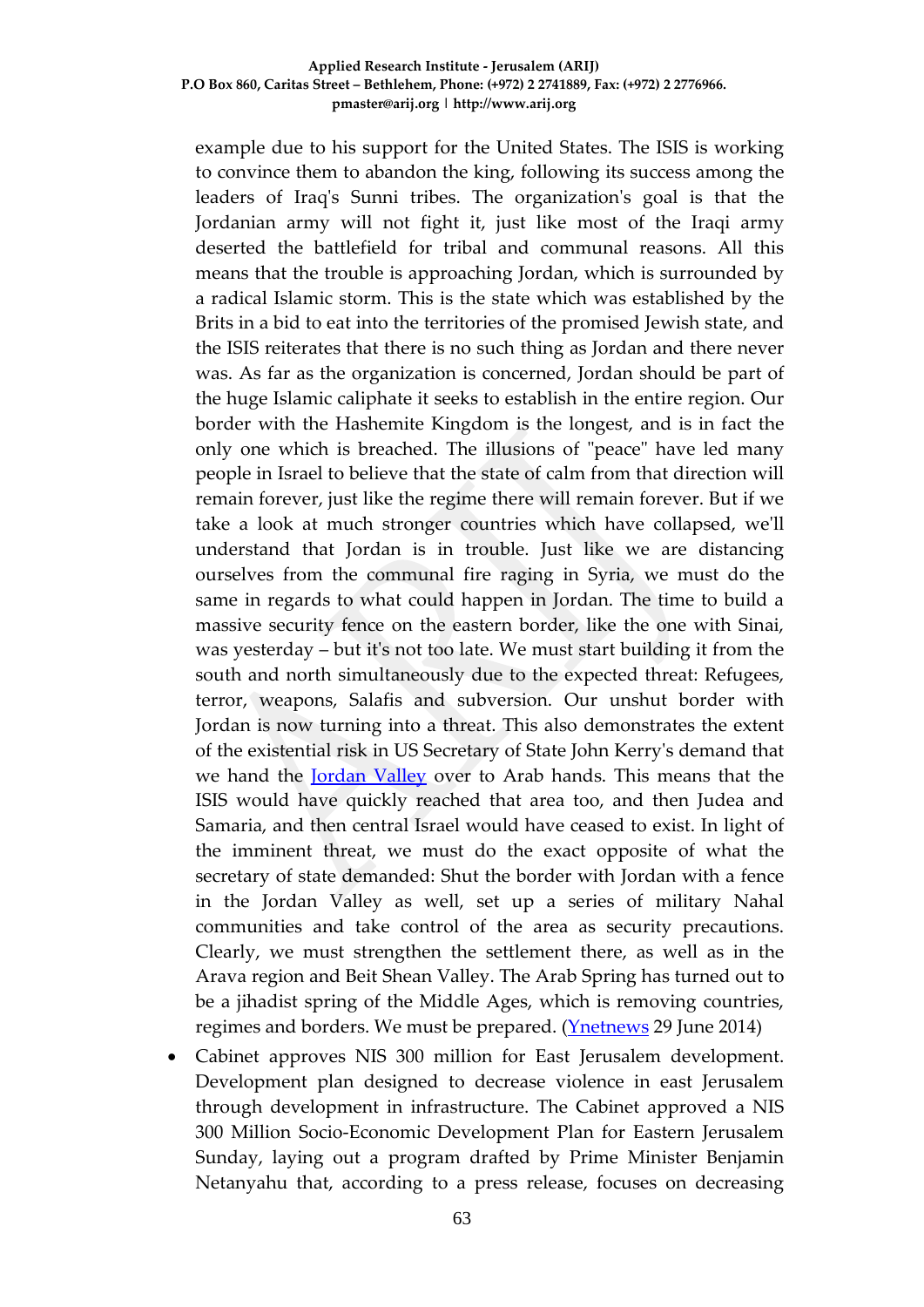violence in the area by providing improved infrastructure, security, job opportunities, and education facilities. The plan is apparently the result of "comprehensive discussions" between the Director of the Prime Minister's Office Harel Locker, Cabinet Secretary Avichai Mendelblit, and Mayor of Jerusalem Nir Barkat, which were initiated to decide how to counter an "increase in incidents of violence and stonethrowing in the area." According to the Cabinet, there were some 390 incidents of stone-throwing in eastern Jerusalem just from March-April in 2014 but police projections say that the new project could reduce violence by as much as 50%. Economic Minister Naftali Bennett was also named as having played a key role in presenting the plan which will "emphasize the advancement of children and young people in the 10-35 age bracket," taking into consideration that, "young people are easily influenced and are more inclined to take part in violent, nationalist or other activities." "Investing in the younger population has the potential to serve as an impetus for change," read the Cabinet statement. According to the Cabinet, infrastructure work will center on key areas such as sewage, water, electricity and roads while educational initiatives would provide, "higher education and vocational training including pre-academic classes" that would increase qualification within the population for jobs important to societal advancement. The teaching of Hebrew would be increased in East Jerusalem school under the plan and a portion of the funds would go towards job creation, but the cabinet was unclear what steps will be taken to meet this goal. Instead they stressed the current difficulties east Jerusalem residents have in completing school and finding their way into a work-force with little opportunity. Increased security will also be a focal point of the new plan and the government in due to increase police and surveillance presence in East Jerusalem. Government figures say that some 306,000 people reside in the eastern district of Jerusalem making up 20% of Israel's "minority population". Some 30% of children drop out of high-school for various reasons. [\(Ynetnews](http://www.ynetnews.com/articles/0,7340,L-4535912,00.html) 29 June 2014)